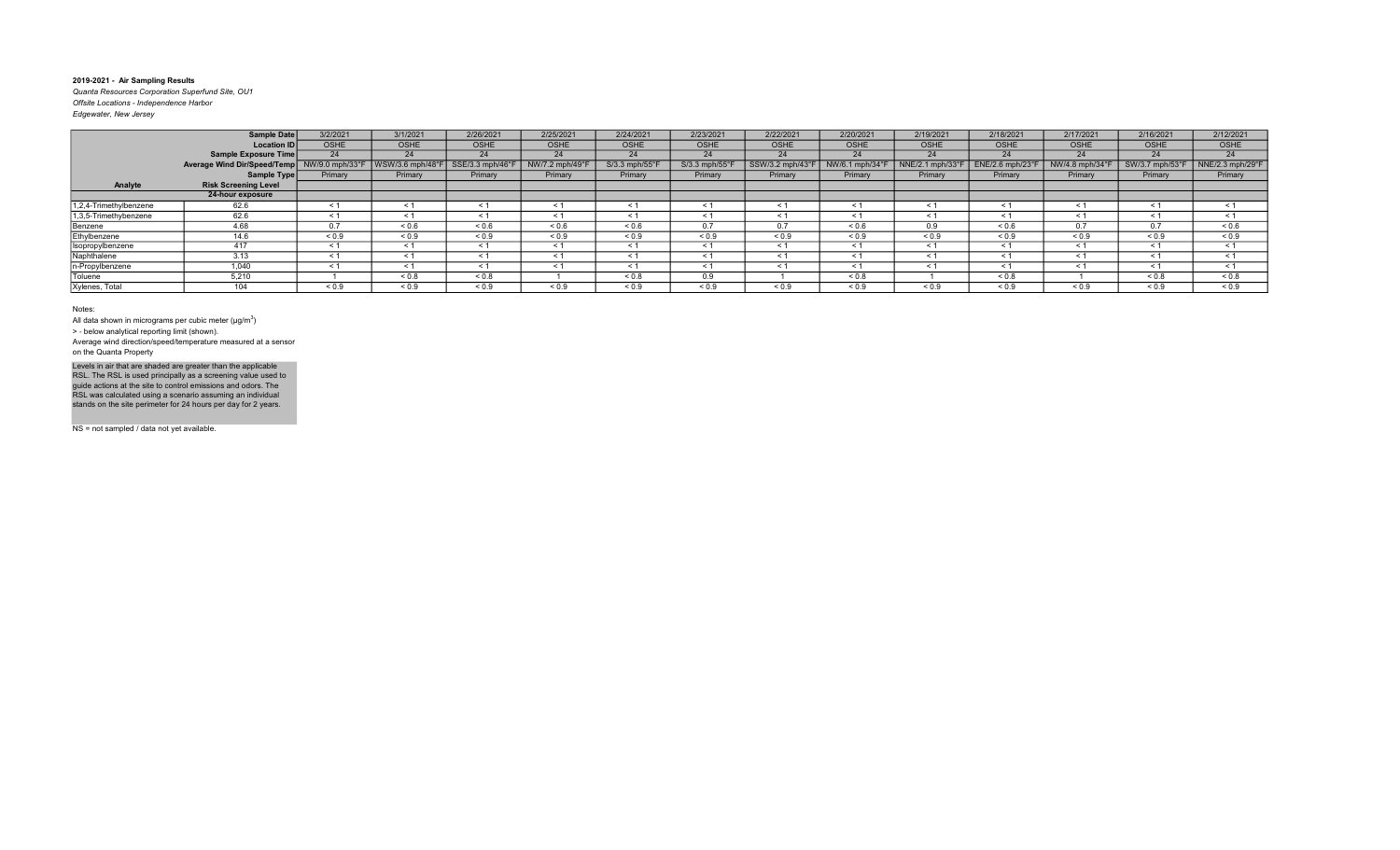Quanta Resources Corporation Superfund Site, OU1 Offsite Locations - Independence Harbor Edgewater, New Jersey

|                        | <b>Sample Date</b>          | 2/11/2021                 | 2/10/2021       | 2/9/2021        | 2/8/2021        | 2/5/2021        | 2/4/2021        | 2/3/2021        | 1/29/2021       | 1/28/2021             | 1/27/2021       | 1/26/2021                  | 1/25/2021      | 1/22/2021        |
|------------------------|-----------------------------|---------------------------|-----------------|-----------------|-----------------|-----------------|-----------------|-----------------|-----------------|-----------------------|-----------------|----------------------------|----------------|------------------|
|                        | <b>Location ID</b>          | <b>OSHE</b>               | OSHE            | <b>OSHE</b>     | <b>OSHE</b>     | <b>OSHE</b>     | OSHE            | <b>OSHE</b>     | <b>OSHE</b>     | <b>OSHE</b>           | <b>OSHE</b>     | OSHE                       | <b>OSHE</b>    | OSHE             |
|                        | Sample Exposure Time        | 24                        | 24              | 24              | 24              | 24              | 24              | 24              | 24              | 24                    | 24              | 24                         | 24             | 24               |
|                        | Average Wind Dir/Speed/Temp | $N/2.4$ mph/33 $^{\circ}$ | NW/3.1 mph/36°F | NE/2.9 mph/33°F | WNW/3.9 mph/31° | SW/3.3 mph/48°F | NW/5.3 mph/44°F | NW/4.5 mph/37°F | NW/9.3 mph/26°F | NNW/6.8 mph/34°       | NW/5.1 mph/37°F | $E/4.3$ mph/34 $\degree$ F | N/2.1 mph/38°F | WSW/4.2 mph/45°F |
|                        | Sample Type                 | Primary                   | Primary         | Primary         | Primary         | Primary         | Primary         | Primary         | Primary         | Primary               | Primary         | Primary                    | Primary        | Primary          |
| Analyte                | <b>Risk Screening Level</b> |                           |                 |                 |                 |                 |                 |                 |                 |                       |                 |                            |                |                  |
|                        | 24-hour exposure            |                           |                 |                 |                 |                 |                 |                 |                 |                       |                 |                            |                |                  |
| 1,2,4-Trimethylbenzene | 62.6                        | $\leq 1$                  | $\leq 1$        | ≺ 1             | $\leq$ 1        | $\leq 1$        | $\leq$ 1        | $\leq 1$        | $\leq 1$        | $\tilde{\phantom{0}}$ | $\leq$ 1        | $\leq 1$                   | $\leq$ 1       | $\leq$ 1         |
| 1,3,5-Trimethybenzene  | 62.6                        | $\leq 1$                  | $\leq 1$        |                 | $\leq$ 1        | $\leq 1$        |                 | $\leq 1$        | $\leq 1$        | $\prec$               | $\leq$ 1        | $\leq 1$                   | $\tilde{}$     | $\leq$ 1         |
| Benzene                | 4.68                        | 0.7                       | 0.7             | 0.8             | 0.8             | 0.9             | 0.9             | ${}^{5}$ 0.6    | ${}^{5}$ 0.6    | 0.7                   | 0.8             | 0.8                        | 0.6            | 0.7              |
| Ethylbenzene           | 14.6                        | ${}_{0.9}$                | ${}_{0.9}$      | ${}_{0.9}$      | ${}_{0.9}$      | ${}_{0.9}$      | ${}_{0.9}$      | ${}_{0.9}$      | ${}_{0.9}$      | ${}_{0.9}$            | ${}_{0.9}$      | ${}_{0.9}$                 | ${}_{0.9}$     | ${}_{0.9}$       |
| Isopropylbenzene       | 417                         | $\leq 1$                  | $\leq 1$        | < 1             | $\leq 1$        | $\leq 1$        | < 1             | $\leq 1$        | $\leq 1$        | < 1                   | $\leq$ 1        | $\leq 1$                   | $<$ 1          | $\leq$ 1         |
| Naphthalene            | 3.13                        | < 1                       | < 1             | < 1             | < 1             | $\leq 1$        | $\leq$ 1        | < 1             | $\leq 1$        | < 1                   | < 1             | $\leq 1$                   | $\leq$ 1       | < 1              |
| n-Propylbenzene        | 1,040                       | $\leq 1$                  | < 1             | < 1             | $\leq 1$        | < 1             | < 1             | < 1             | $\leq 1$        | $\leq$ 1              | < 1             | $\leq 1$                   | < 1            | < 1              |
| Toluene                | 5,210                       | 0.9                       | 0.8             | 0.9             | 0.9             |                 |                 | ${}_{0.8}$      | 0.8             | 0.9                   |                 | 0.9                        | ${}_{0.8}$     | ${}_{0.8}$       |
| Xylenes, Total         | 104                         | ${}_{0.9}$                | ${}_{0.9}$      | ${}_{0.9}$      | ${}_{0.9}$      | ${}_{0.9}$      | ${}_{0.9}$      | ${}_{0.9}$      | ${}_{0.9}$      | ${}_{0.9}$            | ${}_{0.9}$      | ${}_{0.9}$                 | ${}_{0.9}$     | ${}_{0.9}$       |

Notes:

All data shown in micrograms per cubic meter ( $\mu$ g/m $^3$ )

> ‐ below analytical reporting limit (shown).

Average wind direction/speed/temperature measured at a sensor on the Quanta Property

Levels in air that are shaded are greater than the applicable<br>RSL. The RSL is used principally as a screening value used to<br>guide actions at the site to control emissions and odors. The<br>RSL was calculated using a scenario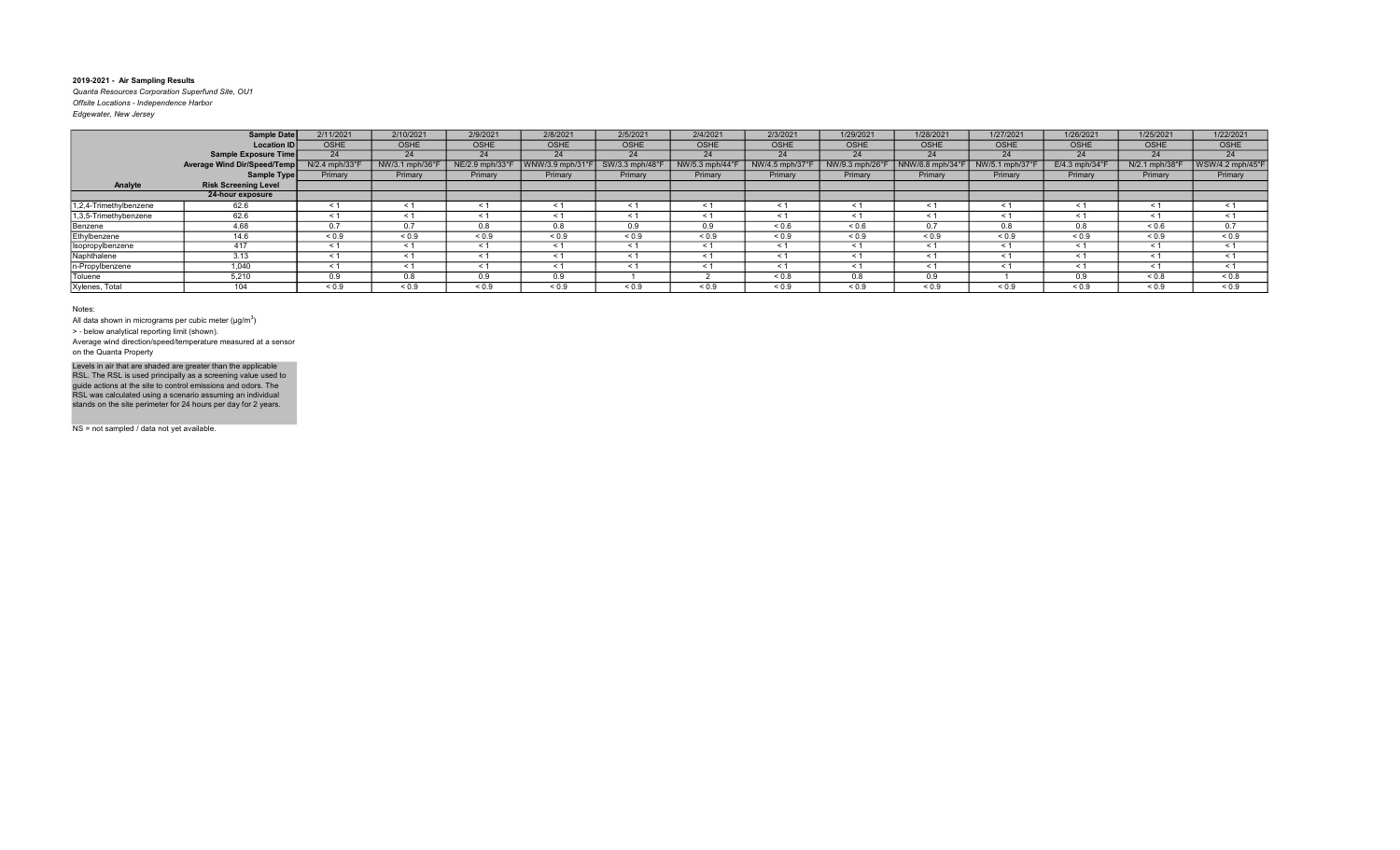Quanta Resources Corporation Superfund Site, OU1 Offsite Locations - Independence Harbor Edgewater, New Jersey

|                        | Sample Date                                 | 1/21/2021   | 1/20/2021                      | 1/19/2021      | 1/18/2021           | 1/15/2021        | 1/14/2021                  | 1/13/2021      | 1/12/2021       | 1/11/2021            | 1/9/2021         | 1/8/2021         | 1/7/2021         | 1/6/2021        |
|------------------------|---------------------------------------------|-------------|--------------------------------|----------------|---------------------|------------------|----------------------------|----------------|-----------------|----------------------|------------------|------------------|------------------|-----------------|
|                        | <b>Location ID</b>                          | <b>OSHE</b> | <b>OSHE</b>                    | <b>OSHE</b>    | OSHE                | <b>OSHE</b>      | <b>OSHE</b>                | <b>OSHE</b>    | <b>OSHE</b>     | <b>OSHE</b>          | <b>OSHE</b>      | <b>OSHE</b>      | <b>OSHE</b>      | OSHE            |
|                        | Sample Exposure Time                        | 24          | 24                             | 24             | 24                  | 24               | 24                         | 24             | 24              | 24                   | 24               | 24               | 24               | 24              |
|                        | Average Wind Dir/Speed/Temp SW/4.0 mph/44°F |             | $\sqrt{\frac{W}{6.1}}$ mph/40° | W/4.8 mph/42°F | W/4.9 mph/45°       | $E/4.7$ mph/42°F | $E/1.6$ mph/49 $\degree$ F | SW/2.8 mph/43° | NNW/2.6 mph/46° | $ $ WNW/2.4 mph/36°F | NNW/3.9 mph/37°F | NNW/2.7 mph/37°F | NNW/5.2 mph/43°F | NW/5.3 mph/41°F |
|                        | Sample Type                                 | Primary     | Primary                        | Primary        | Primary             | Primary          | Primary                    | Primary        | Primary         | Primary              | Primary          | Primary          | Primary          | Primary         |
| Analyte                | <b>Risk Screening Level</b>                 |             |                                |                |                     |                  |                            |                |                 |                      |                  |                  |                  |                 |
|                        | 24-hour exposure                            |             |                                |                |                     |                  |                            |                |                 |                      |                  |                  |                  |                 |
| 1,2,4-Trimethylbenzene | 62.6                                        | $\leq$ 1    | $\leq 1$                       | ≺ 1            | < 1                 | $\leq 1$         | ≺ 1                        | < 1            | $\leq 1$        | $\leq 1$             | $\leq$ 1         | $\leq 1$         | $\leq 1$         | $\leq$ 1        |
| 1,3,5-Trimethybenzene  | 62.6                                        | $\leq$ 1    | $\leq 1$                       |                | $\leq 1$            | < 1              | $\prec$                    | $\leq 1$       | $\leq 1$        |                      | $\leq$ 1         | $\leq 1$         | $\tilde{}$       | $\leq$ 1        |
| Benzene                | 4.68                                        |             | 0.6                            | ${}_{0.6}$     | 0.7                 |                  |                            |                |                 |                      | 0.8              | 0.9              | 0.6              | ${}_{0.6}$      |
| Ethylbenzene           | 14.6                                        | ${}_{0.9}$  | ${}_{0.9}$                     | ${}_{0.9}$     | ${}_{0.9}$          | ${}_{0.9}$       | ${}_{0.9}$                 | ${}_{0.9}$     | ${}_{0.9}$      | ${}_{0.9}$           | ${}_{0.9}$       | ${}_{0.9}$       | ${}_{0.9}$       | ${}_{0.9}$      |
| Isopropylbenzene       | 417                                         | $\leq 1$    | $\leq 1$                       |                | < 1                 | $\leq 1$         | < 1                        | $\leq 1$       | $\leq 1$        | < 1                  | $\leq 1$         | $\leq 1$         | < 1              | $\leq$ 1        |
| Naphthalene            | 3.13                                        | $\leq$ 1    | < 1                            | < 1            | < 1                 | < 1              | < 1                        | < 1            | < 1             | < 1                  | < 1              | < 1              | $\leq$ 1         | $\leq$ 1        |
| n-Propylbenzene        | 1.040                                       | < 1         | < 1                            | < 1            | < 1                 | < 1              | < 1                        | < 1            | < 1             | < 1                  | < 1              | < 1              | < 1              | < 1             |
| Toluene                | 5,210                                       |             | 0.8                            | ${}_{0.8}$     | ${}_{0.8}$          |                  |                            |                |                 |                      | ${}_{0.8}$       |                  |                  |                 |
| Xylenes, Total         | 104                                         | ${}_{0.9}$  | ${}_{0.9}$                     | ${}_{0.9}$     | ${}^{5}$ ${}^{0.9}$ | ${}_{0.9}$       | ${}_{0.9}$                 | ${}_{0.9}$     | ${}_{0.9}$      |                      | ${}_{0.9}$       | ${}_{0.9}$       | ${}_{0.9}$       | ${}_{0.9}$      |

Notes:

All data shown in micrograms per cubic meter ( $\mu$ g/m $^3$ )

> ‐ below analytical reporting limit (shown).

Average wind direction/speed/temperature measured at a sensor on the Quanta Property

Levels in air that are shaded are greater than the applicable<br>RSL. The RSL is used principally as a screening value used to<br>guide actions at the site to control emissions and odors. The<br>RSL was calculated using a scenario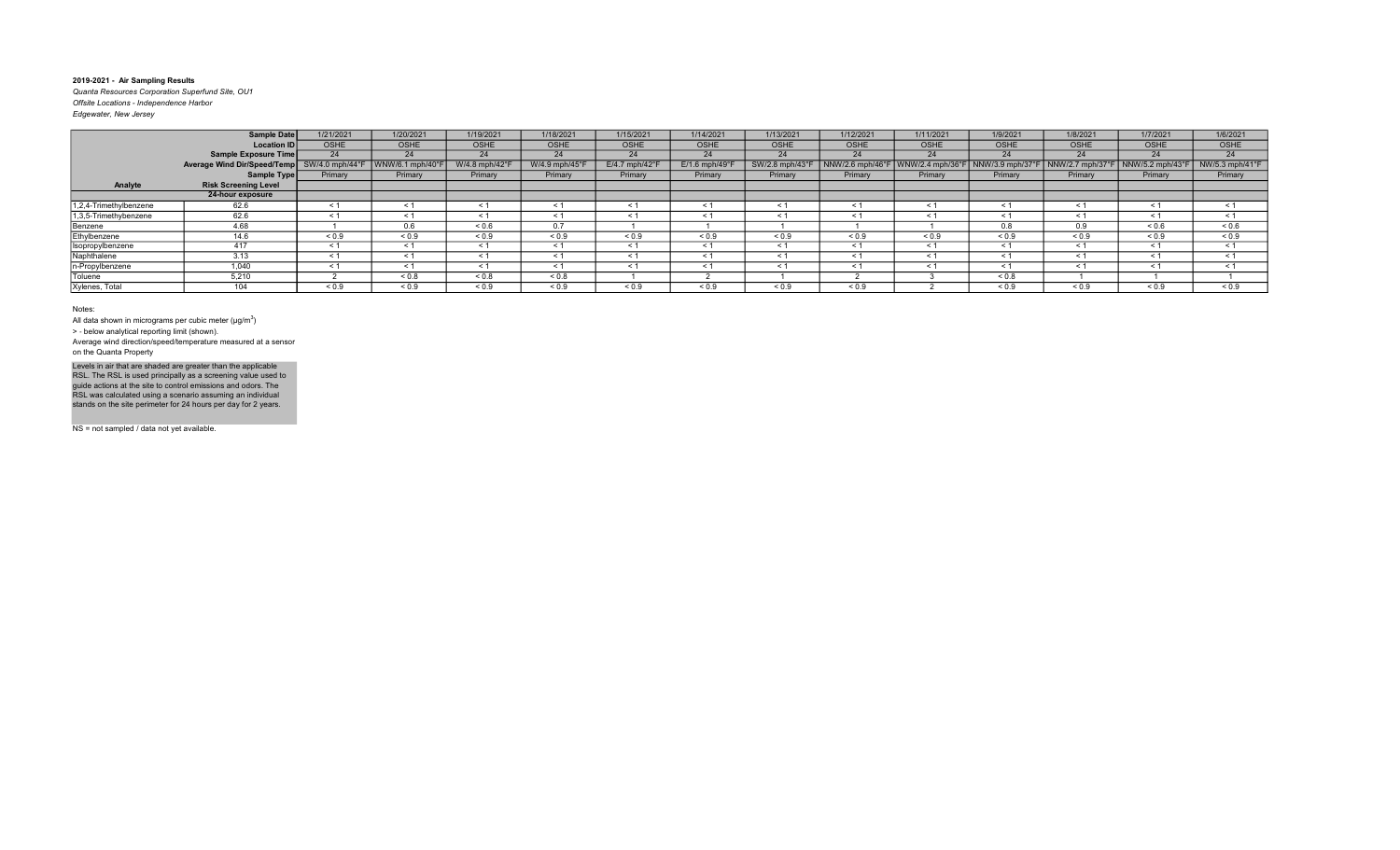Quanta Resources Corporation Superfund Site, OU1 Offsite Locations - Independence Harbor Edgewater, New Jersey

|                        | <b>Sample Date</b>          | 1/5/2021       | 1/4/2021        | 12/24/2020       | 12/23/2020       | 12/22/2020      | 12/21/2020       | 12/19/2020       | 12/18/2020       | 12/15/2020       | 12/14/2020     | 12/11/2020      | 12/10/2020       | 12/9/2020       |
|------------------------|-----------------------------|----------------|-----------------|------------------|------------------|-----------------|------------------|------------------|------------------|------------------|----------------|-----------------|------------------|-----------------|
|                        | <b>Location ID</b>          | <b>OSHE</b>    | <b>OSHE</b>     | <b>OSHE</b>      | <b>OSHE</b>      | <b>OSHE</b>     | OSHE             | <b>OSHE</b>      | <b>OSHE</b>      | <b>OSHE</b>      | <b>OSHE</b>    | OSHE            | <b>OSHE</b>      | OSHE            |
|                        | Sample Exposure Time        | 24             | 24              | 24               | 24               | 24              | 24               | 24               | 24               | 24               | 24             | 24              | 24               | 24              |
|                        | Average Wind Dir/Speed/Temp | NE/1.7 mph/41° | NE/2.3 mph/42°F | SE/10.8 mph/57°F | SSW/2.3 mph/44°F | WNW/5.0 mph/46° | WSW/2.2 mph/46°F | WNW/2.7 mph/31°F | NNW/3.1 mph/33°l | WNW/5.2 mph/40°F | NNW/2.9 mph/41 | SW/2.9 mph/56°F | WNW/5.2 mph/49°F | SW/3.9 mph/37°F |
|                        | Sample Type                 | Primary        | Primary         | Primary          | Primary          | Primary         | Primary          | Primary          | Primary          | Primary          | Primary        | Primary         | Primary          | Primary         |
| Analyte                | <b>Risk Screening Level</b> |                |                 |                  |                  |                 |                  |                  |                  |                  |                |                 |                  |                 |
|                        | 24-hour exposure            |                |                 |                  |                  |                 |                  |                  |                  |                  |                |                 |                  |                 |
| 1,2,4-Trimethylbenzene | 62.6                        | < 1            | < 1             | $\leq$ 1         | < 1              | $\leq 1$        | < 1              | $\leq$ 1         | $\leq 1$         | < 1              | $\leq$         | $\leq 1$        | < 1              | $\leq$ 1        |
| 1,3,5-Trimethybenzene  | 62.6                        | $\leq$ 1       | < 1             |                  | $\leq 1$         | $\leq 1$        |                  | $\leq$ 1         | $\leq 1$         |                  | < 1            | < 1             | $\prec$          | $\leq$ 1        |
| Benzene                | 4.68                        | ${}^{5}$ 0.6   | 0.7             | ${}^{5}$ 0.6     | ${}^{5}$ 0.6     | 0.6             |                  |                  | 0.7              | 0.6              | ${}^{5}$ 0.6   |                 |                  | ${}^{5}$ 0.6    |
| Ethylbenzene           | 14.6                        | ${}_{0.9}$     | ${}_{0.9}$      | ${}_{0.9}$       | ${}_{0.9}$       | ${}_{0.9}$      | ${}_{0.9}$       | ${}_{0.9}$       | ${}_{0.9}$       | ${}_{0.9}$       | ${}_{0.9}$     | ${}_{0.9}$      | ${}_{0.9}$       | ${}_{0.9}$      |
| Isopropylbenzene       | 417                         | < 1            | $\leq 1$        |                  | $\leq 1$         | $\leq 1$        | < 1              | $\leq$ 1         | $\leq 1$         | $\overline{a}$   | $\leq 1$       | $\leq 1$        | $\tilde{}$       | $\leq$ 1        |
| Naphthalene            | 3.13                        | < 1            | < 1             | < 1              | < 1              | < 1             | < 1              | < 1              | < 1              | $\leq$ 1         | < 1            | < 1             | < 1              | $\leq$ 1        |
| n-Propylbenzene        | 1.040                       | < 1            | < 1             | < 1              | < 1              | < 1             |                  | $\leq$ 1         | < 1              | < 1              | < 1            | < 1             | $\leq$ 1         | < 1             |
| Toluene                | 5,210                       | ${}_{0.8}$     |                 | ${}_{0.8}$       | ${}_{0.8}$       | ${}_{0.8}$      |                  |                  | 0.9              | ${}_{0.8}$       | ${}_{0.8}$     |                 |                  | 0.8             |
| Xylenes, Total         | 104                         | ${}_{0.9}$     | ${}_{0.9}$      | ${}_{0.9}$       | ${}_{0.9}$       | ${}_{0.9}$      | ${}_{0.9}$       | ${}_{0.9}$       | ${}_{0.9}$       | ${}_{0.9}$       | ${}_{0.9}$     |                 | ${}_{0.9}$       | ${}_{0.9}$      |

#### Notes:

All data shown in micrograms per cubic meter ( $\mu$ g/m $^3$ )

> ‐ below analytical reporting limit (shown).

Average wind direction/speed/temperature measured at a sensor on the Quanta Property

Levels in air that are shaded are greater than the applicable<br>RSL. The RSL is used principally as a screening value used to<br>guide actions at the site to control emissions and odors. The<br>RSL was calculated using a scenario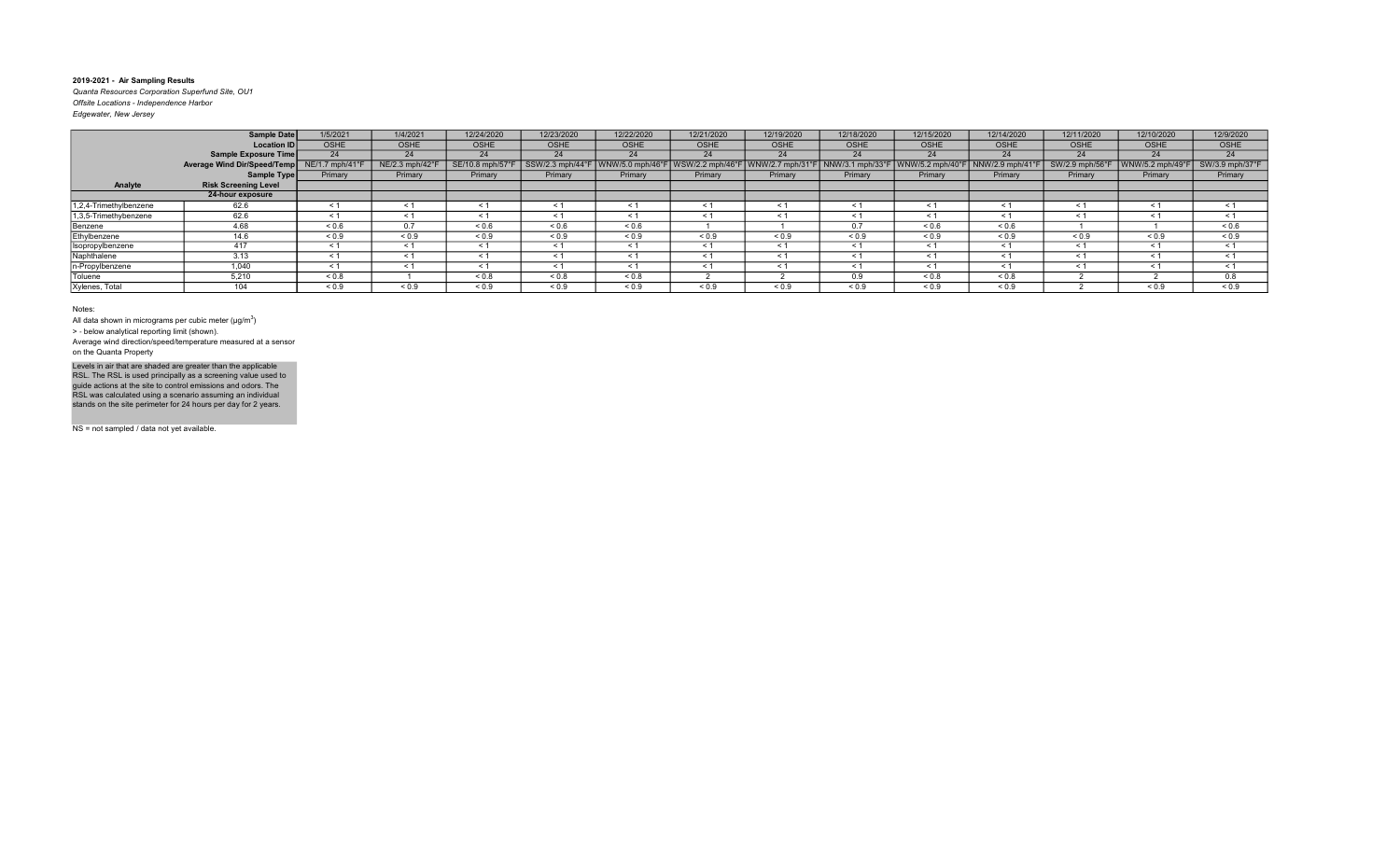Quanta Resources Corporation Superfund Site, OU1 Offsite Locations - Independence Harbor Edgewater, New Jersey

|                        | <b>Sample Date</b>                           | 12/8/2020   | 12/7/2020     | 12/4/2020       | 12/3/2020      | 12/2/2020       | 12/1/2020        | 11/30/2020        | 11/24/2020      | 11/23/2020      | 11/20/2020       | 11/19/2020         | 11/18/2020                          | 11/17/2020 |
|------------------------|----------------------------------------------|-------------|---------------|-----------------|----------------|-----------------|------------------|-------------------|-----------------|-----------------|------------------|--------------------|-------------------------------------|------------|
|                        | <b>Location ID</b>                           | <b>OSHE</b> | <b>OSHE</b>   | <b>OSHE</b>     | <b>OSHE</b>    | <b>OSHE</b>     | <b>OSHE</b>      | <b>OSHE</b>       | <b>OSHE</b>     | <b>OSHE</b>     | <b>OSHE</b>      | <b>OSHE</b>        | <b>OSHE</b>                         | OSHE       |
|                        | <b>Sample Exposure Time</b>                  | 24          | 24            | 24              | 24             | 24              | 24               | 24                | 24              | 24              | 24               | 24                 | 24                                  | 24         |
|                        | Average Wind Dir/Speed/Temp NNW/4.9 mph/37°F |             | W/3.2 mph/41° | SSW/3.1 mph/51° | SW/3.8 mph/51° | WSW/5.0 mph/44° | SSW/4.8 mph/53°F | ESE/10.7 mph/62°F | WNW/4.1 mph/47' | NW/6.9 mph/58°F | SSW/3.3 mph/63°l | $SSW/3.8$ mph/48°F | SSW/3.4 mph/74°F   WNW/4.3 mph/49°F |            |
|                        | Sample Type                                  | Primary     | Primary       | Primary         | Primary        | Primary         | Primary          | Primary           | Primary         | Primary         | Primary          | Primary            | Primary                             | Primary    |
| Analyte                | <b>Risk Screening Level</b>                  |             |               |                 |                |                 |                  |                   |                 |                 |                  |                    |                                     |            |
|                        | 24-hour exposure                             |             |               |                 |                |                 |                  |                   |                 |                 |                  |                    |                                     |            |
| 1,2,4-Trimethylbenzene | 62.6                                         | < 1         | $\leq 1$      | ≺ 1             | < 1            | $\leq 1$        | $\leq 1$         | $\leq$ 1          | $\leq 1$        | $\leq$ 1        | $\leq$ 1         | $\leq 1$           | $\leq$ 1                            | $\leq$ 1   |
| 1,3,5-Trimethybenzene  | 62.6                                         | $\leq 1$    | < 1           | $\leq 1$        | $\leq 1$       | $\leq 1$        |                  | $\leq$ 1          | $\leq 1$        |                 | $\leq 1$         | $\leq 1$           | $\tilde{}$                          | $\leq$ 1   |
| Benzene                | 4.68                                         | 0.7         | 0.7           | ${}^{5}$ 0.6    | ${}^{5}$ 0.6   | ${}_{0.6}$      | 0.6              | ${}^{5}$ 0.6      | 0.6             | 0.6             | 0.8              | ${}^{5}$ 0.6       | 0.6                                 | ${}_{0.6}$ |
| Ethylbenzene           | 14.6                                         | ${}_{0.9}$  | ${}_{0.9}$    | ${}_{0.9}$      | ${}_{0.9}$     | ${}_{0.9}$      | ${}_{0.9}$       | ${}_{0.9}$        | ${}_{0.9}$      | ${}_{0.9}$      | ${}_{0.9}$       | ${}_{0.9}$         | ${}_{0.9}$                          | ${}_{0.9}$ |
| Isopropylbenzene       | 417                                          | $\leq 1$    | $\leq 1$      | < 1             | $\leq 1$       | $\leq 1$        | < 1              | $\leq 1$          | $\leq 1$        | < 1             | $\leq 1$         | $\leq 1$           | < 1                                 | $\leq$ 1   |
| Naphthalene            | 3.13                                         | < 1         | < 1           | < 1             | < 1            | < 1             | < 1              | < 1               | < 1             | $\leq$ 1        | < 1              | $\leq 1$           | $\leq$ 1                            | < 1        |
| n-Propylbenzene        | 1,040                                        | < 1         | < 1           | < 1             | < 1            | < 1             | < 1              | < 1               | < 1             | < 1             | < 1              | $\leq 1$           | < 1                                 | < 1        |
| Toluene                | 5,210                                        |             |               | ${}_{0.8}$      |                | ${}_{0.8}$      |                  | ${}_{0.8}$        |                 | 0.9             |                  | 0.8                | 0.8                                 | ${}_{0.8}$ |
| Xylenes, Total         | 104                                          | ${}_{0.9}$  | ${}_{0.9}$    | ${}_{0.9}$      | ${}_{0.9}$     | ${}_{0.9}$      | < 0.9            | ${}_{0.9}$        | ${}_{0.9}$      | ${}_{0.9}$      |                  | ${}_{0.9}$         | ${}_{0.9}$                          | ${}_{0.9}$ |

#### Notes:

All data shown in micrograms per cubic meter ( $\mu$ g/m $^3$ )

> ‐ below analytical reporting limit (shown).

Average wind direction/speed/temperature measured at a sensor on the Quanta Property

Levels in air that are shaded are greater than the applicable<br>RSL. The RSL is used principally as a screening value used to<br>guide actions at the site to control emissions and odors. The<br>RSL was calculated using a scenario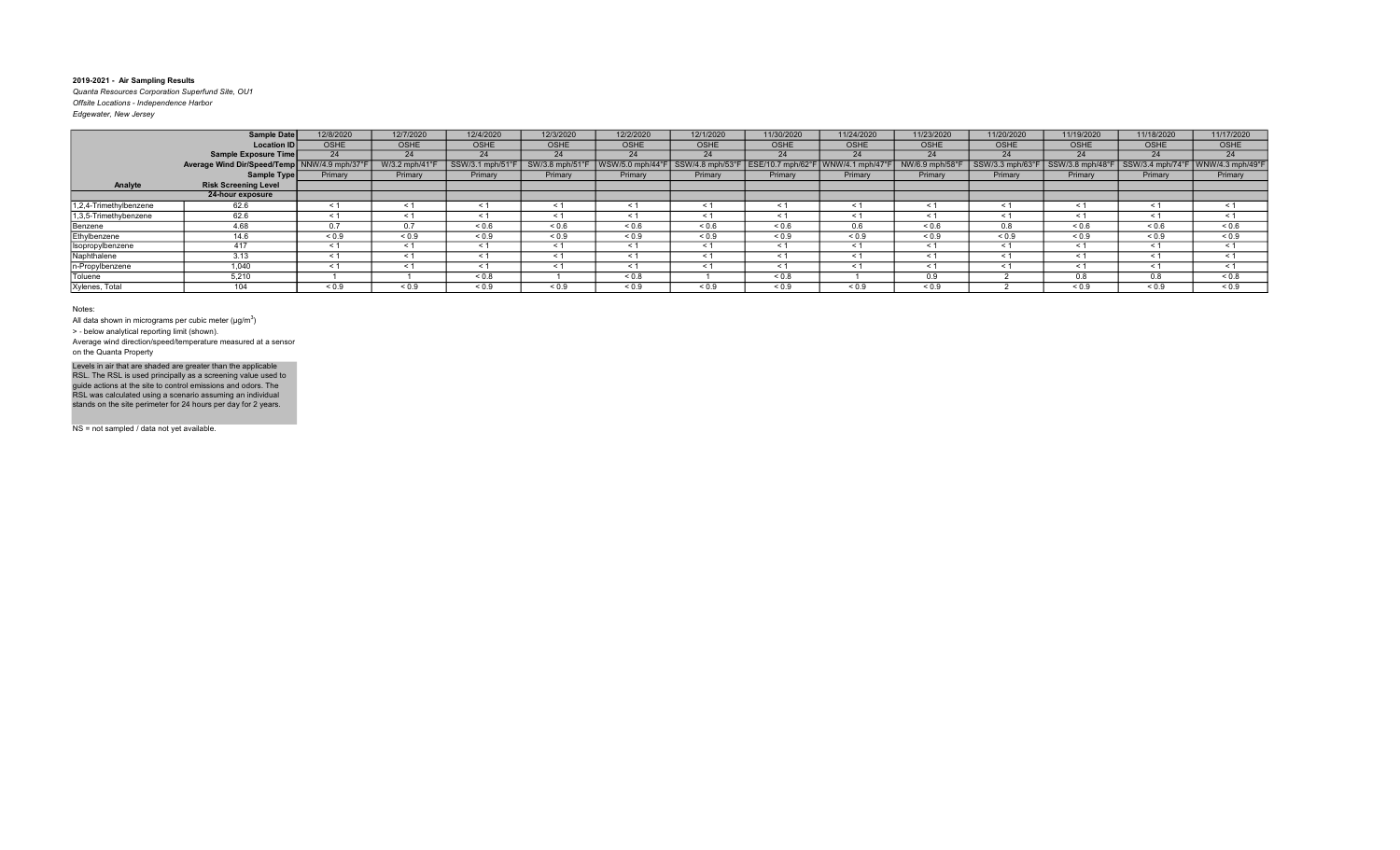Quanta Resources Corporation Superfund Site, OU1 Offsite Locations - Independence Harbor

| Edgewater, New Jersey |  |  |
|-----------------------|--|--|
|                       |  |  |

|                        | <b>Sample Date</b>          | 11/16/2020     | 11/13/2020      | 11/12/2020       | 11/11/2020                | 11/10/2020       | 11/9/2020        | 11/6/2020      | 11/5/2020      | 11/4/2020       | 11/3/2020      | 11/2/2020       | 10/31/2020      | 10/30/2020       |
|------------------------|-----------------------------|----------------|-----------------|------------------|---------------------------|------------------|------------------|----------------|----------------|-----------------|----------------|-----------------|-----------------|------------------|
|                        | <b>Location ID</b>          | <b>OSHE</b>    | <b>OSHE</b>     | <b>OSHE</b>      | <b>OSHE</b>               | OSHE             | <b>OSHE</b>      | <b>OSHE</b>    | <b>OSHE</b>    | <b>OSHE</b>     | <b>OSHE</b>    | <b>OSHE</b>     | <b>OSHE</b>     | OSHE             |
|                        | <b>Sample Exposure Time</b> | 24             | 24              | 24               | 24                        | 24               | 24               | 24             | 24             | 24              | 24             | 24              | 24              | 24               |
|                        | Average Wind Dir/Speed/Temp | W/6.1 mph/53°F | NNW/2.3 mph/50° | NNW/3.3 mph/66°l | $S/2.3$ mph/70 $^{\circ}$ | SSW/3.4 mph/74°F | SSE/1.9 mph/77°F | S/2.7 mph/72°F | S/2.9 mph/69°F | SE/2.0 mph/66°F | W/6.5 mph/54°F | NW/9.4 mph/45°F | SW/3.1 mph/48°F | NNW/3.7 mph/44°F |
|                        | Sample Type                 | Primary        | Primary         | Primary          | Primary                   | Primary          | Primary          | Primary        | Primary        | Primary         | Primary        | Primary         | Primary         | Primary          |
| Analyte                | <b>Risk Screening Level</b> |                |                 |                  |                           |                  |                  |                |                |                 |                |                 |                 |                  |
|                        | 24-hour exposure            |                |                 |                  |                           |                  |                  |                |                |                 |                |                 |                 |                  |
| 1,2,4-Trimethylbenzene | 62.6                        | < 1            | $\leq$ 1        |                  | $\leq 1$                  | $\leq$ 1         |                  | $\leq$ 1       | $\leq$ 1       | $\leq$          | < 1            | < 1             | $\leq$          | < 1              |
| 1,3,5-Trimethybenzene  | 62.6                        | < 1            | $\leq$ 1        | < 1              | < 1                       | $\leq 1$         | < 1              | < 1            | $\leq 1$       | $\leq$ 1        | < 1            | $\leq 1$        | $\leq$ 1        | < 1              |
| Benzene                | 4.68                        | ${}_{0.6}$     | 0.8             | ${}_{0.6}$       | ${}^{5}$ 0.6              | ${}_{0.6}$       |                  | 0.9            | 0.8            | 0.7             | ${}_{0.6}$     | ${}^{5}$ 0.6    | 0.7             | ${}_{0.6}$       |
| Ethylbenzene           | 14.6                        | ${}_{0.9}$     | ${}_{0.9}$      | ${}_{0.9}$       | ${}_{0.9}$                | ${}_{0.9}$       | ${}_{0.9}$       | ${}_{0.9}$     | ${}_{0.9}$     | ${}_{0.9}$      | ${}_{0.9}$     | ${}_{0.9}$      | ${}_{0.9}$      | ${}_{0.9}$       |
| Isopropylbenzene       | 417                         | < 1            | $\leq 1$        | < 1              | < 1                       | < 1              | < 1              | < 1            | < 1            | < 1             | $\leq$ 1       | $\leq 1$        | < 1             | < 1              |
| Naphthalene            | 3.13                        | < 1            | < 1             | < 1              | < 1                       | $\leq 1$         | < 1              | $\leq 1$       | $\leq 1$       | $\leq$ 1        | $\leq$ 1       | $\leq 1$        | $\leq$ 1        | $\leq$ 1         |
| n-Propylbenzene        | 1.040                       | < 1            | < 1             | < 1              | $\leq 1$                  | < 1              | < 1              | < 1            | < 1            | < 1             | < 1            | < 1             | < 1             | < 1              |
| Toluene                | 5,210                       |                |                 | ${}_{0.8}$       | 0.9                       |                  |                  |                |                |                 |                | 0.8             | 0.8             | ${}_{0.8}$       |
| Xylenes, Total         | 104                         | ${}_{0.9}$     | ${}_{0.9}$      | ${}_{0.9}$       | ${}_{0.9}$                | ${}_{0.9}$       |                  | ${}_{0.9}$     | ${}_{0.9}$     | ${}_{0.9}$      | ${}_{0.9}$     | ${}_{0.9}$      | ${}_{0.9}$      | ${}_{0.9}$       |

#### Notes:

All data shown in micrograms per cubic meter ( $\mu$ g/m $^3$ )

> ‐ below analytical reporting limit (shown).

Average wind direction/speed/temperature measured at a sensor on the Quanta Property

Levels in air that are shaded are greater than the applicable<br>RSL. The RSL is used principally as a screening value used to<br>guide actions at the site to control emissions and odors. The<br>RSL was calculated using a scenario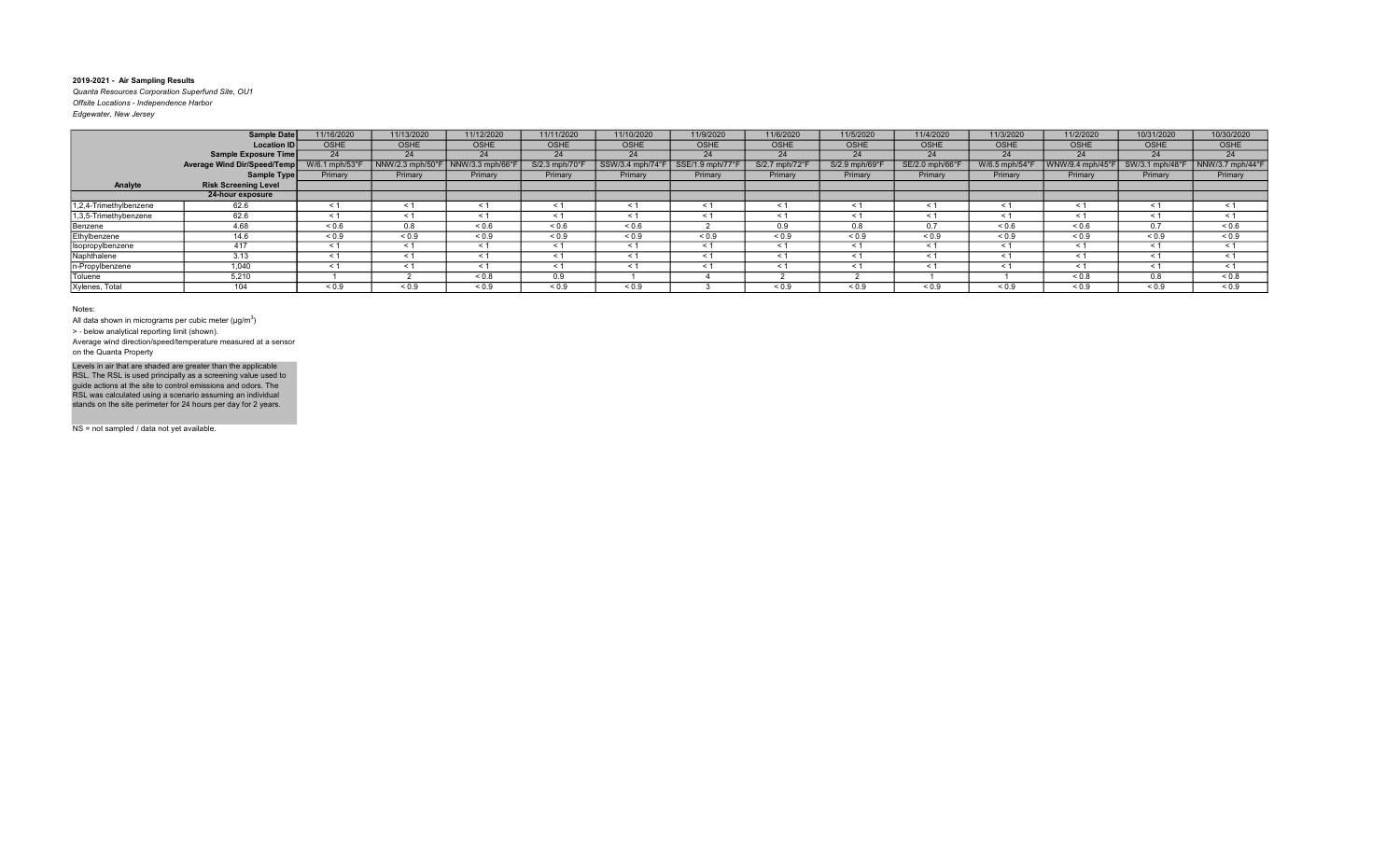Quanta Resources Corporation Superfund Site, OU1 Offsite Locations - Independence Harbor

| Edgewater, New Jersey |  |  |
|-----------------------|--|--|
|                       |  |  |

|                        | <b>Sample Date</b>          | 10/29/2020                 | 10/28/2020       | 10/27/2020                 | 10/26/2020        | 10/23/2020       | 10/22/2020                 | 10/21/2020          | 10/20/2020      | 10/19/2020       | 10/17/2020        | 10/16/2020      | 10/15/2020     | 10/14/2020      |
|------------------------|-----------------------------|----------------------------|------------------|----------------------------|-------------------|------------------|----------------------------|---------------------|-----------------|------------------|-------------------|-----------------|----------------|-----------------|
|                        | Location ID                 | <b>OSHE</b>                | <b>OSHE</b>      | OSHE                       | <b>OSHE</b>       | <b>OSHE</b>      | OSHE                       | <b>OSHE</b>         | <b>OSHE</b>     | <b>OSHE</b>      | <b>OSHE</b>       | <b>OSHE</b>     | <b>OSHE</b>    | <b>OSHE</b>     |
|                        | Sample Exposure Time        | 24                         | 24               | 24                         | 24                | 24               | 24                         | 24                  | 24              | 24               | 24                | 24              | 24             | 24              |
|                        | Average Wind Dir/Speed/Temp | $E/3.0$ mph/54 $\degree$ F | NNW/2.1 mph/58°F | $N/2.2$ mph/60 $\degree$ F | $ENE/2.4$ mph/58° | SSE/2.1 mph/69°I | $E/1.0$ mph/69 $\degree$ F | SE/2.5 mph/73       | SE/2.5 mph/72°F | ESE/3.1 mph/66°F | NW/4.7 mph/61°    | NW/3.3 mph/64°F | S/4.4 mph/74°F | SW/3.3 mph/70°F |
|                        | Sample Type                 | Primary                    | Primary          | Primary                    | Primary           | Primary          | Primary                    | Primary             | Primary         | Primary          | Primary           | Primary         | Primary        | Primary         |
| Analyte                | <b>Risk Screening Level</b> |                            |                  |                            |                   |                  |                            |                     |                 |                  |                   |                 |                |                 |
|                        | 24-hour exposure            |                            |                  |                            |                   |                  |                            |                     |                 |                  |                   |                 |                |                 |
| 1,2,4-Trimethylbenzene | 62.6                        | < 1                        | < 1              | $\leq$ 1                   | < 1               | < 1              | < 1                        | < 1                 | $\leq 1$        | < 1              | < 1               | $\leq 1$        | < 1            | < 1             |
| 1,3,5-Trimethybenzene  | 62.6                        | $\leq$ 1                   | $\leq 1$         | < 1                        | $\leq 1$          | $\leq 1$         | < 1                        | $\leq 1$            | $\leq 1$        | < 1              | $\leq 1$          | $\leq 1$        | < 1            | $\leq$ 1        |
| Benzene                | 4.68                        | ${}_{0.6}$                 | 0.8              | ${}_{0.6}$                 |                   | ${}^{5}$ 0.6     | 0.7                        |                     | ${}^{5}$ 0.6    | 0.8              | 0.9               | 0.6             | 0.6            | ${}_{0.6}$      |
| Ethylbenzene           | 14.6                        | ${}_{0.9}$                 | ${}_{0.9}$       | ${}_{0.9}$                 | ${}_{0.9}$        | ${}_{0.9}$       | ${}_{0.9}$                 | ${}_{0.9}$          | ${}_{0.9}$      | ${}_{0.9}$       | ${}^{5}$ < 0.9    | ${}_{0.9}$      | ${}_{0.9}$     | ${}_{0.9}$      |
| Isopropylbenzene       | 417                         | < 1                        | $\leq 1$         | $\leq$ 1                   | < 1               | $\leq 1$         | < 1                        | < 1                 | $\leq 1$        | < 1              | $\leq$ 1          | $\leq 1$        | $\leq$ 1       | $\leq$ 1        |
| Naphthalene            | 3.13                        | < 1                        | < 1              | $\leq$                     | < 1               | < 1              | $\leq$                     | < 1                 | $\leq 1$        | < 1              | < 1               | < 1             | < 1            | < 1             |
| n-Propylbenzene        | 1.040                       | < 1                        | $\leq 1$         | $\leq 1$                   | $\leq 1$          | $\leq 1$         | $\leq 1$                   | $\leq 1$            | $\leq 1$        | $\leq 1$         | < 1               | $\leq 1$        | < 1            | $\leq$ 1        |
| Toluene                | 5,210                       | 0.8                        |                  |                            |                   |                  |                            |                     |                 |                  |                   | 0.8             | > 0.8          |                 |
| Xylenes, Total         | 104                         | ${}_{0.9}$                 | ${}_{0.9}$       | ${}_{0.9}$                 |                   | ${}_{0.9}$       | ${}_{0.9}$                 | ${}^{5}$ ${}^{0.9}$ | ${}_{0.9}$      | ${}_{0.9}$       | ${}^{5}$ ${}^{6}$ | ${}_{0.9}$      | ${}_{0.9}$     | ${}_{0.9}$      |

#### Notes:

All data shown in micrograms per cubic meter ( $\mu$ g/m $^3$ )

> ‐ below analytical reporting limit (shown).

Average wind direction/speed/temperature measured at a sensor on the Quanta Property

Levels in air that are shaded are greater than the applicable<br>RSL. The RSL is used principally as a screening value used to<br>guide actions at the site to control emissions and odors. The<br>RSL was calculated using a scenario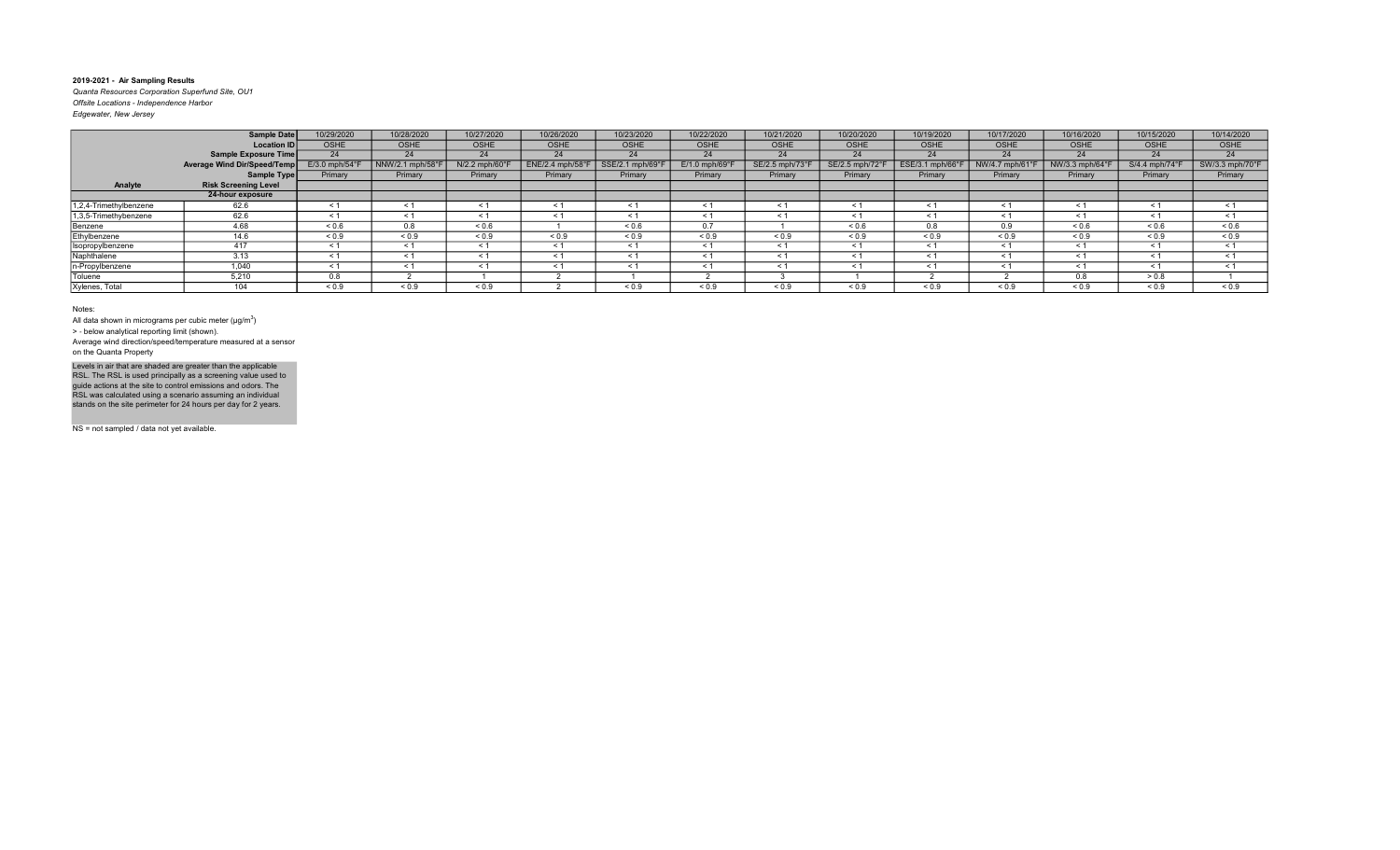Quanta Resources Corporation Superfund Site, OU1 Offsite Locations - Independence Harbor Edgewater, New Jersey

|                        | Sample Date                 | 10/13/2020                 | 10/12/2020       | 10/9/2020        | 10/8/2020        | 10/7/2020       | 10/6/2020       | 10/5/2020                  | 10/2/2020      | 10/1/2020        | 9/30/2020        | 9/29/2020        | 9/28/2020      | 9/25/2020      |
|------------------------|-----------------------------|----------------------------|------------------|------------------|------------------|-----------------|-----------------|----------------------------|----------------|------------------|------------------|------------------|----------------|----------------|
|                        | Location ID                 | <b>OSHE</b>                | <b>OSHE</b>      | <b>OSHE</b>      | OSHE             | <b>OSHE</b>     | <b>OSHE</b>     | OSHE                       | OSHE           | <b>OSHE</b>      | <b>OSHE</b>      | <b>OSHE</b>      | <b>OSHE</b>    | <b>OSHE</b>    |
|                        | Sample Exposure Time        | 24                         | 24               | 24               | 24               | 24              | 24              | 24                         | 24             | 24               | 24               | 24               | 24             | 24             |
|                        | Average Wind Dir/Speed/Temp | $N/3.6$ mph/60 $\degree$ F | $E/4.3$ mph/55°F | SSE/2.2 mph/68°F | WNW/6.3 mph/65°F | SW/4.6 mph/76°F | SW/3.5 mph/71°F | $E/3.1$ mph/71 $\degree$ F | W/3.3 mph/66°F | WSW/3.8 mph/73°F | WSW/5.3 mph/71°F | SSE/3.0 mph/75°F | S/4.0 mph/81°F | S/2.6 mph/78°F |
|                        | Sample Type                 | Primary                    | Primary          | Primary          | Primary          | Primary         | Primary         | Primary                    | Primary        | Primary          | Primary          | Primary          | Primary        | Primary        |
| Analyte                | <b>Risk Screening Level</b> |                            |                  |                  |                  |                 |                 |                            |                |                  |                  |                  |                |                |
|                        | 24-hour exposure            |                            |                  |                  |                  |                 |                 |                            |                |                  |                  |                  |                |                |
| 1,2,4-Trimethylbenzene | 62.6                        | $\leq$ 1                   | $\leq 1$         | $\leq 1$         | - < 1            | ≺ 1             | < 1             | $\leq 1$                   | $\leq 1$       | $\leq 1$         | < 1              | $\leq$ 1         | $\leq$ 1       |                |
| 1,3,5-Trimethybenzene  | 62.6                        | < 1                        | < 1              | $\leq 1$         | $\leq$ 1         | $\leq 1$        | < 1             | < 1                        | < 1            | $\leq 1$         | $\leq 1$         | < 1              | < 1            | < 1            |
| Benzene                | 4.68                        | ${}^{5}$ 0.6               | 0.6              | ${}_{0.6}$       | ${}^{5}$ 0.6     | ${}_{0.6}$      | 0.6             | ${}^{5}$ 0.6               | ${}_{0.6}$     | ${}_{0.6}$       | < 0.6            | ${}_{0.6}$       | ${}_{0.6}$     | 0.8            |
| Ethylbenzene           | 14.6                        | ${}_{0.9}$                 | ${}_{0.9}$       | ${}_{0.9}$       | ${}_{0.9}$       | ${}_{0.9}$      | ${}_{0.9}$      | ${}_{0.9}$                 | ${}_{0.9}$     | ${}_{0.9}$       | ${}_{0.9}$       | ${}_{0.9}$       | ${}_{0.9}$     | ${}_{0.9}$     |
| Isopropylbenzene       | 417                         | < 1                        | < 1              | < 1              | < 1              | < 1             | $\leq 1$        | $\leq$ 1                   | < 1            | < 1              | < 1              | < 1              | < 1            | < 1            |
| Naphthalene            | 3.13                        | < 1                        | < 1              | < 1              | < 1              | < 1             | < 1             | < 1                        | < 1            | < 1              | < 1              | < 1              | < 1            | < 1            |
| n-Propylbenzene        | 1.040                       | < 1                        | < 1              | < 1              | < 1              | < 1             | < 1             | < 1                        | < 1            | $\leq 1$         | < 1              | < 1              | < 1            |                |
| <b>Toluene</b>         | 5,210                       | 0.8                        |                  | 0.8              | ${}_{0.8}$       | ${}_{0.8}$      | ${}_{0.8}$      | 0.8                        |                | ${}_{0.8}$       | 0.8              | ${}_{0.8}$       | ${}_{0.8}$     |                |
| Xylenes, Total         | 104                         | ${}_{0.9}$                 | ${}_{0.9}$       | ${}_{0.9}$       | ${}_{0.9}$       | ${}_{0.9}$      | ${}_{0.9}$      | ${}_{0.9}$                 | ${}_{0.9}$     | ${}_{0.9}$       | ${}_{0.9}$       | ${}_{0.9}$       | ${}_{0.9}$     | ${}_{0.9}$     |

Notes:

All data shown in micrograms per cubic meter ( $\mu$ g/m $^3$ )

> ‐ below analytical reporting limit (shown).

Average wind direction/speed/temperature measured at a sensor on the Quanta Property

Levels in air that are shaded are greater than the applicable<br>RSL. The RSL is used principally as a screening value used to<br>guide actions at the site to control emissions and odors. The<br>RSL was calculated using a scenario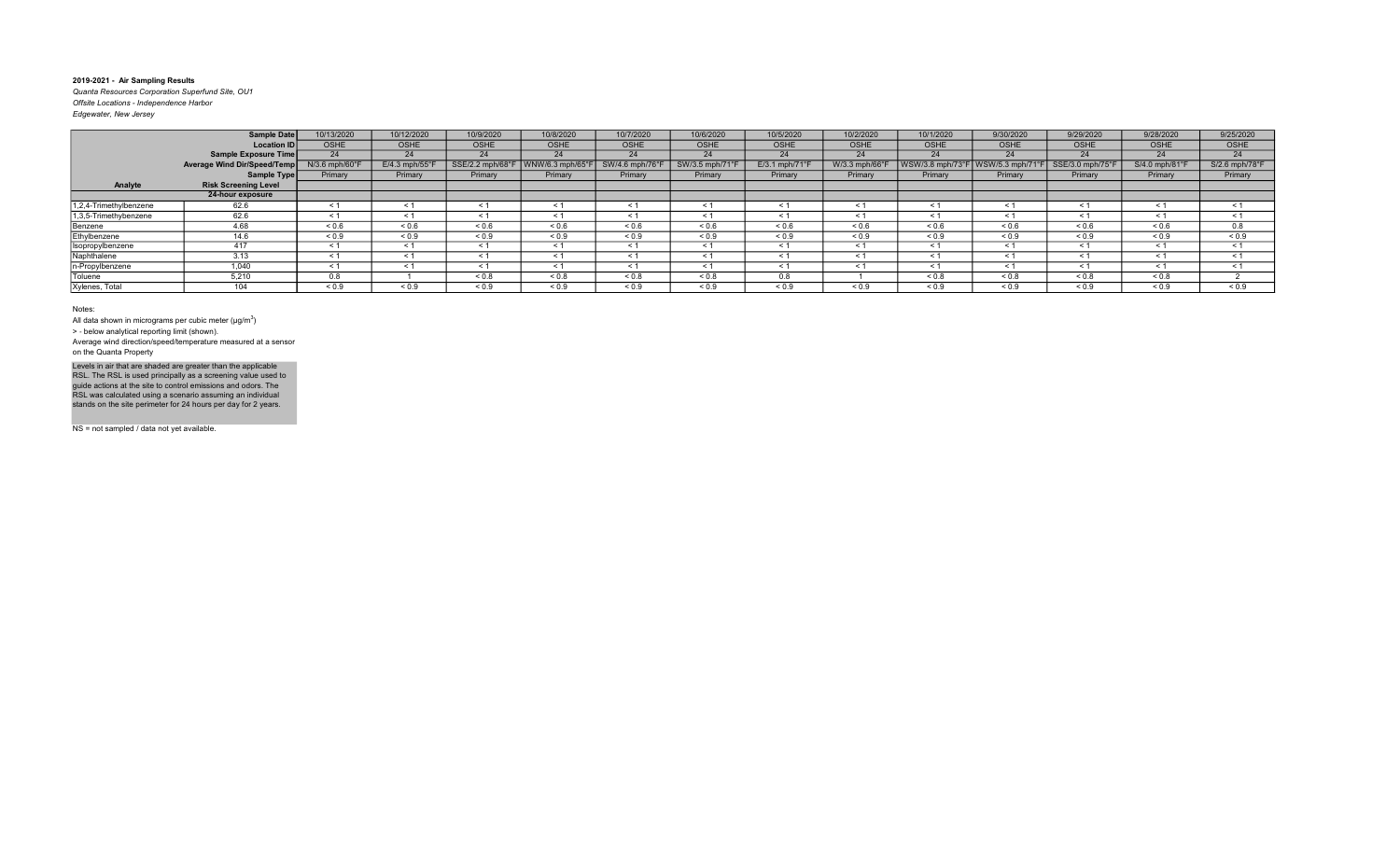Quanta Resources Corporation Superfund Site, OU1 Offsite Locations - Independence Harbor Edgewater, New Jersey

|                        | Sample Date                 | 9/24/2020                | 9/23/2020      | 9/22/2020        | 9/21/2020        | 9/19/2020      | 9/18/2020      | 9/17/2020         | 9/16/2020    | 9/15/2020       | 9/14/2020       | 9/11/2020      | 9/10/2020       | 9/9/2020                   |
|------------------------|-----------------------------|--------------------------|----------------|------------------|------------------|----------------|----------------|-------------------|--------------|-----------------|-----------------|----------------|-----------------|----------------------------|
|                        | <b>Location ID</b>          | <b>OSHE</b>              | <b>OSHE</b>    | OSHE             | OSHE             | <b>OSHE</b>    | <b>OSHE</b>    | <b>OSHE</b>       | <b>OSHE</b>  | <b>OSHE</b>     | <b>OSHE</b>     | <b>OSHE</b>    | <b>OSHE</b>     | OSHE                       |
|                        | Sample Exposure Time        | 24                       | 24             | 24               | 24               | 24             | 24             | 24                | 24           | 24              | 24              | 24             | 24              | 24                         |
|                        | Average Wind Dir/Speed/Temp | $\vert$ SSW/2.1 mph/77°F | WNW/5.7 mph/81 | NNW/3.9 mph/74°F | ENE/2.7 mph/69°l | NNE/3.3 mph/65 | N/3.5 mph/71°F | SW/2.6<br>mph/76° |              | NE/2.4 mph/69°F | NW/4.6 mph/76°F | N/2.7 mph/78°F | SE/2.7 mph/84°F | $E/1.9$ mph/84 $\degree$ F |
|                        | Sample Type                 | Primary                  | Primary        | Primary          | Primary          | Primary        | Primary        | Primary           | Primary      | Primary         | Primary         | Primary        | Primary         | Primary                    |
| Analyte                | <b>Risk Screening Level</b> |                          |                |                  |                  |                |                |                   |              |                 |                 |                |                 |                            |
|                        | 24-hour exposure            |                          |                |                  |                  |                |                |                   |              |                 |                 |                |                 |                            |
| 1,2,4-Trimethylbenzene | 62.6                        | $\leq$ 1                 | $\leq 1$       |                  | $\leq 1$         | $\leq$ 1       |                | $\leq 1$          | $\leq$ 1     | < 1             | $\leq$ 1        | $\leq 1$       | < 1             | $\leq 1$                   |
| 1,3,5-Trimethybenzene  | 62.6                        | < 1                      |                |                  | $\leq 1$         | $\leq$ 1       |                | $\prec$           | $\leq$ 1     |                 | $\leq$ 1        | < 1            |                 | $\leq 1$                   |
| Benzene                | 4.68                        | 0.8                      | ${}^{5}$ 0.6   | 0.6              | < 0.6            | ${}^{5}$ 0.6   | 0.6            | ${}^{5}$ ${}^{6}$ | ${}^{5}$ 0.6 | ${}^{5}$ 0.6    | 0.6             | ${}_{0.6}$     | ${}^{5}$ 0.6    | ${}_{0.6}$                 |
| Ethylbenzene           | 14.6                        | ${}_{0.9}$               | ${}_{0.9}$     | ${}_{0.9}$       | ${}_{0.9}$       | ${}_{0.9}$     | ${}_{0.9}$     | ${}_{0.9}$        | ${}_{0.9}$   | ${}_{0.9}$      | ${}_{0.9}$      | ${}_{0.9}$     | ${}_{0.9}$      | ${}_{0.9}$                 |
| Isopropylbenzene       | 417                         | < 1                      | $\leq 1$       |                  | $\leq$ 1         | < 1            |                | $\leq 1$          | $\leq$ 1     | < 1             | < 1             | $\leq 1$       | < 1             | < 1                        |
| Naphthalene            | 3.13                        | $\leq$ 1                 | $\leq 1$       | $\leq 1$         | $\leq$ 1         | < 1            |                | < 1               | < 1          | < 1             | $\leq$ 1        | < 1            | < 1             | < 1                        |
| n-Propylbenzene        | 1,040                       | $\leq$ 1                 | ≺ 1            |                  | $\leq 1$         | < 1            |                | $\leq$ 1          | $\leq$ 1     |                 | $\leq$ 1        | < 1            |                 | < 1                        |
| Toluene                | 5,210                       |                          |                | ${}_{0.8}$       | 0.8              | ${}_{0.8}$     | ${}_{0.8}$     |                   | 0.8          |                 | 0.8             | 0.9            |                 |                            |
| Xylenes, Total         | 104                         | ${}_{0.9}$               | ${}_{0.9}$     | ${}_{0.9}$       | ${}_{0.9}$       | ${}_{0.9}$     | ${}_{0.9}$     | ${}_{0.9}$        | ${}_{0.9}$   | ${}_{0.9}$      | ${}_{0.9}$      | ${}_{0.9}$     | ${}_{0.9}$      |                            |

#### Notes:

All data shown in micrograms per cubic meter ( $\mu$ g/m $^3$ )

> ‐ below analytical reporting limit (shown).

Average wind direction/speed/temperature measured at a sensor on the Quanta Property

Levels in air that are shaded are greater than the applicable<br>RSL. The RSL is used principally as a screening value used to<br>guide actions at the site to control emissions and odors. The<br>RSL was calculated using a scenario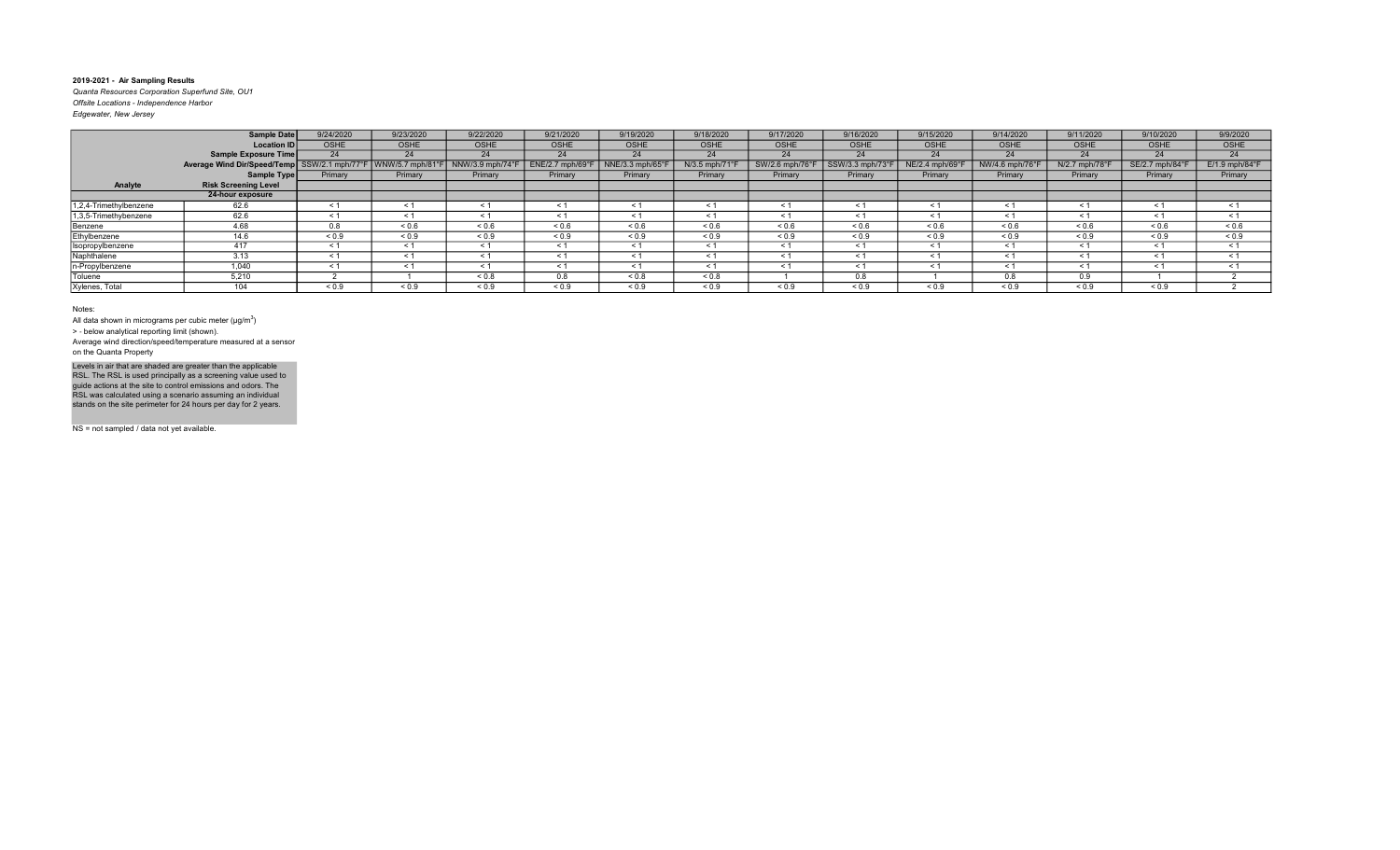Quanta Resources Corporation Superfund Site, OU1 Offsite Locations - Independence Harbor Edgewater, New Jersey

| Edgewater, New Jersey |  |  |
|-----------------------|--|--|
|                       |  |  |

|                        | <b>Sample Date</b>          | 9/8/2020        | 9/3/2020       | 9/2/2020        | 9/1/2020        | 8/31/2020        | 8/28/2020      | 8/27/2020     | 8/26/2020      | 8/25/2020      | 8/24/2020      | 8/22/2020       | 8/21/2020       | 8/20/2020                  |
|------------------------|-----------------------------|-----------------|----------------|-----------------|-----------------|------------------|----------------|---------------|----------------|----------------|----------------|-----------------|-----------------|----------------------------|
|                        | <b>Location ID</b>          | <b>OSHE</b>     | <b>OSHE</b>    | <b>OSHE</b>     | <b>OSHE</b>     | <b>OSHE</b>      | <b>OSHE</b>    | <b>OSHE</b>   | <b>OSHE</b>    | <b>OSHE</b>    | <b>OSHE</b>    | <b>OSHE</b>     | OSHE            | <b>OSHE</b>                |
|                        | Sample Exposure Time        | 24              | 24             | 24              | 24              | 24               | 24             | 24            | 24             | 24             | 24             | 24              | 24              | 24                         |
|                        | Average Wind Dir/Speed/Temp | SE/2.3 mph/84°F | WNW/2.7 mph/88 | SE/2.9 mph/82°F | ESE/2.8 mph/79° | $E/2.1$ mph/78°F | W/4.3 mph/88°F | SW/3.8 mph/93 | NW/6.7 mph/79° | W/5.1 mph/90°  | SW/3.7 mph/92  | SW/3.6 mph/89°F | SW/4.0 mph/87°F | $E/3.2$ mph/82 $\degree$ F |
|                        | Sample Type                 | Primary         | Primary        | Primary         | Primary         | Primary          | Primary        | Primary       | Primary        | Primary        | Primary        | Primary         | Primary         | Primary                    |
| Analyte                | <b>Risk Screening Level</b> |                 |                |                 |                 |                  |                |               |                |                |                |                 |                 |                            |
|                        | 24-hour exposure            |                 |                |                 |                 |                  |                |               |                |                |                |                 |                 |                            |
| 1,2,4-Trimethylbenzene | 62.6                        | $\leq 1$        | $\leq$ 1       | $\leq 1$        | $\leq 1$        | $\leq 1$         | < 1            | - 31          | - 1            | $\leq$ 1       | $\leq 1$       | $\leq 1$        | - < 1           | < 1                        |
| 1,3,5-Trimethybenzene  | 62.6                        | $\leq$ 1        | $\leq 1$       |                 | < 1             |                  | $\leq 1$       |               |                | $\prec$        | < 1            | $\leq$          | $\leq$ 1        | $\leq 1$                   |
| Benzene                | 4.68                        |                 | ${}^{5}$ 0.6   | 0.6             | ${}_{0.6}$      | 0.6              | ${}_{0.6}$     | < 0.6         | ${}_{0.6}$     | ${}_{0.6}$     | 0.6            | 0.6             | ${}_{0.6}$      | 0.6                        |
| Ethylbenzene           | 14.6                        | ${}_{0.9}$      | ${}_{0.9}$     | ${}_{0.9}$      | ${}_{0.9}$      | ${}_{0.9}$       | ${}_{0.9}$     | ${}_{0.9}$    | ${}_{0.9}$     | ${}_{0.9}$     | ${}_{0.9}$     | ${}_{0.9}$      | ${}_{0.9}$      | ${}_{0.9}$                 |
| Isopropylbenzene       | 417                         | < 1             | < 1            | $\leq$ 1        | < 1             | < 1              | < 1            | < 1           | < 1            | $\leq 1$       | < 1            | < 1             | $\leq 1$        | < 1                        |
| Naphthalene            | 3.13                        | $\leq 1$        | < 1            | < 1             | < 1             | < 1              |                | < 1           | $\leq$         | $\leq 1$       | < 1            | < 1             | < 1             | < 1                        |
| n-Propylbenzene        | 1,040                       | $\leq 1$        | < 1            | $\leq$          | $\leq$ 1        | $\leq$ 1         | - < 1          | < 1           | $\leq$         | $\prec$ $\sim$ | < 1            | < 1             | < 1             | < 1                        |
| Toluene                | 5,210                       |                 |                | 0.9             | 0.8             | 0.9              |                | 0.8           |                | ${}_{0.8}$     | ${}_{0.8}$     | 0.8             | ${}_{0.8}$      |                            |
| Xylenes, Total         | 40A                         | ${}_{0.9}$      | ${}_{0.9}$     | ${}_{0.9}$      | ${}_{0.9}$      | ${}_{0.9}$       | ${}_{0.9}$     | ${}_{0.9}$    | ${}_{0.9}$     | ${}_{0.9}$     | ${}^{5}$ < 0.9 | ${}_{0.9}$      | ${}_{0.9}$      | ${}_{0.9}$                 |

#### Notes:

All data shown in micrograms per cubic meter ( $\mu$ g/m $^3$ )

> ‐ below analytical reporting limit (shown).

Average wind direction/speed/temperature measured at a sensor on the Quanta Property

Levels in air that are shaded are greater than the applicable<br>RSL. The RSL is used principally as a screening value used to<br>guide actions at the site to control emissions and odors. The<br>RSL was calculated using a scenario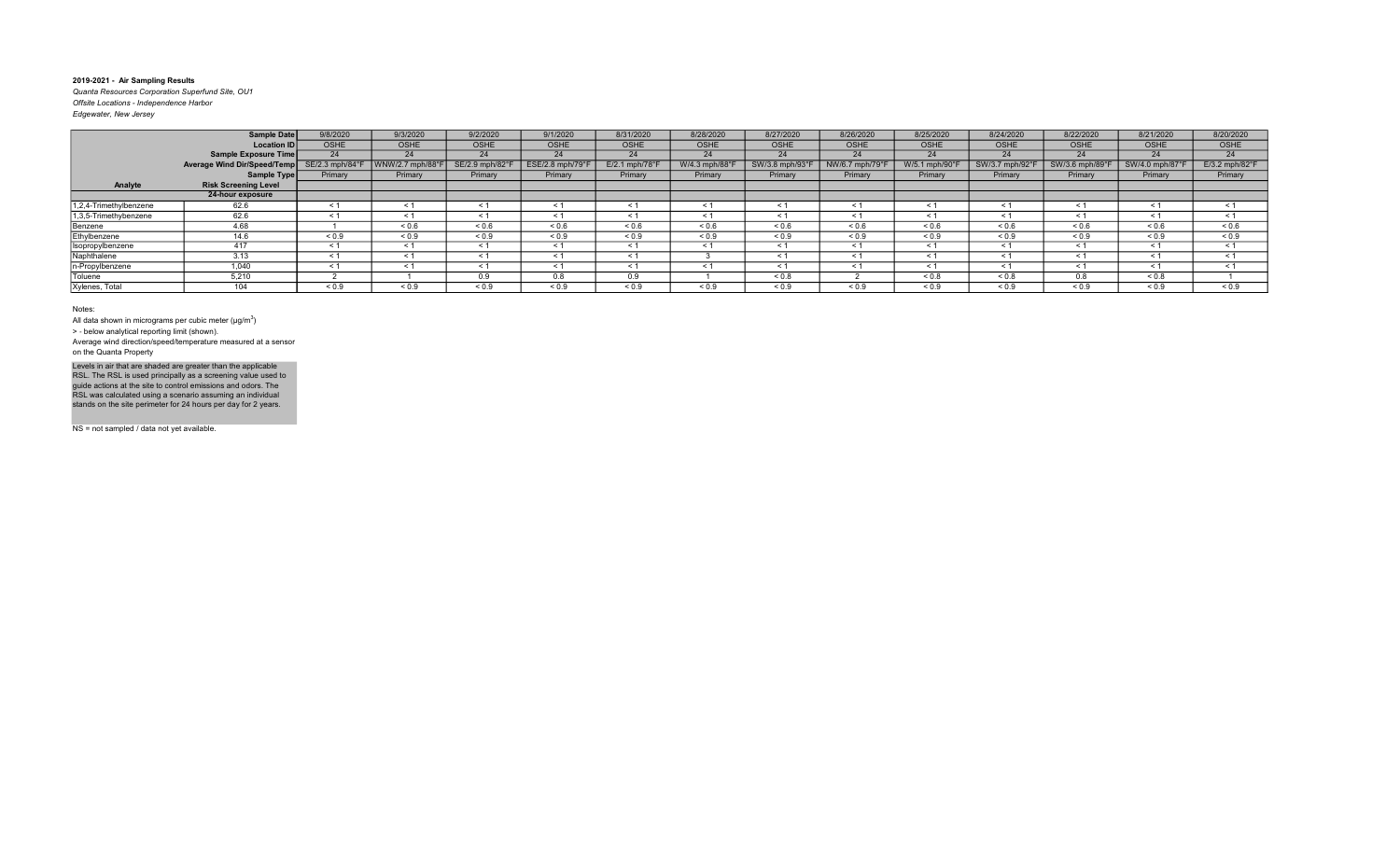Quanta Resources Corporation Superfund Site, OU1 Offsite Locations - Independence Harbor

| Edgewater, New Jersey |  |  |
|-----------------------|--|--|
|                       |  |  |

|                        | Sample Date                                  | 8/19/2020   | 8/18/2020      | 8/17/2020      | 8/14/2020                 | 8/13/2020      | 8/12/2020     | 8/11/2020       | 8/10/2020      | 8/8/2020                    | 8/7/2020        | 8/6/2020       | 8/5/2020       | 8/3/2020         |
|------------------------|----------------------------------------------|-------------|----------------|----------------|---------------------------|----------------|---------------|-----------------|----------------|-----------------------------|-----------------|----------------|----------------|------------------|
|                        | <b>Location ID</b>                           | <b>OSHE</b> | <b>OSHE</b>    | <b>OSHE</b>    | OSHE                      | <b>OSHE</b>    | <b>OSHE</b>   | <b>OSHE</b>     | <b>OSHE</b>    | <b>OSHE</b>                 | <b>OSHE</b>     | <b>OSHE</b>    | <b>OSHE</b>    | OSHE             |
|                        | Sample Exposure Time                         | 24          | 24             | 24             | 24                        | 24             | 24            | 24              | 24             | 24                          | 24              | 24             | 24             | 24               |
|                        | Average Wind Dir/Speed/Temp ENE/1.8 mph/75°F |             | W/3.4 mph/84°F | S/3.9 mph/82°F | $E/3.6$ mph/88 $^{\circ}$ | NE/1.6 mph/80° | E/2.9 mph/92° | SSE/6.2 mph/90° | S/3.7 mph/93°F | $NE/1.6$ mph/83 $\degree$ F | ENE/2.7 mph/80° | E/2.7 mph/83°F | W/4.0 mph/88°F | WSW/4.6 mph/91°F |
|                        | Sample Type                                  | Primary     | Primary        | Primary        | Primary                   | Primary        | Primary       | Primary         | Primary        | Primary                     | Primary         | Primary        | Primary        | Primary          |
| Analyte                | <b>Risk Screening Level</b>                  |             |                |                |                           |                |               |                 |                |                             |                 |                |                |                  |
|                        | 24-hour exposure                             |             |                |                |                           |                |               |                 |                |                             |                 |                |                |                  |
| 1,2,4-Trimethylbenzene | 62.6                                         | $\leq$ 1    | $\leq 1$       | ≺ 1            | < 1                       | $\leq 1$       | ≺ 1           | < 1             | $\leq 1$       | $\leq 1$                    | $\leq$ 1        | $\leq 1$       | $\leq 1$       | $\leq$ 1         |
| 1,3,5-Trimethybenzene  | 62.6                                         | $\leq$ 1    | $\leq 1$       |                | $\leq 1$                  | < 1            | $\leq 1$      | $\leq 1$        | $\leq 1$       |                             | $\leq$ 1        | $\leq 1$       | $\tilde{}$     | $\leq$ 1         |
| Benzene                | 4.68                                         | ${}_{0.6}$  | ${}_{0.6}$     | ${}_{0.6}$     | ${}^{5}$ ${}^{6}$         | ${}_{0.6}$     | 0.6           | ${}^{5}$ 0.6    | ${}_{0.6}$     | 0.6                         | ${}_{0.6}$      | ${}^{5}$ 0.6   | 0.6            | ${}_{0.6}$       |
| Ethylbenzene           | 14.6                                         | ${}_{0.9}$  | ${}_{0.9}$     | ${}_{0.9}$     | ${}_{0.9}$                | ${}_{0.9}$     | ${}_{0.9}$    | ${}_{0.9}$      | ${}_{0.9}$     | ${}_{0.9}$                  | ${}_{0.9}$      | ${}_{0.9}$     | ${}_{0.9}$     | ${}_{0.9}$       |
| Isopropylbenzene       | 417                                          | $\leq 1$    | $\leq 1$       |                | < 1                       | $\leq 1$       | < 1           | $\leq 1$        | $\leq 1$       | < 1                         | $\leq 1$        | $\leq 1$       | < 1            | $\leq$ 1         |
| Naphthalene            | 3.13                                         | $\leq$ 1    | < 1            | < 1            | < 1                       | < 1            | < 1           | < 1             | < 1            | < 1                         | < 1             | < 1            | $\leq$ 1       | $\leq$ 1         |
| In-Propylbenzene       | 1.040                                        | < 1         | < 1            | < 1            | < 1                       | < 1            | < 1           | < 1             | < 1            | < 1                         | $\leq$ 1        | < 1            | < 1            | < 1              |
| Toluene                | 5,210                                        |             |                | 0.8            | 0.8                       |                |               | ${}_{0.8}$      | ${}_{0.8}$     |                             |                 |                |                |                  |
| Xylenes, Total         | 104                                          | ${}_{0.9}$  | ${}_{0.9}$     | ${}_{0.9}$     | ${}^{5}$ ${}^{0.9}$       | ${}_{0.9}$     | ${}_{0.9}$    | ${}_{0.9}$      | ${}_{0.9}$     | ${}_{0.9}$                  | ${}_{0.9}$      | ${}_{0.9}$     | ${}_{0.9}$     | ${}_{0.9}$       |

Notes:

All data shown in micrograms per cubic meter ( $\mu$ g/m $^3$ )

> ‐ below analytical reporting limit (shown).

Average wind direction/speed/temperature measured at a sensor on the Quanta Property

Levels in air that are shaded are greater than the applicable<br>RSL. The RSL is used principally as a screening value used to<br>guide actions at the site to control emissions and odors. The<br>RSL was calculated using a scenario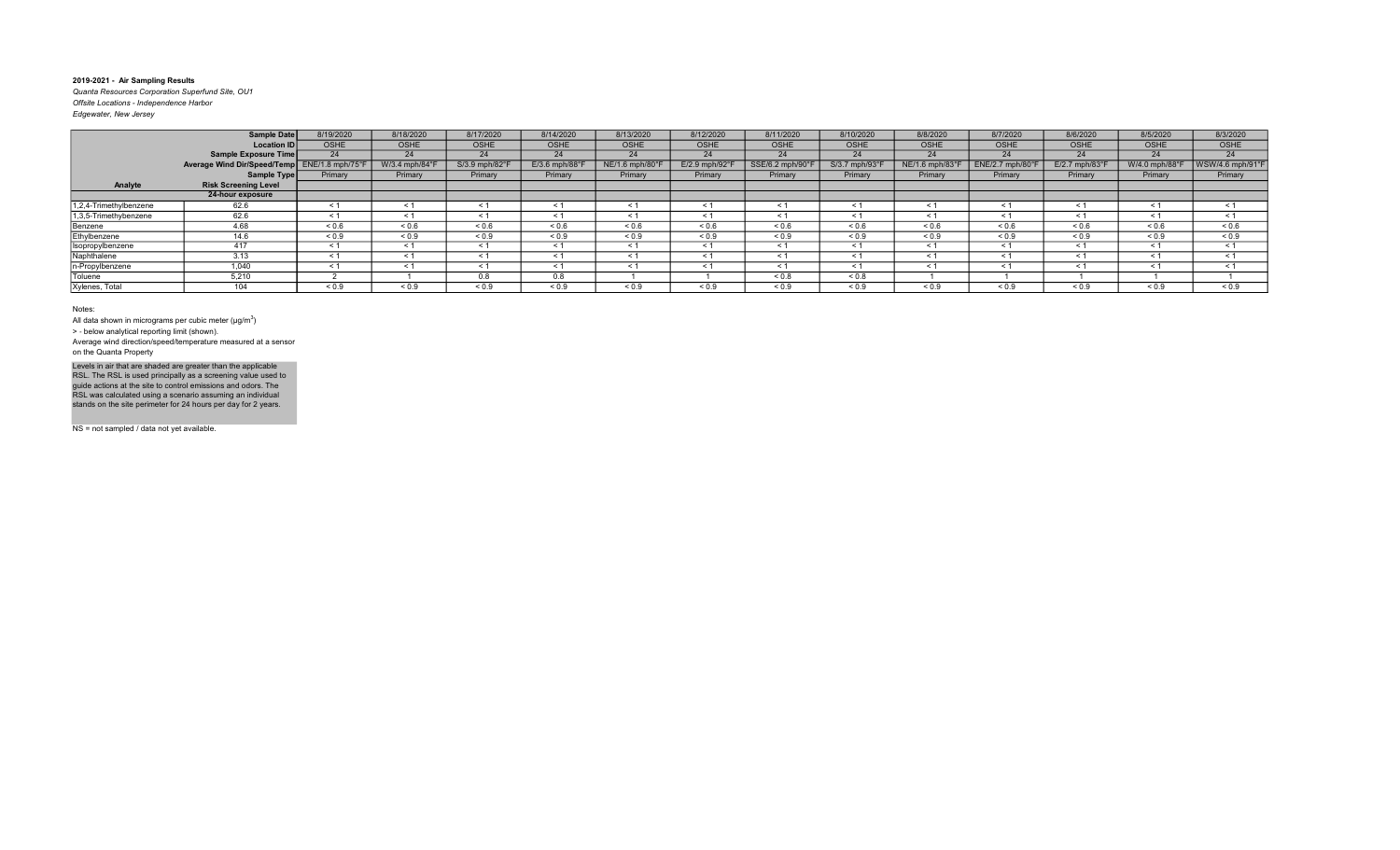Quanta Resources Corporation Superfund Site, OU1 Offsite Locations - Independence Harbor Edgewater, New Jersey

|                        | <b>Sample Date</b>                           | 7/31/2020   | 7/30/2020                         | 7/29/2020        | 7/28/2020    | 7/27/2020        | 7/24/2020        | 7/23/2020     | 7/22/2020         | 7/21/2020       | 7/20/2020      | 7/18/2020      | 7/17/2020        | 7/16/2020       |
|------------------------|----------------------------------------------|-------------|-----------------------------------|------------------|--------------|------------------|------------------|---------------|-------------------|-----------------|----------------|----------------|------------------|-----------------|
|                        | <b>Location ID</b>                           | <b>OSHE</b> | <b>OSHE</b>                       | <b>OSHE</b>      | <b>OSHE</b>  | <b>OSHE</b>      | OSHE             | <b>OSHE</b>   | <b>OSHE</b>       | <b>OSHE</b>     | <b>OSHE</b>    | <b>OSHE</b>    | <b>OSHE</b>      | OSHE            |
|                        | <b>Sample Exposure Time</b>                  | 24          | 24                                | 24               | 24           | 24               | 24               | 24            | 24                | 24              | 24             | 24             | 24               | 24              |
|                        | Average Wind Dir/Speed/Temp ESE/2.1 mph/81°F |             | $\sqrt{\text{WSW}}$ /3.8 mph/93°F | SSE/3.8 mph/90°F | W/4.6 mph/94 | WSW/4.4 mph/96°F | ENE/2.9 mph/79°F | SE/3.3 mph/93 | SE/3.3 mph/93°F   | SSE/3.6 mph/92° | W/4.5 mph/96°l | E/2.9 mph/93°F | SSE/3.8 mph/84°F | SE/6.2 mph/78°F |
|                        | Sample Type                                  | Primary     | Primary                           | Primary          | Primary      | Primary          | Primary          | Primary       | Primary           | Primary         | Primary        | Primary        | Primary          | Primary         |
| Analyte                | <b>Risk Screening Level</b>                  |             |                                   |                  |              |                  |                  |               |                   |                 |                |                |                  |                 |
|                        | 24-hour exposure                             |             |                                   |                  |              |                  |                  |               |                   |                 |                |                |                  |                 |
| 1,2,4-Trimethylbenzene | 62.6                                         | $\leq 1$    | $\leq 1$                          | $\leq 1$         | $\leq 1$     | $\leq 1$         | $\leq 1$         | $\leq$ 1      | $\leq 1$          | ≺ 1             | $\leq 1$       | $\leq 1$       | $\leq 1$         | $\leq$ 1        |
| 1,3,5-Trimethybenzene  | 62.6                                         | $\leq$ 1    | $\leq 1$                          |                  | $\leq 1$     | $\leq 1$         |                  | $\leq$ 1      | $\leq 1$          |                 | $\leq 1$       | $\leq 1$       | $<$ 1            | $\leq$ 1        |
| Benzene                | 4.68                                         | ${}_{0.6}$  | ${}_{0.6}$                        | 0.6              | ${}^{5}$ 0.6 | ${}_{0.6}$       | 0.6              | ${}^{5}$ 0.6  | ${}^{5}$ ${}^{6}$ | 0.6             | ${}_{0.6}$     | 0.6            | 0.6              | ${}^{5}$ 0.6    |
| Ethylbenzene           | 14.6                                         | ${}_{0.9}$  | ${}_{0.9}$                        | ${}_{0.9}$       | ${}_{0.9}$   | ${}_{0.9}$       |                  | ${}_{0.9}$    | ${}_{0.9}$        | ${}_{0.9}$      | ${}_{0.9}$     | ${}_{0.9}$     | ${}_{0.9}$       | ${}_{0.9}$      |
| Isopropylbenzene       | 417                                          | < 1         | < 1                               | < 1              | < 1          | < 1              | < 1              | < 1           | < 1               | $\leq$ 1        | < 1            | < 1            | $\leq$ 1         | < 1             |
| Naphthalene            | 3.13                                         | < 1         | $\leq 1$                          | < 1              | < 1          | < 1              | < 1              | < 1           | < 1               | < 1             | $\leq 1$       | $\leq 1$       | < 1              | $\leq$ 1        |
| n-Propylbenzene        | 1,040                                        | < 1         | < 1                               |                  | $\leq 1$     | $\leq 1$         |                  | $\leq$ 1      | $\leq 1$          |                 | $\leq$ 1       | $\leq 1$       | $\tilde{}$       | $\leq$ 1        |
| Toluene                | 5,210                                        |             | ${}_{0.8}$                        |                  | 0.9          | ${}_{0.8}$       |                  | 0.8           | 0.8               |                 |                |                |                  | ${}_{0.8}$      |
| Xylenes, Total         | 104                                          |             | ${}_{0.9}$                        |                  |              | ${}_{0.9}$       | 10               | ${}_{0.9}$    | ${}_{0.9}$        | ${}_{0.9}$      | ${}_{0.9}$     | 0.9            | ${}_{0.9}$       | ${}_{0.9}$      |

Notes:

All data shown in micrograms per cubic meter ( $\mu$ g/m $^3$ )

> ‐ below analytical reporting limit (shown).

Average wind direction/speed/temperature measured at a sensor on the Quanta Property

Levels in air that are shaded are greater than the applicable<br>RSL. The RSL is used principally as a screening value used to<br>guide actions at the site to control emissions and odors. The<br>RSL was calculated using a scenario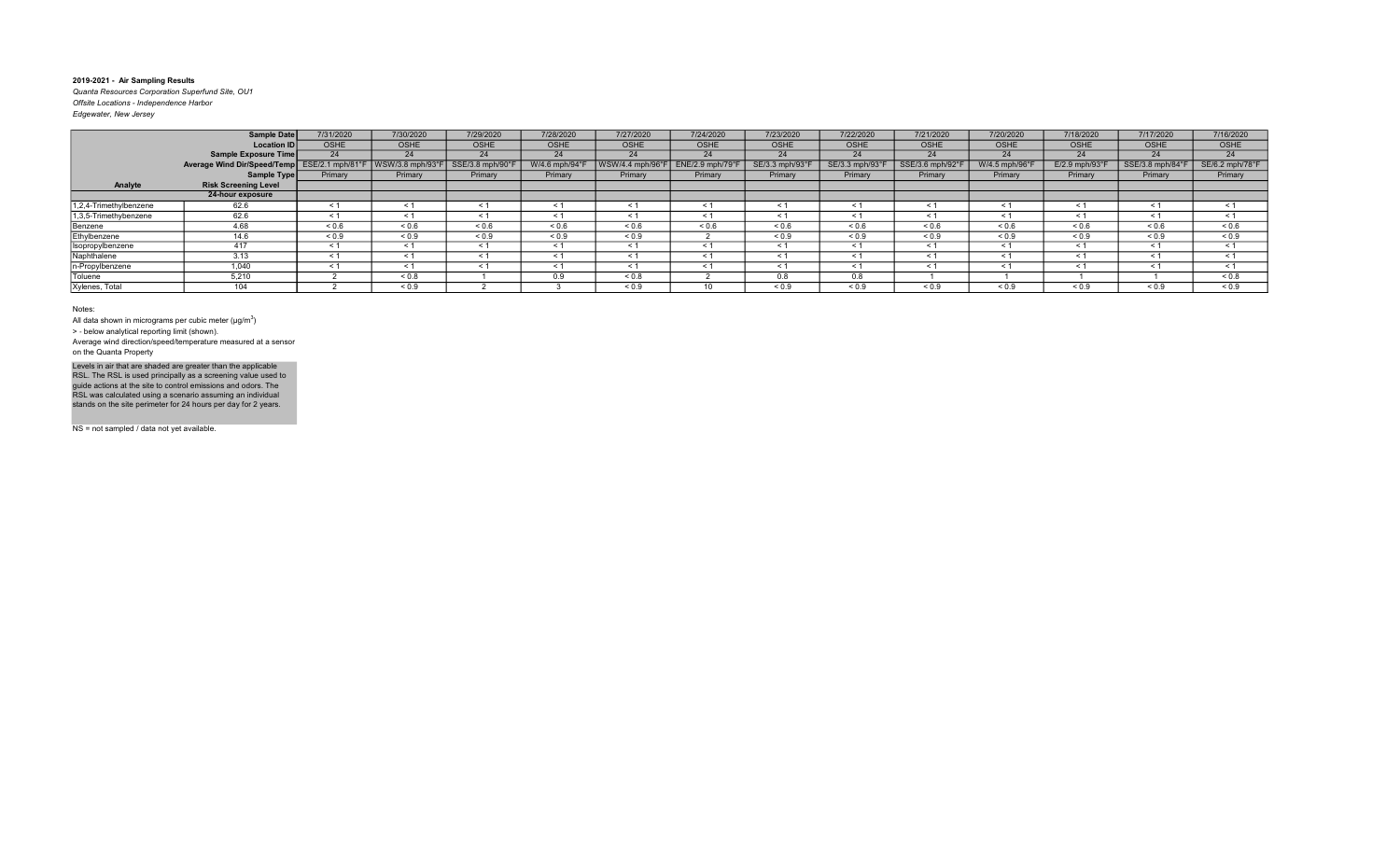Quanta Resources Corporation Superfund Site, OU1 Offsite Locations - Independence Harbor Edgewater, New Jersey

|                        | Sample Date                 | 7/15/2020                  | 7/14/2020       | 7/13/2020        | 7/11/2020         | 7/10/2020        | 7/9/2020         | 7/8/2020       | 7/7/2020        | 7/6/2020        | 7/2/2020         | 7/1/2020        | 6/30/2020                  | 6/29/2020        |
|------------------------|-----------------------------|----------------------------|-----------------|------------------|-------------------|------------------|------------------|----------------|-----------------|-----------------|------------------|-----------------|----------------------------|------------------|
|                        | <b>Location ID</b>          | <b>OSHE</b>                | <b>OSHE</b>     | <b>OSHE</b>      | OSHE              | <b>OSHE</b>      | <b>OSHE</b>      | <b>OSHE</b>    | OSHE            | <b>OSHE</b>     | <b>OSHE</b>      | <b>OSHE</b>     | <b>OSHE</b>                | OSHE             |
|                        | Sample Exposure Time        | 24                         | 24              | 24               | 24                | 24               | 24               | 24             | 24              | 24              | 24               | 24              | 24                         | 24               |
|                        | Average Wind Dir/Speed/Temp | $E/3.9$ mph/84 $\degree$ F | NW/5.0 mph/88°F | WNW/4.3 mph/88°l | S/3.6 mph/85°l    | $E/5.4$ mph/78°F | SSE/4.7 mph/89°F | S/3.7 mph/78°i | ESE/4.1 mph/82° | SE/3.4 mph/95°F | NNW/2.9 mph/93°F | SE/2.9 mph/81°F | $E/2.7$ mph/80 $\degree$ F | NNE/3.1 mph/92°F |
|                        | Sample Type                 | Primary                    | Primary         | Primary          | Primary           | Primary          | Primary          | Primary        | Primary         | Primary         | Primary          | Primary         | Primary                    | Primary          |
| Analyte                | <b>Risk Screening Level</b> |                            |                 |                  |                   |                  |                  |                |                 |                 |                  |                 |                            |                  |
|                        | 24-hour exposure            |                            |                 |                  |                   |                  |                  |                |                 |                 |                  |                 |                            |                  |
| 1,2,4-Trimethylbenzene | 62.6                        | $\leq$ 1                   | $\leq 1$        | ≺ 1              | < 1               | $\leq 1$         | ≺ 1              | $\leq 1$       | $\leq 1$        | $\leq 1$        | $\leq$ 1         | $\leq 1$        | $\leq 1$                   | $\leq$ 1         |
| 1,3,5-Trimethybenzene  | 62.6                        | $\leq$ 1                   | $\leq 1$        |                  | $\leq 1$          | < 1              | $\leq 1$         | $\leq 1$       | $\leq 1$        |                 | $\leq$ 1         | $\leq 1$        | $\tilde{}$                 | $\leq$ 1         |
| Benzene                | 4.68                        | ${}_{0.6}$                 | ${}_{0.6}$      | ${}_{0.6}$       | ${}^{5}$ ${}^{6}$ | ${}_{0.6}$       | ${}_{0.6}$       | ${}^{5}$ 0.6   | ${}_{0.6}$      | 0.6             | ${}_{0.6}$       | ${}^{5}$ 0.6    | 0.6                        | ${}_{0.6}$       |
| Ethylbenzene           | 14.6                        | ${}_{0.9}$                 | ${}_{0.9}$      | ${}_{0.9}$       | ${}_{0.9}$        | ${}_{0.9}$       | ${}_{0.9}$       | ${}_{0.9}$     | ${}_{0.9}$      |                 | ${}_{0.9}$       | ${}_{0.9}$      | ${}_{0.9}$                 | ${}_{0.9}$       |
| Isopropylbenzene       | 417                         | $\leq 1$                   | $\leq 1$        |                  | $\leq 1$          | $\leq 1$         | < 1              | $\leq 1$       | $\leq 1$        | < 1             | $\leq 1$         | $\leq 1$        | < 1                        | $\leq$ 1         |
| Naphthalene            | 3.13                        | $\leq$ 1                   | < 1             | < 1              | < 1               | < 1              | < 1              | < 1            | < 1             | < 1             | $\leq$ 1         | < 1             | $\leq$ 1                   | $\leq$ 1         |
| In-Propylbenzene       | 1.040                       | < 1                        | < 1             | < 1              | < 1               | < 1              | < 1              | < 1            | < 1             | < 1             | $\leq$ 1         | < 1             | < 1                        | < 1              |
| Toluene                | 5,210                       | ${}_{0.8}$                 |                 |                  | 0.8               | ${}_{0.8}$       | ${}_{0.8}$       | ${}_{0.8}$     |                 |                 |                  |                 |                            | 0.9              |
| Xylenes, Total         | 104                         | ${}_{0.9}$                 | ${}_{0.9}$      | ${}_{0.9}$       | ${}_{0.9}$        | ${}_{0.9}$       | ${}_{0.9}$       | ${}_{0.9}$     | ${}_{0.9}$      |                 | ${}_{0.9}$       | ${}_{0.9}$      | ${}_{0.9}$                 | ${}_{0.9}$       |

Notes:

All data shown in micrograms per cubic meter ( $\mu$ g/m $^3$ )

> ‐ below analytical reporting limit (shown).

Average wind direction/speed/temperature measured at a sensor on the Quanta Property

Levels in air that are shaded are greater than the applicable<br>RSL. The RSL is used principally as a screening value used to<br>guide actions at the site to control emissions and odors. The<br>RSL was calculated using a scenario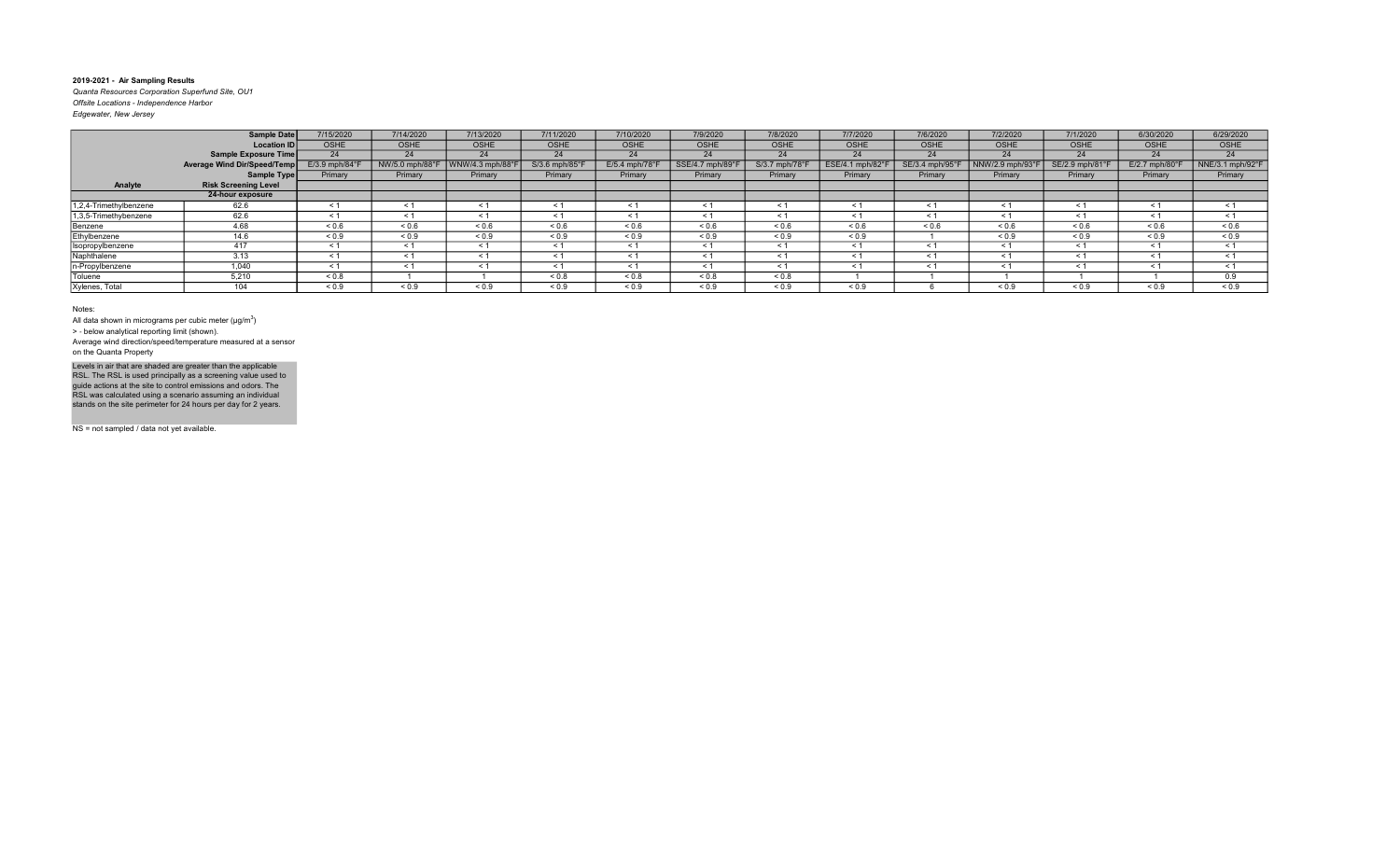Quanta Resources Corporation Superfund Site, OU1 Offsite Locations - Independence Harbor

| Edgewater, New Jersey |  |
|-----------------------|--|
|                       |  |

|                        | Sample Date                 | 6/26/2020        | 6/25/2020      | 6/24/2020         | 6/23/2020       | 6/22/2020      | 6/20/2020         | 6/19/2020      | 6/18/2020       | 6/17/2020         | 6/16/2020      | 6/15/2020                  | 6/12/2020   | 6/11/2020                         |
|------------------------|-----------------------------|------------------|----------------|-------------------|-----------------|----------------|-------------------|----------------|-----------------|-------------------|----------------|----------------------------|-------------|-----------------------------------|
|                        | Location ID                 | OSHE             | <b>OSHE</b>    | <b>OSHE</b>       | <b>OSHE</b>     | <b>OSHE</b>    | <b>OSHE</b>       | <b>OSHE</b>    | <b>OSHE</b>     | <b>OSHE</b>       | <b>OSHE</b>    | <b>OSHE</b>                | <b>OSHE</b> | <b>OSHE</b>                       |
|                        | Sample Exposure Time        | 24               | 24             | 24                | 24              | 24             | 24                | 24             | 24              | 24                | 24             | 24                         | 24          | 24                                |
|                        | Average Wind Dir/Speed/Temp | WNW/4.2 mph/88°F | S/3.2 mph/86°F | W/5.4 mph/88°F    | SSE/5.6 mph/86° | S/3.9 mph/91°F | SSE/4.2 mph/86°F  | S/4.2 mph/83°l | SE/3.1 mph/80°F | ESE/4.1 mph/80°F  | E/4.1 mph/79°l | $E/3.2$ mph/77 $\degree$ F |             | WNW/4.3 mph/86°F SSW/4.5 mph/83°F |
|                        | Sample Type                 | Primary          | Primary        | Primary           | Primary         | Primary        | Primary           | Primary        | Primary         | Primary           | Primary        | Primary                    | Primary     | Primary                           |
| Analyte                | <b>Risk Screening Level</b> |                  |                |                   |                 |                |                   |                |                 |                   |                |                            |             |                                   |
|                        | 24-hour exposure            |                  |                |                   |                 |                |                   |                |                 |                   |                |                            |             |                                   |
| 1,2,4-Trimethylbenzene | 62.6                        | < 1              | <              | $\leq$ 1          | < 1             | $\checkmark$ : | < 1               |                | < '             | < 1               | ≺ 1            |                            | < 1         | < 1                               |
| 1,3,5-Trimethybenzene  | 62.6                        | $\leq 1$         | < 1            | $\leq 1$          | $\leq 1$        | $\leq 1$       | $\leq 1$          | < 1            | < 1             | < 1               | $\leq 1$       | < 1                        | < 1         | $\leq 1$                          |
| Benzene                | 4.68                        | ${}_{0.6}$       | 0.6            | ${}^{5}$ ${}^{6}$ | ${}_{0.6}$      | 0.6            | ${}^{5}$ ${}^{6}$ | ${}^{5}$ 0.6   | 0.6             | ${}^{5}$ ${}^{6}$ | 0.6            | 0.6                        | 0.6         | ${}_{0.6}$                        |
| Ethylbenzene           | 14.6                        | ${}_{0.9}$       | ${}_{0.9}$     | ${}_{0.9}$        | ${}_{0.9}$      | ${}_{0.9}$     | ${}_{0.9}$        | ${}_{0.9}$     | ${}_{0.9}$      | ${}_{0.9}$        | ${}_{0.9}$     | ${}_{0.9}$                 | ${}_{0.9}$  | ${}_{0.9}$                        |
| Isopropylbenzene       | 417                         | < 1              | < 1            | $\leq$ 1          | < 1             | < 1            | $\leq 1$          | < 1            | < 1             | $\leq 1$          | < 1            | $\overline{\phantom{a}}$   | $\leq 1$    | $\leq 1$                          |
| Naphthalene            | 3.13                        | < 1              | $\leq$         | $\leq$ 1          | < 1             | $\leq$ 1       | < 1               | < 1            | $\leq 1$        | < 1               | < 1            | $\overline{\phantom{a}}$   | < 1         | $\leq 1$                          |
| n-Propylbenzene        | 1,040                       | $\leq 1$         | < 1            | $\leq 1$          | $\leq 1$        | < 1            | < 1               | < 1            | < 1             | < 1               | $\leq 1$       | $\leq 1$                   | $\leq 1$    | $\leq 1$                          |
| Toluene                | 5,210                       |                  | 0.8            | ${}_{0.8}$        |                 | 0.8            | 0.8               |                |                 | 0.9               | ${}_{0.8}$     | 0.8                        | 0.8         | 0.8                               |
| Xylenes, Total         | 104                         | ${}_{0.9}$       | ${}_{0.9}$     | ${}_{0.9}$        | ${}_{0.9}$      | ${}_{0.9}$     | ${}_{0.9}$        | ${}_{0.9}$     | ${}_{0.9}$      | ${}_{0.9}$        | ${}_{0.9}$     | ${}_{0.9}$                 |             | ${}_{0.9}$                        |

#### Notes:

All data shown in micrograms per cubic meter ( $\mu$ g/m $^3$ )

> ‐ below analytical reporting limit (shown). Average wind direction/speed/temperature measured at a sensor on the Quanta Property

Levels in air that are shaded are greater than the applicable<br>RSL. The RSL is used principally as a screening value used to<br>guide actions at the site to control emissions and odors. The<br>RSL was calculated using a scenario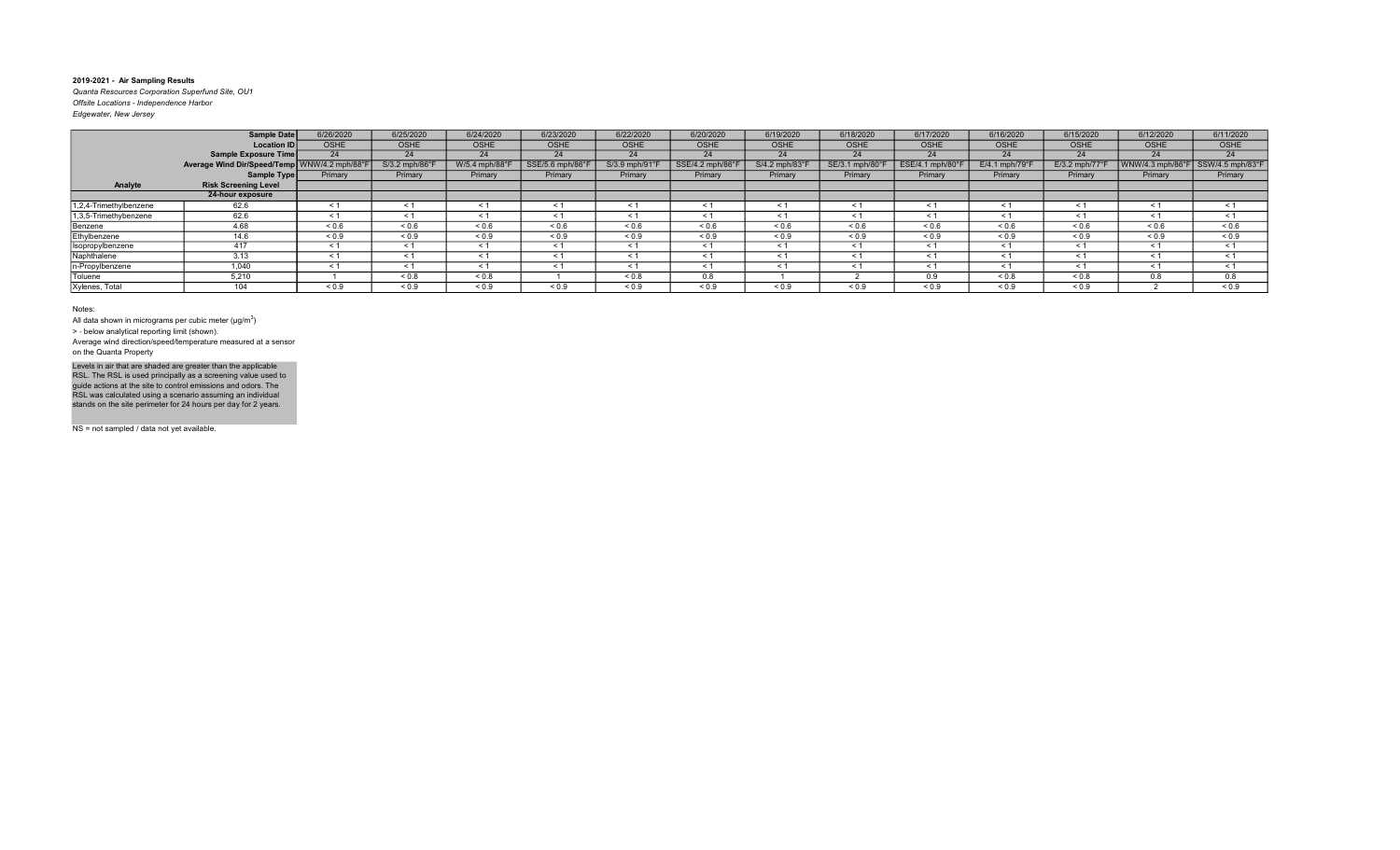Quanta Resources Corporation Superfund Site, OU1 Offsite Locations - Independence Harbor Edgewater, New Jersey

| Edgewater, New Jersey |             |          |
|-----------------------|-------------|----------|
|                       | Sample Date | 6/10/202 |
|                       |             |          |

|                        | Sample Date                 | 6/10/2020        | 6/9/2020              | 6/8/2020        | 6/5/2020       | 6/4/2020         | 6/3/2020         | 6/2/2020            | 6/1/2020        | 5/29/2020         | 5/28/2020           | 5/27/2020       | 5/26/2020        | 5/22/2020        |
|------------------------|-----------------------------|------------------|-----------------------|-----------------|----------------|------------------|------------------|---------------------|-----------------|-------------------|---------------------|-----------------|------------------|------------------|
|                        | <b>Location ID</b>          | <b>OSHE</b>      | OSHE                  | <b>OSHE</b>     | <b>OSHE</b>    | <b>OSHE</b>      | <b>OSHE</b>      | <b>OSHE</b>         | OSHE            | <b>OSHE</b>       | <b>OSHE</b>         | <b>OSHE</b>     | <b>OSHE</b>      | <b>OSHE</b>      |
|                        | Sample Exposure Time        | 24               | 24                    | 24              | 24             | 24               | 24               | 24                  | 24              | 24                | 24                  | 24              | 24               | 24               |
|                        | Average Wind Dir/Speed/Temp | ESE/4.6 mph/85°F | SSW/4.0 mph/89°F      | NW/3.5 mph/82°F | SW/3.3 mph/81° | SSW/3.3 mph/85°l | SSW/3.6 mph/79°F | SW/3.6 mph/74°      | WNW/4.7 mph/71° | S/3.9 mph/81°F    | SE/4.1 mph/76°F     | SSE/4.0 mph/78° | SSE/3.7 mph/75°F | SSE/3.1 mph/73°F |
|                        | Sample Type                 | Primary          | Primary               | Primary         | Primary        | Primary          | Primary          | Primary             | Primary         | Primary           | Primary             | Primary         | Primary          | Primary          |
| Analyte                | <b>Risk Screening Level</b> |                  |                       |                 |                |                  |                  |                     |                 |                   |                     |                 |                  |                  |
|                        | 24-hour exposure            |                  |                       |                 |                |                  |                  |                     |                 |                   |                     |                 |                  |                  |
| 1,2,4-Trimethylbenzene | 62.6                        | $\leq 1$         | $\leq$                | < 1             | $\leq 1$       | ≺ 1              | $\leq 1$         | < 1                 | < 1             | $\leq$ 1          | < 1                 | $\leq$ $\leq$   | $\leq 1$         | $\leq 1$         |
| 1,3,5-Trimethybenzene  | 62.6                        | $\leq 1$         |                       | < 1             | < 1            | < 1              | < 1              | < 1                 |                 | $\leq$ 1          | < 1                 | $\leq$ $\leq$   | < 1              | $\leq 1$         |
| Benzene                | 4.68                        | ${}_{0.6}$       | ${}_{0.6}$            | ${}^{5}$ 0.6    | 0.6            | ${}_{0.6}$       | ${}_{0.6}$       | ${}^{5}$ $\leq$ 0.6 | 0.6             | ${}^{5}$ ${}^{6}$ | ${}^{5}$ $\leq$ 0.6 | 0.6             | ${}_{0.6}$       | ${}_{0.6}$       |
| Ethylbenzene           | 14.6                        | ${}_{0.9}$       | ${}_{0.9}$            | ${}_{0.9}$      | ${}^{5}$ < 0.9 | ${}_{0.9}$       | ${}_{0.9}$       | ${}_{0.9}$          | ${}_{0.9}$      | ${}_{0.9}$        | ${}_{0.9}$          | ${}_{0.9}$      | ${}_{0.9}$       | ${}_{0.9}$       |
| Isopropylbenzene       | 417                         | $\leq 1$         | $\leq$                | $\leq$ 1        | < 1            | $\leq 1$         | $\leq 1$         | < 1                 | < 1             | $\leq$ 1          | < 1                 | $\leq 1$        | $\leq$ 1         | < 1              |
| Naphthalene            | 3.13                        | < 1              | $\leq$                | < 1             | < 1            | $\leq$           | $\leq 1$         | < 1                 | $\prec$         | $\leq$ 1          | < 1                 | $\leq$ $\leq$   | < 1              | < 1              |
| n-Propylbenzene        | 1.040                       | < 1              | $\tilde{\phantom{0}}$ | < 1             | < 1            | < 1              | < 1              | < 1                 | < 1             | $\leq$ 1          | $\leq 1$            | < 1             | $\leq$ 1         | < 1              |
| Toluene                | 5,210                       |                  | 0.8                   |                 | 0.9            | 0.9              | ${}_{0.8}$       |                     |                 | ${}_{0.8}$        | ${}_{0.8}$          | 0.8             | ${}_{0.8}$       | ${}_{0.8}$       |
| Xylenes, Total         | 104                         | ${}_{0.9}$       | ${}_{0.9}$            |                 | < 0.9          | ${}_{0.9}$       | ${}_{0.9}$       | ${}_{0.9}$          | ${}_{0.9}$      | ${}_{0.9}$        | ${}_{0.9}$          | ${}_{0.9}$      | ${}_{0.9}$       | ${}_{0.9}$       |

#### Notes:

All data shown in micrograms per cubic meter ( $\mu$ g/m $^3$ )

> ‐ below analytical reporting limit (shown).

Average wind direction/speed/temperature measured at a sensor on the Quanta Property

Levels in air that are shaded are greater than the applicable<br>RSL. The RSL is used principally as a screening value used to<br>guide actions at the site to control emissions and odors. The<br>RSL was calculated using a scenario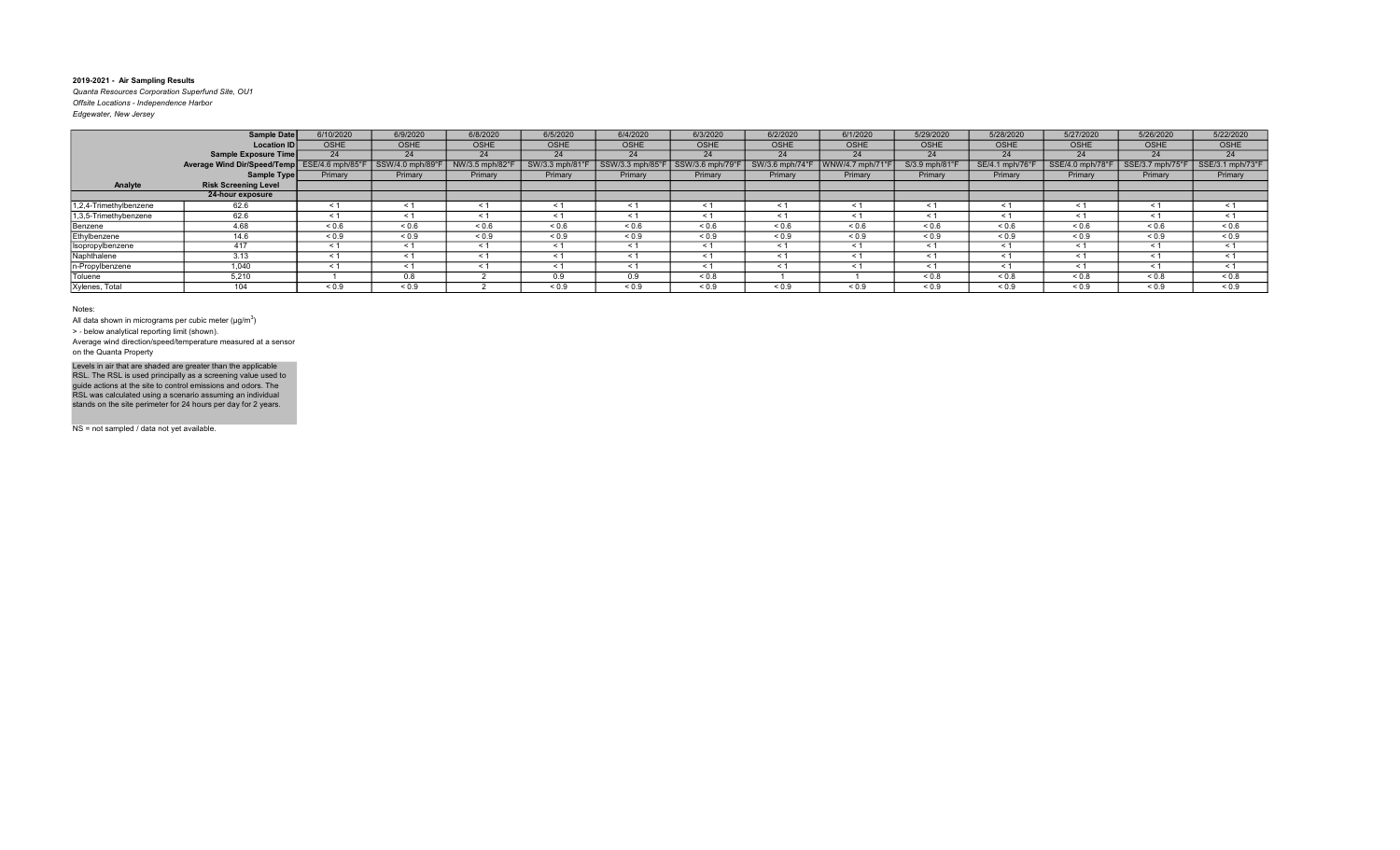Quanta Resources Corporation Superfund Site, OU1 Offsite Locations - Independence Harbor Edgewater, New Jersey

|                        | <b>Sample Date</b>          | 5/21/2020       | 5/20/2020                  | 5/19/2020                  | 5/18/2020                 | 5/15/2020        | 5/14/2020         | 5/13/2020      | 5/12/2020         | 5/11/2020        | 5/8/2020                | 5/7/2020       | 5/6/2020                   | 5/5/2020        |
|------------------------|-----------------------------|-----------------|----------------------------|----------------------------|---------------------------|------------------|-------------------|----------------|-------------------|------------------|-------------------------|----------------|----------------------------|-----------------|
|                        | <b>Location ID</b>          | <b>OSHE</b>     | <b>OSHE</b>                | <b>OSHE</b>                | <b>OSHE</b>               | <b>OSHE</b>      | OSHE              | <b>OSHE</b>    | <b>OSHE</b>       | <b>OSHE</b>      | <b>OSHE</b>             | <b>OSHE</b>    | <b>OSHE</b>                | OSHE            |
|                        | <b>Sample Exposure Time</b> | 24              | 24                         | 24                         | 24                        | 24               | 24                | 24             | 24                | 24               | 24                      | 24             | 24                         | 24              |
|                        | Average Wind Dir/Speed/Temp | SE/3.1 mph/66°F | $E/4.3$ mph/67 $\degree$ F | $E/6.6$ mph/67 $\degree$ F | $E/3.3$ mph/71 $^{\circ}$ | SSW/4.6 mph/86°F | WSW/3.6 mph/61°   | NW/2.5 mph/55° | NW/7.5 mph/61°F   | WSW/3.6 mph/61°F | NW/2.5 mph/55 $\degree$ | NW/5.5 mph/66° | $E/4.1$ mph/51 $\degree$ F | NW/5.6 mph/63°F |
|                        | Sample Type                 | Primary         | Primary                    | Primary                    | Primary                   | Primary          | Primary           | Primary        | Primary           | Primary          | Primary                 | Primary        | Primary                    | Primary         |
| Analyte                | <b>Risk Screening Level</b> |                 |                            |                            |                           |                  |                   |                |                   |                  |                         |                |                            |                 |
|                        | 24-hour exposure            |                 |                            |                            |                           |                  |                   |                |                   |                  |                         |                |                            |                 |
| 1,2,4-Trimethylbenzene | 62.6                        | < 1             | $\leq 1$                   | ≺ 1                        | < 1                       | $\leq 1$         | ≺ 1               | $\leq$ 1       | $\leq 1$          | - 1              | $\leq 1$                | $\leq 1$       | $\leq$ 1                   | $\leq$ 1        |
| 1,3,5-Trimethybenzene  | 62.6                        | $\leq$ 1        | $\leq 1$                   | $\leq 1$                   | $\leq 1$                  | $\leq 1$         |                   | $\leq$ 1       | $\leq 1$          |                  | $\leq 1$                | $\leq 1$       | $\tilde{}$                 | $\leq$ 1        |
| Benzene                | 4.68                        | ${}_{0.6}$      | ${}_{0.6}$                 | 0.6                        | ${}^{5}$ 0.6              | ${}_{0.6}$       | ${}^{5}$ ${}^{6}$ | ${}_{0.6}$     | ${}^{5}$ ${}^{6}$ | 0.6              | ${}^{5}$ 0.6            | ${}^{5}$ 0.6   | 0.6                        | ${}_{0.6}$      |
| Ethylbenzene           | 14.6                        | ${}_{0.9}$      | ${}_{0.9}$                 | ${}_{0.9}$                 | ${}_{0.9}$                | ${}_{0.9}$       | ${}_{0.9}$        | ${}_{0.9}$     | ${}_{0.9}$        | ${}_{0.9}$       | ${}_{0.9}$              | ${}_{0.9}$     | ${}_{0.9}$                 | ${}_{0.9}$      |
| Isopropylbenzene       | 417                         | $\leq 1$        | $\leq 1$                   | < 1                        | $\leq 1$                  | $\leq 1$         | < 1               | $\leq 1$       | $\leq 1$          | < 1              | $\leq 1$                | $\leq 1$       | < 1                        | $\leq$ 1        |
| Naphthalene            | 3.13                        | < 1             | < 1                        | < 1                        | < 1                       | < 1              | < 1               | < 1            | $\leq 1$          | $\leq$ 1         | < 1                     | $\leq 1$       | $\leq$ 1                   | < 1             |
| n-Propylbenzene        | 1.040                       | < 1             | < 1                        | < 1                        | < 1                       | < 1              | < 1               | $\leq 1$       | $\leq 1$          | < 1              | < 1                     | $\leq 1$       | < 1                        | < 1             |
| Toluene                | 5,210                       | ${}_{0.8}$      | ${}_{0.8}$                 | ${}_{0.8}$                 | ${}_{0.8}$                | ${}_{0.8}$       | ${}_{0.8}$        | ${}_{0.8}$     | ${}_{0.8}$        | $0.8 -$          | ${}_{0.8}$              | ${}_{0.8}$     | ${}_{0.8}$                 | ${}_{0.8}$      |
| Xylenes, Total         | 104                         | ${}_{0.9}$      | ${}_{0.9}$                 | ${}_{0.9}$                 | ${}_{0.9}$                | ${}_{0.9}$       | ${}_{0.9}$        | ${}_{0.9}$     | ${}_{0.9}$        | ${}_{0.9}$       | ${}_{0.9}$              | ${}_{0.9}$     | ${}_{0.9}$                 | ${}_{0.9}$      |

Notes:

All data shown in micrograms per cubic meter ( $\mu$ g/m $^3$ )

> ‐ below analytical reporting limit (shown).

Average wind direction/speed/temperature measured at a sensor on the Quanta Property

Levels in air that are shaded are greater than the applicable<br>RSL. The RSL is used principally as a screening value used to<br>guide actions at the site to control emissions and odors. The<br>RSL was calculated using a scenario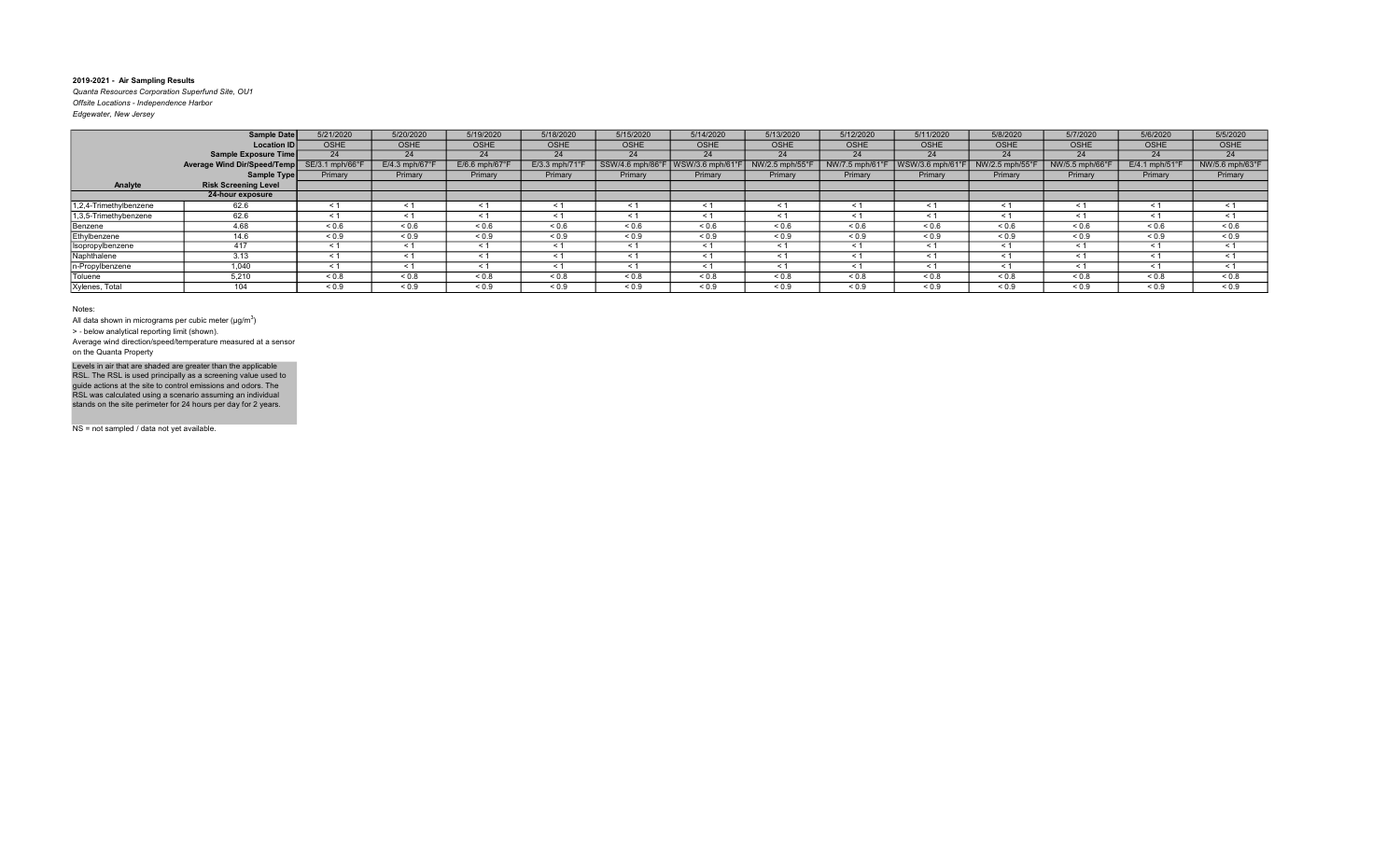Quanta Resources Corporation Superfund Site, OU1 Offsite Locations - Independence Harbor Edgewater, New Jersey

|                        | Sample Date                                 | 5/4/2020   | 5/1/2020        | 4/30/2020        | 4/29/2020         | 4/28/2020   | 4/27/2020                          | 4/24/2020       | 4/23/2020      | 4/22/2020         | 4/21/2020                                              | 4/20/2020   | 4/18/2020        | 4/17/2020        |
|------------------------|---------------------------------------------|------------|-----------------|------------------|-------------------|-------------|------------------------------------|-----------------|----------------|-------------------|--------------------------------------------------------|-------------|------------------|------------------|
|                        | Location ID                                 | OSHE       | <b>OSHE</b>     | <b>OSHE</b>      | <b>OSHE</b>       | <b>OSHE</b> | <b>OSHE</b>                        | <b>OSHE</b>     | <b>OSHE</b>    | <b>OSHE</b>       | OSHE                                                   | <b>OSHE</b> | OSHE             | OSHE             |
|                        | Sample Exposure Time                        | 24         | 24              | 24               | 24                | 24          | 24                                 | 24              | 24             | 24                | 24                                                     | 24          | 24               | 24               |
|                        | Average Wind Dir/Speed/Temp NW/4.8 mph/72°F |            | SE/2.4 mph/64°F | SE/12.0 mph/60°F | $E/4.4$ mph/57°   |             | NW/4.7 mph/65°F   NNW/3.1 mph/49°F | NE/2.1 mph/50°F | W/2.1 mph/49°F |                   | WNW/8.2 mph/49°F   SSW/4.6 mph/59°F   NNE/2.7 mph/56°F |             | $N/2.6$ mph/45°F | WSW/4.4 mph/50°F |
|                        | Sample Type                                 | Primary    | Primary         | Primary          | Primary           | Primary     | Primary                            | Primary         | Primary        | Primary           | Primary                                                | Primary     | Primary          | Primary          |
| Analyte                | <b>Risk Screening Level</b>                 |            |                 |                  |                   |             |                                    |                 |                |                   |                                                        |             |                  |                  |
|                        | 24-hour exposure                            |            |                 |                  |                   |             |                                    |                 |                |                   |                                                        |             |                  |                  |
| 1,2,4-Trimethylbenzene | 62.6                                        | < 1        |                 |                  | $\leq 1$          |             |                                    | $\leq 1$        | - 31           |                   | ≺ 1                                                    | - 31        | < 1              | $\leq 1$         |
| 1,3,5-Trimethybenzene  | 62.6                                        | < 1        | - 1             |                  | < 1               | - 31        |                                    | < 1             | - 31           |                   | ≺ 1                                                    | - 31        |                  | $\leq 1$         |
| Benzene                | 4.68                                        | ${}_{0.6}$ | 0.6             | ${}^{5}$ 0.6     | ${}^{5}$ ${}^{6}$ | 0.6         | 0.6                                | ${}^{5}$ 0.6    | 0.6            | ${}^{5}$ ${}^{6}$ | ${}^{5}$ 0.6                                           | ${}_{0.6}$  | 0.6              | ${}^{5}$ 0.6     |
| Ethylbenzene           | 14.6                                        | ${}_{0.9}$ | ${}_{0.9}$      | ${}_{0.9}$       | ${}_{0.9}$        | ${}_{0.9}$  | ${}_{0.9}$                         | ${}_{0.9}$      | ${}_{0.9}$     | ${}_{0.9}$        | ${}_{0.9}$                                             | ${}_{0.9}$  | ${}_{0.9}$       | ${}^{5}$ < 0.9   |
| Isopropylbenzene       | 417                                         | < 1        |                 |                  | < 1               |             |                                    | $\leq 1$        |                |                   | ≺ 1                                                    |             |                  | < 1              |

< 0.9  $\vert$  < 0.9  $\vert$  < 0.9  $\vert$  < 0.9  $\vert$  < 0.9  $\vert$  < 0.9  $\vert$  < 0.9  $\vert$  < 0.9  $\vert$  < 0.9  $\vert$  < 0.9  $\vert$  < 0.9  $\vert$  < 0.9  $\vert$  < 0.9  $\vert$  < 0.9  $\vert$  < 0.9  $\vert$  < 0.9 < 1 < 1 < 1 < 1 < 1 < 1 < 1 < 1 < 1 < 1 < 1 < 1 < 1 < 1 < 1 < 1 < 1 < 1 < 1 < 1 < 1 < 1 < 1 < 1 < 1 < 1 < 1 < 1 < 1 < 1 < 1 < 1 < 1 < 1 < 1 < 1 < 1 < 1 < 1 < 0.8 | < 0.8 | < 0.8 | < 0.8 | < 0.8 | < 0.8 | < 0.8 | < 0.8 | < 0.8 | < 0.8 | < 0.8 | < 0.8 | < 0.8 | < 0.8 | < 0.8 | < 0.8 | < 0.8 | < 0.8 | < 0.8 | < 0.8 | < 0.8 | < 0.8 | < 0.8 | < 0.8 | < 0.8 | < 0.8 | < 0.8 | < 0.8 < 0.9 | < 0.9 | < 0.9 | < 0.9 | < 0.9 | < 0.9 | < 0.9 | < 0.9 | < 0.9 | < 0.9 | < 0.9 | < 0.9 | < 0.9 | < 0.9 | < 0.9 | < 0.9 | < 0.9 | < 0.9 | < 0.9 | < 0.9 | < 0.9 | < 0.9 | < 0.9 | < 0.9 | < 0.9 | < 0.9 | < 0.9 | < 0.9

Notes:

Xylenes, Total 104

All data shown in micrograms per cubic meter ( $\mu$ g/m $^3$ )

<u>Isopropylbenzene 417</u><br>
Naphthalene 3.13 Naphthalene 3.13<br>
n-Propylbenzene 1,040 n-Propylbenzene 1,040<br>Toluene 5,210 Toluene 5,210<br>Xylenes. Total 5,210

> ‐ below analytical reporting limit (shown).

Average wind direction/speed/temperature measured at a sensor on the Quanta Property

Levels in air that are shaded are greater than the applicable<br>RSL. The RSL is used principally as a screening value used to<br>guide actions at the site to control emissions and odors. The<br>RSL was calculated using a scenario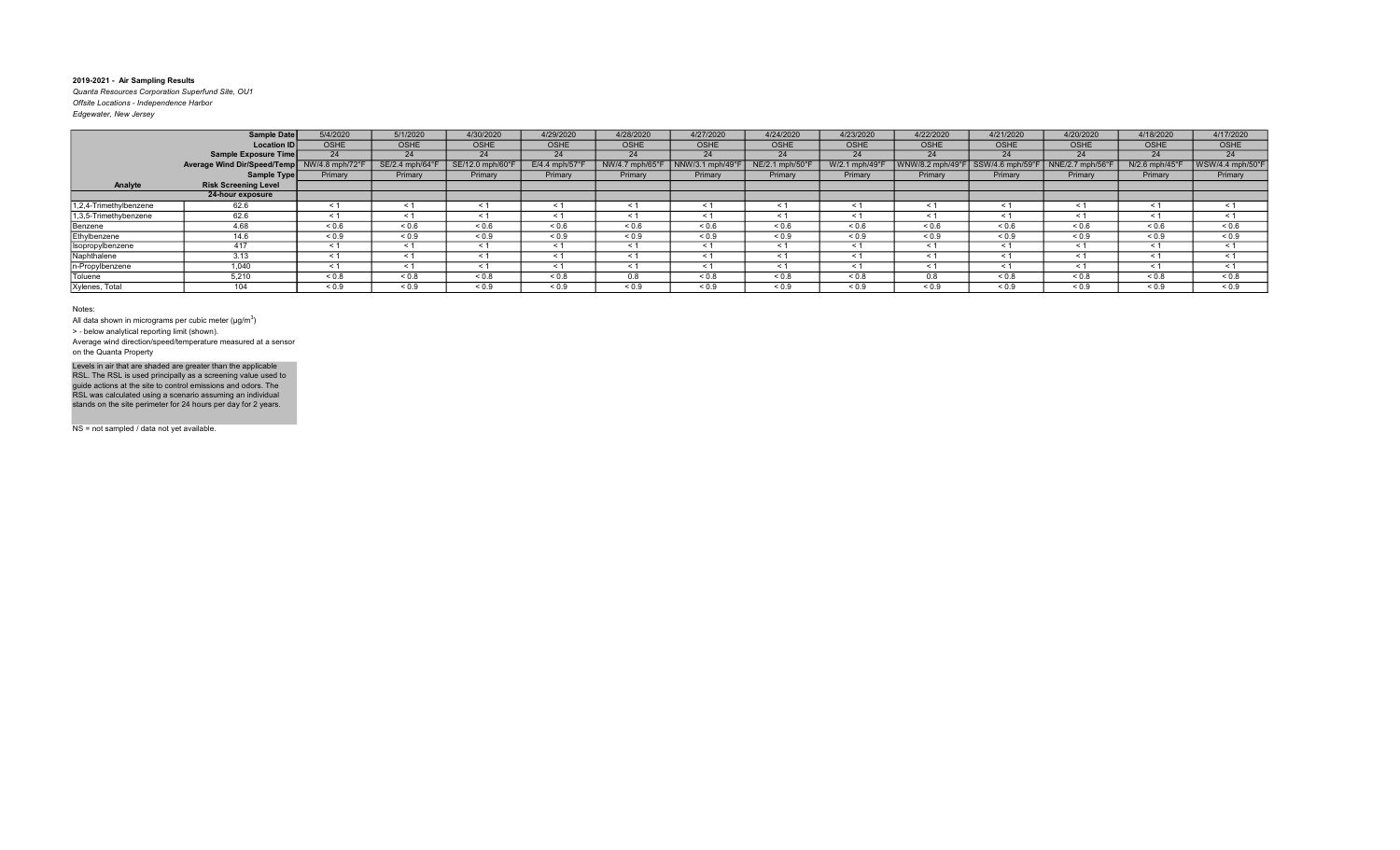Quanta Resources Corporation Superfund Site, OU1 Offsite Locations - Independence Harbor Edgewater, New Jersey

|                        | <b>Sample Date</b>          | 4/16/2020       | 4/15/2020       | 4/14/2020       | 4/13/2020         | 4/10/2020        | 4/9/2020         | 4/8/2020                  | 4/7/2020          | 4/6/2020         | 4/3/2020         | 4/2/2020        | 4/1/2020                    | 3/31/2020                  |
|------------------------|-----------------------------|-----------------|-----------------|-----------------|-------------------|------------------|------------------|---------------------------|-------------------|------------------|------------------|-----------------|-----------------------------|----------------------------|
|                        | <b>Location ID</b>          | <b>OSHE</b>     | <b>OSHE</b>     | <b>OSHE</b>     | <b>OSHE</b>       | <b>OSHE</b>      | <b>OSHE</b>      | <b>OSHE</b>               | <b>OSHE</b>       | <b>OSHE</b>      | <b>OSHE</b>      | <b>OSHE</b>     | <b>OSHE</b>                 | OSHE                       |
|                        | <b>Sample Exposure Time</b> | 24              | 24              | 24              | 24                | 24               | 24               | 24                        | 24                | 24               | 24               | 24              | 24                          | 24                         |
|                        | Average Wind Dir/Speed/Temp | NW/8.1 mph/48°F | NW/5.1 mph/53°F | NW/4.6 mph/59°F | SSE/11.7 mph/58°F | WNW/7.8 mph/48°I | SSE/5.8 mph/58°F | $E/2.0$ mph/64 $^{\circ}$ | SW/4.1 mph/64°F   | ENE/3.4 mph/67°F | NNW/5.8 mph/52°F | NNW/7.6 mph/58° | $NE/3.5$ mph/57 $\degree$ F | $E/3.3$ mph/49 $\degree$ F |
|                        | Sample Type                 | Primary         | Primary         | Primary         | Primary           | Primary          | Primary          | Primary                   | Primary           | Primary          | Primary          | Primary         | Primary                     | Primary                    |
| Analyte                | <b>Risk Screening Level</b> |                 |                 |                 |                   |                  |                  |                           |                   |                  |                  |                 |                             |                            |
|                        | 24-hour exposure            |                 |                 |                 |                   |                  |                  |                           |                   |                  |                  |                 |                             |                            |
| 1,2,4-Trimethylbenzene | 62.6                        | < 1             | $\leq 1$        | ≺ 1             | < 1               | $\leq 1$         | ≺ 1              | $\leq 1$                  | $\leq 1$          | $\leq$ 1         | $\leq$ 1         | $\leq 1$        | $\leq$ 1                    | $\leq$ 1                   |
| 1,3,5-Trimethybenzene  | 62.6                        | $\leq 1$        | $\leq 1$        | $\leq 1$        | $\leq 1$          | $\leq 1$         | < 1              | $\leq$ 1                  | $\leq 1$          |                  | $\leq 1$         | $\leq 1$        | $\tilde{}$                  | $\leq$ 1                   |
| Benzene                | 4.68                        | ${}_{0.6}$      | ${}_{0.6}$      | 0.6             | ${}^{5}$ 0.6      | ${}_{0.6}$       | 0.6              | ${}^{5}$ 0.6              | ${}^{5}$ ${}^{6}$ | 0.6              | ${}^{5}$ 0.6     | ${}^{5}$ 0.6    | 0.6                         | ${}_{0.6}$                 |
| Ethylbenzene           | 14.6                        | ${}_{0.9}$      | ${}_{0.9}$      | ${}_{0.9}$      | ${}_{0.9}$        | ${}_{0.9}$       | ${}_{0.9}$       | ${}_{0.9}$                | ${}_{0.9}$        | ${}_{0.9}$       | ${}_{0.9}$       | ${}_{0.9}$      | ${}_{0.9}$                  | ${}_{0.9}$                 |
| Isopropylbenzene       | 417                         | $\leq 1$        | $\leq 1$        | < 1             | $\leq 1$          | $\leq 1$         | < 1              | $\leq 1$                  | $\leq 1$          | < 1              | $\leq 1$         | $\leq 1$        | < 1                         | $\leq$ 1                   |
| Naphthalene            | 3.13                        | < 1             | < 1             | < 1             | < 1               | < 1              | < 1              | < 1                       | $\leq 1$          | $\leq$ 1         | < 1              | $\leq 1$        | $\leq$ 1                    | < 1                        |
| n-Propylbenzene        | 1.040                       | < 1             | < 1             | < 1             | < 1               | < 1              | < 1              | $\leq 1$                  | $\leq 1$          | < 1              | < 1              | $\leq 1$        | < 1                         | < 1                        |
| Toluene                | 5,210                       | ${}_{0.8}$      | ${}_{0.8}$      | ${}_{0.8}$      | ${}_{0.8}$        | ${}_{0.8}$       | ${}_{0.8}$       | ${}_{0.8}$                | 0.9               | ${}_{0.8}$       | ${}_{0.8}$       | ${}_{0.8}$      | ${}_{0.8}$                  | ${}_{0.8}$                 |
| Xylenes, Total         | 104                         | ${}_{0.9}$      | ${}_{0.9}$      | ${}_{0.9}$      | ${}_{0.9}$        | ${}_{0.9}$       | ${}_{0.9}$       | ${}_{0.9}$                | ${}_{0.9}$        | ${}_{0.9}$       | ${}_{0.9}$       | ${}_{0.9}$      | ${}_{0.9}$                  | ${}_{0.9}$                 |

Notes:

All data shown in micrograms per cubic meter ( $\mu$ g/m $^3$ )

> ‐ below analytical reporting limit (shown).

Average wind direction/speed/temperature measured at a sensor on the Quanta Property

Levels in air that are shaded are greater than the applicable<br>RSL. The RSL is used principally as a screening value used to<br>guide actions at the site to control emissions and odors. The<br>RSL was calculated using a scenario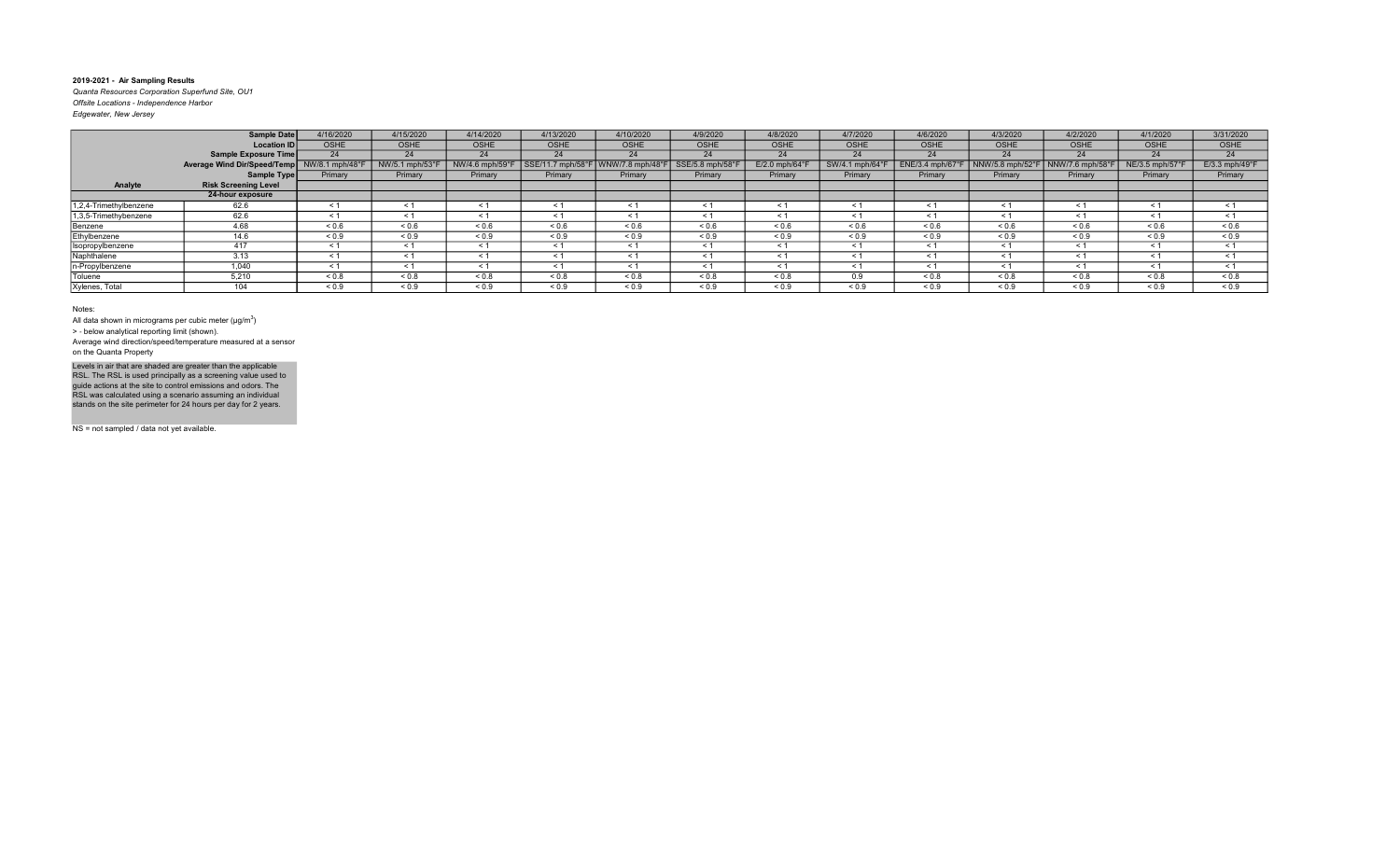Quanta Resources Corporation Superfund Site, OU1 Offsite Locations - Independence Harbor Edgewater, New Jersey

|                        | <b>Sample Date</b>          | 3/30/2020        | 3/27/2020       | 3/26/2020       | 3/25/2020                 | 3/24/2020      | 3/23/2020                 | 3/20/2020        | 3/19/2020         | 3/18/2020             | 3/17/2020     | 3/16/2020       | 3/13/2020                  | 3/12/2020                  |
|------------------------|-----------------------------|------------------|-----------------|-----------------|---------------------------|----------------|---------------------------|------------------|-------------------|-----------------------|---------------|-----------------|----------------------------|----------------------------|
|                        | <b>Location ID</b>          | <b>OSHE</b>      | <b>OSHE</b>     | <b>OSHE</b>     | <b>OSHE</b>               | <b>OSHE</b>    | OSHE                      | <b>OSHE</b>      | <b>OSHE</b>       | <b>OSHE</b>           | <b>OSHE</b>   | <b>OSHE</b>     | <b>OSHE</b>                | OSHE                       |
|                        | <b>Sample Exposure Time</b> | 24               | 24              | 24              | 24                        | 24             | 24                        | 24               | 24                | 24                    | 24            | 24              | 24                         | 24                         |
|                        | Average Wind Dir/Speed/Temp | ESE/2.1 mph/51°F | ESE/3.5 mph/67° | SE/3.3 mph/59°F | $E/4.5$ mph/45 $^{\circ}$ | NE/3.5 mph/54° | $E/5.0$ mph/39 $^{\circ}$ | SSE/2.9 mph/62°I | E/2.1 mph/50°F    | S/3.4 mph/53°F        | SE/2.5 mph/54 | ESE/3.3 mph/47° | $S/4.7$ mph/70 $\degree$ F | $E/2.2$ mph/50 $\degree$ F |
|                        | Sample Type                 | Primary          | Primary         | Primary         | Primary                   | Primary        | Primary                   | Primary          | Primary           | Primary               | Primary       | Primary         | Primary                    | Primary                    |
| Analyte                | <b>Risk Screening Level</b> |                  |                 |                 |                           |                |                           |                  |                   |                       |               |                 |                            |                            |
|                        | 24-hour exposure            |                  |                 |                 |                           |                |                           |                  |                   |                       |               |                 |                            |                            |
| 1,2,4-Trimethylbenzene | 62.6                        | < 1              | $\leq 1$        | ≺ 1             | < 1                       | $\leq 1$       | ≺ 1                       | $\leq$ 1         | $\leq 1$          | $\tilde{\phantom{0}}$ | $\leq 1$      | $\leq 1$        | $\leq$ 1                   | $\leq$ 1                   |
| 1,3,5-Trimethybenzene  | 62.6                        | $\leq 1$         | < 1             |                 | $\leq 1$                  | $\leq 1$       |                           | $\leq$ 1         | $\leq 1$          |                       | $\leq 1$      | $\leq 1$        | $\tilde{}$                 | $\leq$ 1                   |
| Benzene                | 4.68                        | ${}_{0.6}$       | ${}_{0.6}$      | ${}^{5}$ 0.6    | ${}^{5}$ 0.6              | ${}_{0.6}$     | ${}^{5}$ ${}^{6}$         | ${}_{0.6}$       | ${}^{5}$ ${}^{6}$ | 0.6                   | ${}^{5}$ 0.6  | ${}^{5}$ 0.6    | 0.6                        | 0.7                        |
| Ethylbenzene           | 14.6                        | ${}_{0.9}$       | ${}_{0.9}$      | ${}_{0.9}$      | ${}_{0.9}$                | ${}_{0.9}$     | ${}_{0.9}$                | ${}_{0.9}$       | ${}_{0.9}$        | ${}_{0.9}$            | ${}_{0.9}$    | ${}_{0.9}$      | ${}_{0.9}$                 | ${}_{0.9}$                 |
| Isopropylbenzene       | 417                         | $\leq 1$         | $\leq 1$        | < 1             | $\leq 1$                  | $\leq 1$       | < 1                       | $\leq 1$         | $\leq 1$          | < 1                   | $\leq 1$      | $\leq 1$        | < 1                        | $\leq$ 1                   |
| Naphthalene            | 3.13                        | < 1              | < 1             | < 1             | < 1                       | < 1            | < 1                       | < 1              | $\leq 1$          | $\leq$ 1              | < 1           | $\leq 1$        | $\leq$ 1                   | $\leq$ 1                   |
| n-Propylbenzene        | 1,040                       | < 1              | < 1             | < 1             | < 1                       | < 1            | < 1                       | $\leq 1$         | < 1               | $\leq$ 1              | < 1           | $\leq 1$        | < 1                        | < 1                        |
| Toluene                | 5,210                       | ${}_{0.8}$       | ${}_{0.8}$      | 0.9             | ${}_{0.8}$                | ${}_{0.8}$     | ${}_{0.8}$                | 0.8              |                   |                       | 0.8           | 0.8             | ${}_{0.8}$                 |                            |
| Xylenes, Total         | 104                         | ${}_{0.9}$       | ${}_{0.9}$      | ${}_{0.9}$      | ${}_{0.9}$                | ${}_{0.9}$     | ${}_{0.9}$                | ${}_{0.9}$       | ${}_{0.9}$        | ${}_{0.9}$            | ${}_{0.9}$    | ${}_{0.9}$      | ${}_{0.9}$                 | ${}_{0.9}$                 |

Notes:

All data shown in micrograms per cubic meter ( $\mu$ g/m $^3$ )

> ‐ below analytical reporting limit (shown).

Average wind direction/speed/temperature measured at a sensor on the Quanta Property

Levels in air that are shaded are greater than the applicable<br>RSL. The RSL is used principally as a screening value used to<br>guide actions at the site to control emissions and odors. The<br>RSL was calculated using a scenario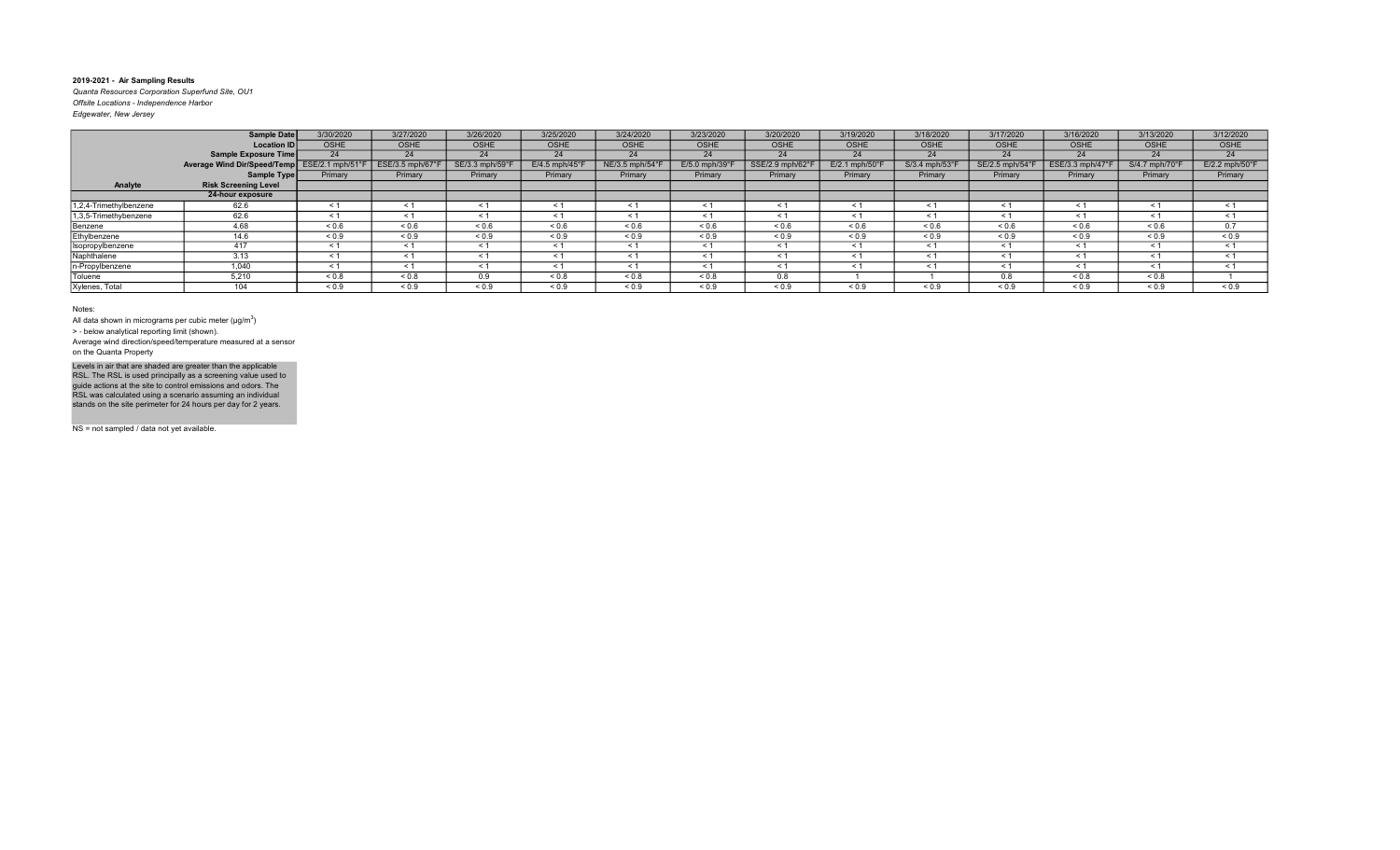Quanta Resources Corporation Superfund Site, OU1 Offsite Locations - Independence Harbor Edgewater, New Jersey

|                        | Sample Date                 | 3/11/2020                   | 3/10/2020        | 3/9/2020         | 3/6/2020        | 3/4/2020          | 3/3/2020        | 3/2/2020         | 2/28/2020       | 2/27/2020         | 2/26/2020      | 2/24/2020        | 2/21/2020     | 2/20/2020           |
|------------------------|-----------------------------|-----------------------------|------------------|------------------|-----------------|-------------------|-----------------|------------------|-----------------|-------------------|----------------|------------------|---------------|---------------------|
|                        | <b>Location ID</b>          | <b>OSHE</b>                 | <b>OSHE</b>      | <b>OSHE</b>      | <b>OSHE</b>     | <b>OSHE</b>       | OSHE            | <b>OSHE</b>      | <b>OSHE</b>     | OSHE              | <b>OSHE</b>    | <b>OSHE</b>      | <b>OSHE</b>   | OSHE                |
|                        | Sample Exposure Time        | 24                          | 24               | 24               | 24              | 24                | 24              | 24               | 24              | 24                | 24             | 24               | 24            | 24                  |
|                        | Average Wind Dir/Speed/Temp | $E/2.7$ mph/60 $^{\circ}$ F | SSW/5.1 mph/65°F | SSW/3.9 mph/78°F | $E/3.0$ mph/45° | W/7.3 mph/57°F    | SE/3.9 mph/57°F | SSE/4.5 mph/58°F | WSW/6.0 mph/42° | W/8.6 mph/42°F    | N/2.7 mph/37°  | SSE/3.6 mph/60°F | N/2.7 mph/37° | WNW/4.4 mph/35°F    |
|                        | Sample Type                 | Primary                     | Primary          | Primary          | Primary         | Primary           | Primary         | Primary          | Primary         | Primary           | Primary        | Primary          | Primary       | Primary             |
| Analyte                | <b>Risk Screening Level</b> |                             |                  |                  |                 |                   |                 |                  |                 |                   |                |                  |               |                     |
|                        | 24-hour exposure            |                             |                  |                  |                 |                   |                 |                  |                 |                   |                |                  |               |                     |
| 1,2,4-Trimethylbenzene | 62.6                        | < 1                         | $\leq 1$         | ≺ 1              | $\leq 1$        | $\leq 1$          | $\leq$          | $\leq$ 1         | ≺ 1             | $\leq 1$          | $\leq 1$       | $\tilde{}$       | < 1           | < 1                 |
| 1,3,5-Trimethybenzene  | 62.6                        | $\leq 1$                    | < 1              | $\leq 1$         | $\leq 1$        | $\leq 1$          | $\prec$         | $\leq$ 1         | $\leq$ 1        | - 1               | < 1            | $\tilde{}$       | $\leq 1$      | < 1                 |
| Benzene                | 4.68                        | 0.6                         | ${}_{0.6}$       | ${}^{5}$ 0.6     | 0.7             | ${}^{5}$ ${}^{6}$ | 0.6             | ${}_{0.6}$       | ${}^{5}$ 0.6    | ${}^{5}$ ${}^{6}$ | ${}^{5}$ 0.6   | $\sim$ $\sim$    | ${}_{0.6}$    | ${}^{5}$ $\leq$ 0.6 |
| Ethylbenzene           | 14.6                        | ${}_{0.9}$                  | ${}_{0.9}$       | ${}_{0.9}$       | ${}_{0.9}$      | ${}_{0.9}$        | ${}_{0.9}$      | ${}_{0.9}$       | ${}_{0.9}$      | ${}_{0.9}$        | ${}^{5}$ < 0.9 | ${}_{0.9}$       | ${}_{0.9}$    | ${}_{0.9}$          |
| Isopropylbenzene       | 417                         | < 1                         | $\leq 1$         | < 1              | $\leq 1$        | $\leq 1$          | < 1             | $\leq 1$         | $\leq 1$        | < 1               | < 1            | $\leq 1$         | < 1           | $\leq 1$            |
| Naphthalene            | 3.13                        | < 1                         | < 1              | < 1              | < 1             | $\leq 1$          | $\leq$ 1        | < 1              | < 1             | < 1               | < 1            | $\leq$           | < 1           | < 1                 |
| In-Propylbenzene       | 1.040                       | < 1                         | < 1              | < 1              | < 1             | < 1               | $\leq$ 1        | < 1              | < 1             | < 1               | < 1            | $\leq$           | < 1           | < 1                 |
| Toluene                | 5,210                       |                             | 0.9              |                  |                 | ${}^{5}$ ${}^{6}$ | 0.8             | 0.8              | ${}_{0.8}$      | ${}_{0.8}$        | 0.9            |                  | 0.8           |                     |
| Xylenes, Total         | 104                         | ${}_{0.9}$                  | ${}_{0.9}$       | ${}_{0.9}$       | ${}_{0.9}$      | ${}_{0.9}$        | ${}_{0.9}$      | ${}_{0.9}$       | ${}_{0.9}$      | ${}_{0.9}$        | < 0.9          | ${}_{0.9}$       | ${}_{0.9}$    | ${}_{0.9}$          |

Notes:

All data shown in micrograms per cubic meter ( $\mu$ g/m $^3$ )

> ‐ below analytical reporting limit (shown).

Average wind direction/speed/temperature measured at a sensor on the Quanta Property

Levels in air that are shaded are greater than the applicable<br>RSL. The RSL is used principally as a screening value used to<br>guide actions at the site to control emissions and odors. The<br>RSL was calculated using a scenario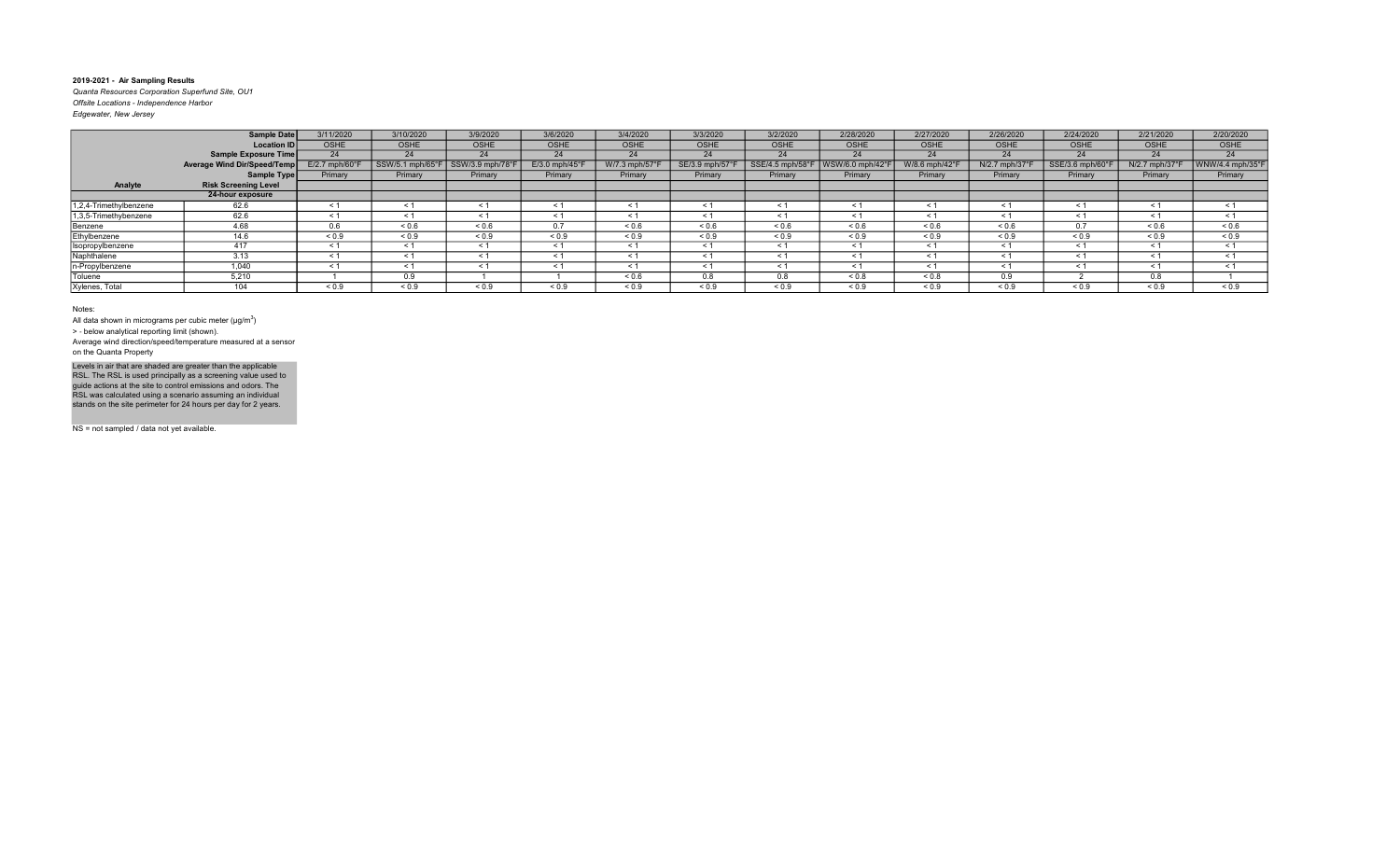Quanta Resources Corporation Superfund Site, OU1 Offsite Locations - Independence Harbor

| Edgewater, New Jersey |  |
|-----------------------|--|
|                       |  |

|                        | <b>Sample Date</b>          | 2/19/2020      | 2/18/2020        | 2/14/2020       | 2/13/2020     | 2/12/2020      | 2/11/2020       | 2/10/2020               | 2/7/2020        | 2/6/2020                   | 2/5/2020      | 2/4/2020         | 2/3/2020        | 1/31/2020        |
|------------------------|-----------------------------|----------------|------------------|-----------------|---------------|----------------|-----------------|-------------------------|-----------------|----------------------------|---------------|------------------|-----------------|------------------|
|                        | <b>Location IDI</b>         | <b>OSHE</b>    | <b>OSHE</b>      | <b>OSHE</b>     | <b>OSHE</b>   | <b>OSHE</b>    | <b>OSHE</b>     | <b>OSHE</b>             | <b>OSHE</b>     | <b>OSHE</b>                | <b>OSHE</b>   | <b>OSHE</b>      | <b>OSHE</b>     | OSHE             |
|                        | Sample Exposure Time        | 24             | 24               | 24              | 24            | 24             | 24              | 24                      | 24              | 24                         | 24            | 24               | 24              | 24               |
|                        | Average Wind Dir/Speed/Temp | NW/7.7 mph/31° | $E/2.8$ mph/46°F | NW/7.7 mph/31°F | W/2.0 mph/42° | W/3.8 mph/46°F | ENE/1.2 mph/47° | SW/4.5 mph/47 $\degree$ | WNW/5.6 mph/56° | $E/3.0$ mph/41 $\degree$ F | NE/2.1 mph/43 | SSE/2.2 mph/55°F | SW/3.7 mph/58°F | ENE/1.0 mph/42°F |
|                        | Sample Type                 | Primary        | Primary          | Primary         | Primary       | Primary        | Primary         | Primary                 | Primary         | Primary                    | Primary       | Primary          | Primary         | Primary          |
| Analyte                | <b>Risk Screening Level</b> |                |                  |                 |               |                |                 |                         |                 |                            |               |                  |                 |                  |
|                        | 24-hour exposure            |                |                  |                 |               |                |                 |                         |                 |                            |               |                  |                 |                  |
| 1,2,4-Trimethylbenzene | 62.6                        | < 1            | < 1              | < 1             | $\leq$ 1      | < 1            | $\leq$ 1        | < 1                     | < 1             | $\leq$ 1                   | < 1           | < 1              | $\leq$ 1        | < 1              |
| 1,3,5-Trimethybenzene  | 62.6                        | $\leq 1$       | $\leq 1$         | < 1             | $\leq 1$      | $\leq 1$       | < 1             | < 1                     | $\leq 1$        | $\tilde{\phantom{0}}$      | < 1           | < 1              | $\leq$ 1        | $\leq$ 1         |
| Benzene                | 4.68                        | ${}_{0.6}$     | 0.9              | 0.6             |               | 0.8            | 0.8             | 0.6                     | ${}^{5}$ 0.6    | 0.9                        | 0.7           |                  |                 |                  |
| Ethylbenzene           | 14.6                        | ${}_{0.9}$     | ${}_{0.9}$       | ${}_{0.9}$      | ${}_{0.9}$    | ${}_{0.9}$     | ${}_{0.9}$      | ${}_{0.9}$              | ${}_{0.9}$      | ${}_{0.9}$                 | ${}_{0.9}$    | ${}_{0.9}$       | ${}_{0.9}$      | ${}_{0.9}$       |
| Isopropylbenzene       | 417                         | < 1            | < 1              | $\leq 1$        | < 1           | $\leq 1$       | < 1             | < 1                     | $\leq 1$        | $\leq$ 1                   | $\leq$ 1      | $\leq 1$         | $\leq$ 1        | $\leq$ 1         |
| Naphthalene            | 3.13                        | $\leq 1$       | < 1              | < 1             | $\leq$ 1      | < 1            | $\leq$ 1        | $\leq$ 1                | $\leq 1$        | $\leq$                     | $\leq$ 1      | $\leq 1$         | $\leq$ 1        | $\leq$ 1         |
| n-Propylbenzene        | 1.040                       | $\leq 1$       | < 1              | < 1             | $\leq$ 1      | $\leq 1$       | < 1             | < 1                     | $\leq 1$        | < 1                        | < 1           | < 1              | $\leq$ 1        | $\leq$ 1         |
| Toluene                | 5,210                       |                |                  | ${}_{0.8}$      |               | 0.9            |                 |                         | ${}_{0.8}$      |                            | ${}_{0.8}$    |                  |                 |                  |
| Xylenes, Total         | 104                         | ${}_{0.9}$     | ${}_{0.9}$       | ${}_{0.9}$      | ${}_{0.9}$    | ${}_{0.9}$     | ${}_{0.9}$      | ${}_{0.9}$              | ${}_{0.9}$      | ${}_{0.9}$                 | ${}_{0.9}$    | ${}_{0.9}$       | ${}_{0.9}$      | ${}_{0.9}$       |

#### Notes:

All data shown in micrograms per cubic meter ( $\mu$ g/m $^3$ )

> ‐ below analytical reporting limit (shown).

Average wind direction/speed/temperature measured at a sensor on the Quanta Property

Levels in air that are shaded are greater than the applicable<br>RSL. The RSL is used principally as a screening value used to<br>guide actions at the site to control emissions and odors. The<br>RSL was calculated using a scenario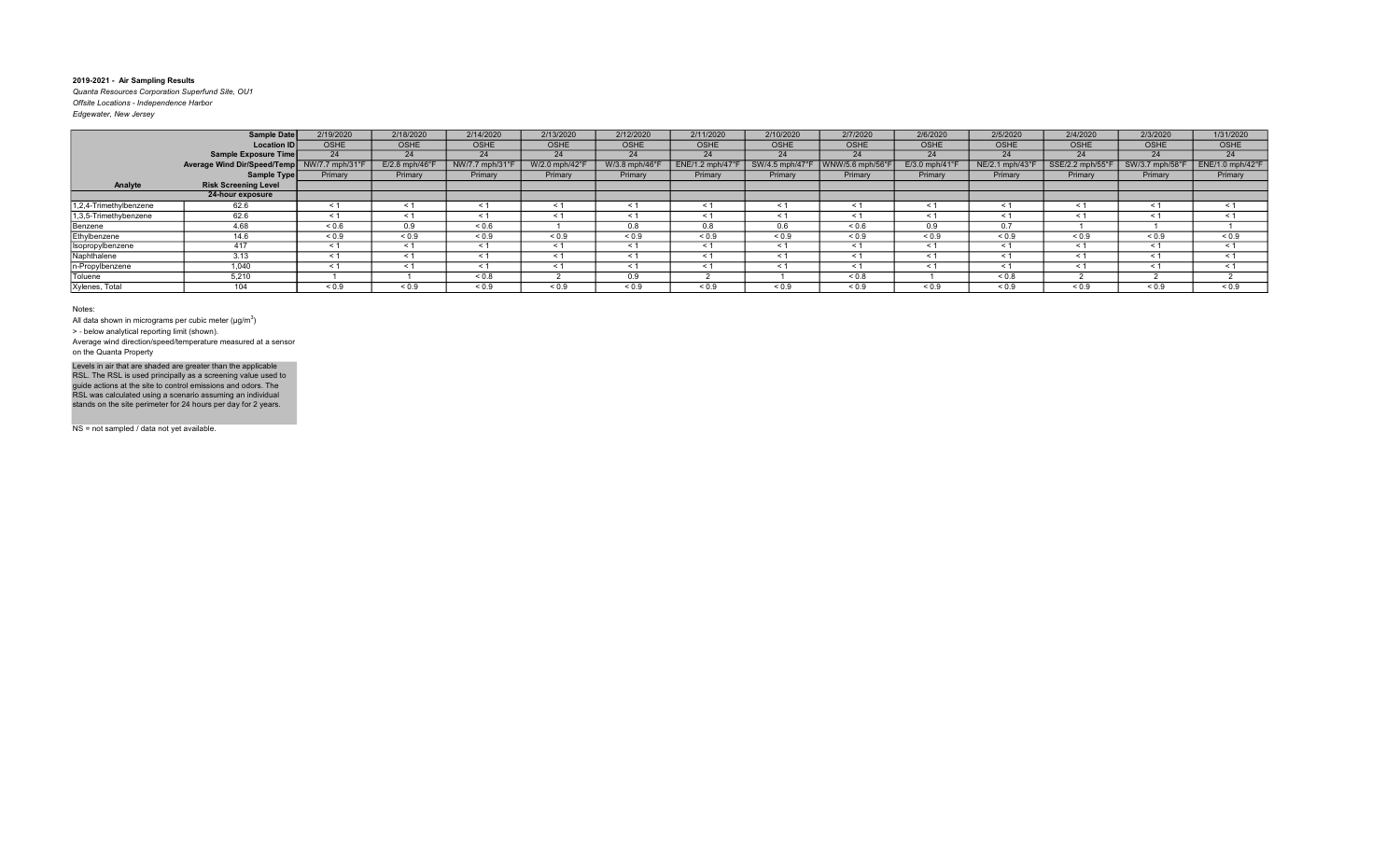Quanta Resources Corporation Superfund Site, OU1 Offsite Locations - Independence Harbor Edgewater, New Jersey

| Eagewater, ivew Jersey |  |  |
|------------------------|--|--|
|                        |  |  |

|                        | Sample Date                                  | 1/30/2020   | 1/29/2020       | 1/28/2020       | 1/27/2020           | 1/24/2020        | 1/23/2020                  | 1/22/2020     | 1/21/2020      | 1/20/2020        | 1/17/2020       | 1/16/2020             | 1/15/2020                     | 1/14/2020        |
|------------------------|----------------------------------------------|-------------|-----------------|-----------------|---------------------|------------------|----------------------------|---------------|----------------|------------------|-----------------|-----------------------|-------------------------------|------------------|
|                        | Location ID                                  | <b>OSHE</b> | <b>OSHE</b>     | <b>OSHE</b>     | <b>OSHE</b>         | <b>OSHE</b>      | OSHE                       | <b>OSHE</b>   | <b>OSHE</b>    | OSHE             | <b>OSHE</b>     | <b>OSHE</b>           | <b>OSHE</b>                   | OSHE             |
|                        | <b>Sample Exposure Time</b>                  | 24          | 24              | 24              | 24                  | 24               | 24                         | 24            | 24             | 24               | 24              | 24                    | 24                            | 24               |
|                        | Average Wind Dir/Speed/Temp ENE/2.0 mph/38°F |             | NNW/4.7 mph/43° | NW/5.8 mph/43°F | SW/4.4 mph/46°      | $E/1.7$ mph/53°F | $S/2.5$ mph/45 $\degree$ F | SW/2.8 mph/41 | N/2.8 mph/35°F | NNW/5.6 mph/33°F | ENE/2.8 mph/34° | WNW/7.8 mph/49°       | <code>WNW/3.9</code> mph/51°F | $E/2.0$ mph/45°F |
|                        | Sample Type                                  | Primary     | Primary         | Primary         | Primary             | Primary          | Primary                    | Primary       | Primary        | Primary          | Primary         | Primary               | Primary                       | Primary          |
| Analyte                | <b>Risk Screening Level</b>                  |             |                 |                 |                     |                  |                            |               |                |                  |                 |                       |                               |                  |
|                        | 24-hour exposure                             |             |                 |                 |                     |                  |                            |               |                |                  |                 |                       |                               |                  |
| 1,2,4-Trimethylbenzene | 62.6                                         | < 1         | $\leq$ 1        | - 1             | < 1                 | $\leq 1$         | $\leq$ 1                   | < 1           | $\leq$ 1       | < 1              |                 | $\tilde{\phantom{0}}$ | < 1                           | $\leq 1$         |
| 1,3,5-Trimethybenzene  | 62.6                                         | $\leq 1$    | < 1             | < 1             | $\leq 1$            | $\leq$ 1         |                            | < 1           |                | < 1              | < 1             |                       | $\leq 1$                      | $\leq 1$         |
| Benzene                | 4.68                                         |             | ${}^{5}$ 0.6    | ${}^{5}$ 0.6    | ${}^{5}$ ${}^{0.6}$ |                  |                            |               |                | 0.8              | 0.7             | 0.6                   | 0.9                           |                  |
| Ethylbenzene           | 14.6                                         | ${}_{0.9}$  | ${}_{0.9}$      | ${}_{0.9}$      | ${}_{0.9}$          | ${}_{0.9}$       | ${}_{0.9}$                 | ${}_{0.9}$    | ${}_{0.9}$     | ${}_{0.9}$       | ${}_{0.9}$      | ${}_{0.9}$            | ${}_{0.9}$                    | ${}_{0.9}$       |
| Isopropylbenzene       | 417                                          | < 1         | $\leq 1$        | < 1             | < 1                 | < 1              | $\prec$ $\sim$             | < 1           | $\leq$ 1       | < 1              | < 1             | $\tilde{\phantom{0}}$ | < 1                           | < 1              |
| Naphthalene            | 3.13                                         | < 1         | < 1             | < 1             | < 1                 | < 1              | < 1                        | < 1           | $\leq 1$       | < 1              | < 1             | < 1                   | $\leq 1$                      | < 1              |
| n-Propylbenzene        | 1,040                                        | < 1         | < 1             |                 | $\leq 1$            | < 1              | $\prec$                    | < 1           |                | < 1              |                 | $\tilde{}$            | $\leq 1$                      | < 1              |
| Toluene                | 5,210                                        |             |                 |                 | 0.8                 |                  |                            |               |                |                  |                 | $\sim$ $\sim$<br>U.ŏ  |                               |                  |
| Xylenes, Total         | 104                                          | ${}_{0.9}$  | ${}_{0.9}$      | ${}_{0.9}$      | ${}_{0.9}$          |                  |                            |               | 0.9            | ${}_{0.9}$       | ${}_{0.9}$      | ${}_{0.9}$            | ${}_{0.9}$                    | ${}_{0.9}$       |

#### Notes:

All data shown in micrograms per cubic meter ( $\mu$ g/m $^3$ )

> ‐ below analytical reporting limit (shown).

Average wind direction/speed/temperature measured at a sensor on the Quanta Property

Levels in air that are shaded are greater than the applicable<br>RSL. The RSL is used principally as a screening value used to<br>guide actions at the site to control emissions and odors. The<br>RSL was calculated using a scenario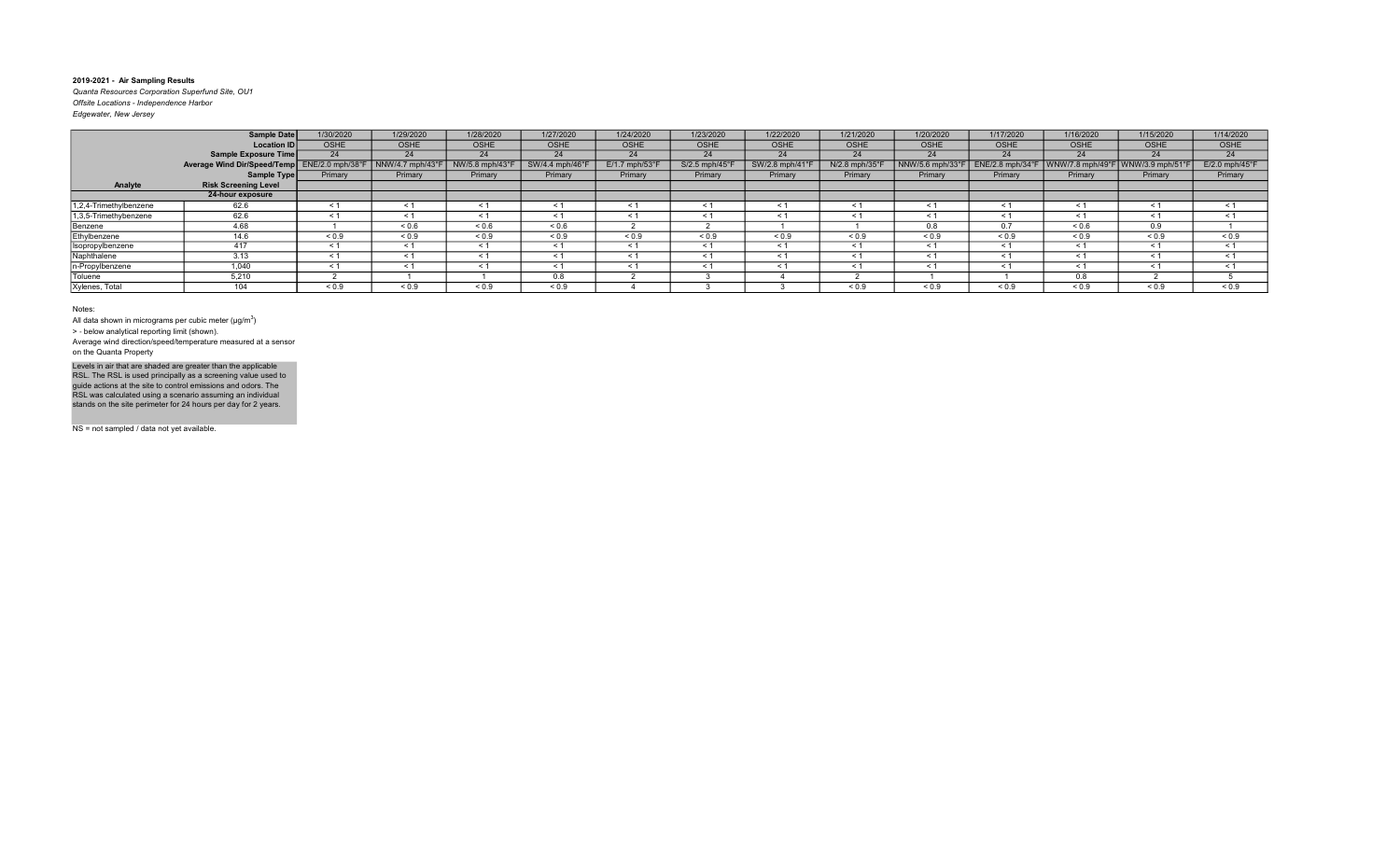Quanta Resources Corporation Superfund Site, OU1 Offsite Locations - Independence Harbor Edgewater, New Jersey

|                        | <b>Sample Date</b>          | 1/13/2020                  | 1/10/2020       | 1/9/2020       | 1/8/2020      | 1/7/2020           | 1/6/2020        | 1/3/2020      | 1/2/2020         |            | 12/31/2019      | 12/30/2019      | 12/20/2019      | 12/19/2019       |
|------------------------|-----------------------------|----------------------------|-----------------|----------------|---------------|--------------------|-----------------|---------------|------------------|------------|-----------------|-----------------|-----------------|------------------|
|                        | Location ID                 | OSHE                       | <b>OSHE</b>     | <b>OSHE</b>    | <b>OSHE</b>   | <b>OSHE</b>        | <b>OSHE</b>     | OSHE          | <b>OSHE</b>      |            | <b>OSHE</b>     | OSHE            | <b>OSHE</b>     | <b>OSHE</b>      |
|                        | Sample Exposure Time        | 24                         | 24              | 24             | 24            | 24                 | 24              | 24            | 24               |            | 24              | 24              | 24              | 24               |
|                        | Average Wind Dir/Speed/Temp | $E/1.4$ mph/44 $\degree$ F | SW/4.0 mph/55°l | N/3.3 mph/35°F | W/5.8 mph/44° | $ESE/2.2$ mph/46°F | SW/4.4 mph/45°F | S/2.1 mph/47° | SSW/2.9 mph/49°F |            | NW/2.1 mph/40°F | $E/7.3$ mph/41° | NW/4.8 mph/27°F | WNW/7.6 mph/26°F |
|                        | Sample Type                 | Primary                    | Primary         | Primary        | Primary       | Primary            | Primary         | Primary       | Primary          | Primary    | Duplicate       | Primary         | Primary         | Primary          |
| Analyte                | <b>Risk Screening Level</b> |                            |                 |                |               |                    |                 |               |                  |            |                 |                 |                 |                  |
|                        | 24-hour exposure            |                            |                 |                |               |                    |                 |               |                  |            |                 |                 |                 |                  |
| 1,2,4-Trimethylbenzene | 62.6                        | < 1                        | $\leq 1$        |                | < 1           | < 1                |                 | < 1           |                  |            |                 |                 | $\leq 1$        | < 1              |
| 1,3,5-Trimethybenzene  | 62.6                        | < 1                        | $\leq 1$        | < 1            | $\leq 1$      | $\leq 1$           | $\leq 1$        | < 1           | $\leq$ 1         | < 1        | < 1             | $\hat{~}$       | < 1             | < 1              |
| Benzene                | 4.68                        |                            | 0.7             | 0.7            | ${}_{0.6}$    | 0.9                | 0.6             |               | 0.8              | ${}_{0.6}$ | 0.7             | ${}_{0.6}$      | 0.9             | ${}_{0.6}$       |
| Ethylbenzene           | 14.6                        | ${}_{0.9}$                 | ${}_{0.9}$      | ${}_{0.9}$     | ${}_{0.9}$    | ${}_{0.9}$         | ${}_{0.9}$      | ${}_{0.9}$    | ${}_{0.9}$       | ${}_{0.9}$ | ${}^{5}$ < 0.9  | ${}_{0.9}$      | ${}_{0.9}$      | ${}_{0.9}$       |
| Isopropylbenzene       | 417                         | < 1                        | < 1             | < 1            | $\leq 1$      | < 1                | < 1             | < 1           | $\leq$ 1         | < 1        | < 1             | $\prec$         | < 1             | < 1              |
| Naphthalene            | 3.13                        | $\leq$ 1                   | < 1             | < 1            | < 1           | $\leq 1$           | $\leq$ 1        | < 1           | $<$ 1            | < 1        | < 1             |                 | $\leq$ 1        | < 1              |
| n-Propylbenzene        | 1.040                       | < 1                        | < 1             | < 1            | $\leq 1$      | < 1                | < 1             | < 1           | < 1              | < 1        | < 1             | $\leq$          | $\leq 1$        | < 1              |
| Toluene                | 5,210                       |                            |                 |                | 0.9           |                    | ${}_{0.8}$      |               |                  | 0.8        | 0.8             | 0.8             |                 | ${}_{0.8}$       |
| Xylenes, Total         | 104                         | ${}_{0.9}$                 | ${}_{0.9}$      | ${}_{0.9}$     | ${}_{0.9}$    | ${}_{0.9}$         | ${}_{0.9}$      | ${}_{0.9}$    | ${}_{0.9}$       | ${}_{0.9}$ | < 0.9           | ${}_{0.9}$      | ${}_{0.9}$      | ${}_{0.9}$       |

Notes:

All data shown in micrograms per cubic meter ( $\mu$ g/m $^3$ )

> ‐ below analytical reporting limit (shown).

Average wind direction/speed/temperature measured at a sensor on the Quanta Property

Levels in air that are shaded are greater than the applicable<br>RSL. The RSL is used principally as a screening value used to<br>guide actions at the site to control emissions and odors. The<br>RSL was calculated using a scenario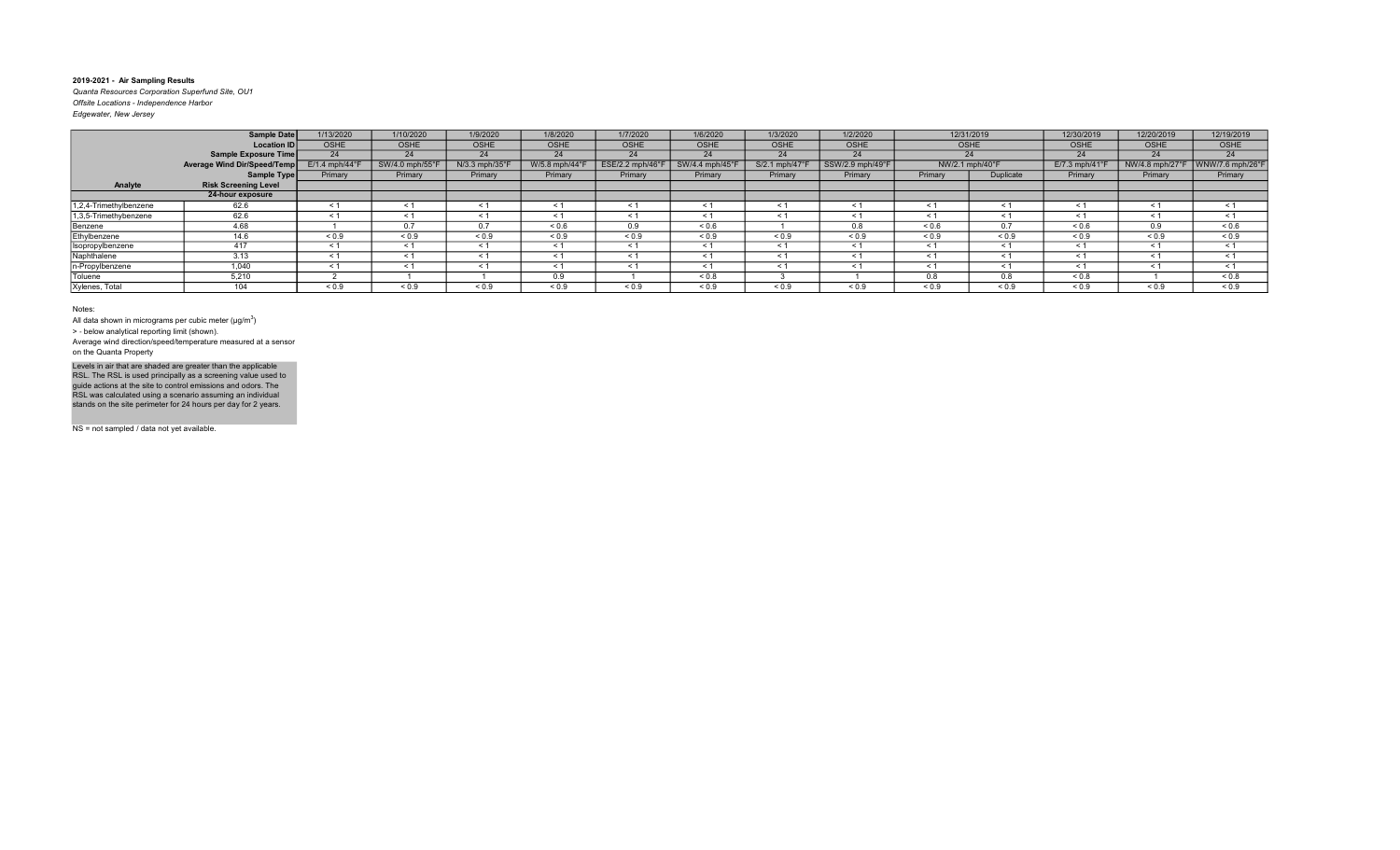Quanta Resources Corporation Superfund Site, OU1 Offsite Locations - Independence Harbor Edgewater, New Jersey

| Eagewater, ivew Jersey |  |  |
|------------------------|--|--|
|                        |  |  |

|                        | <b>Sample Date</b>                           | 12/18/2019 | 12/17/2019      | 12/16/2019      | 12/13/2019     | 12/12/2019     | 12/11/2019       | 12/10/2019     | 12/9/2019       | 12/6/2019        | 12/5/2019           | 12/4/2019      | 12/3/2019       | 12/2/2019           |
|------------------------|----------------------------------------------|------------|-----------------|-----------------|----------------|----------------|------------------|----------------|-----------------|------------------|---------------------|----------------|-----------------|---------------------|
|                        | <b>Location ID</b>                           | OSHE       | <b>OSHE</b>     | <b>OSHE</b>     | <b>OSHE</b>    | OSHE           | <b>OSHE</b>      | OSHE           | <b>OSHE</b>     | OSHE             | <b>OSHE</b>         | <b>OSHE</b>    | OSHE            | <b>OSHE</b>         |
|                        | Sample Exposure Time                         | 24         | 24              | 24              | 24             | 24             | 24               | 24             | 24              | 24               | 24                  | 24             | 24              | 24                  |
|                        | Average Wind Dir/Speed/Temp WSW/3.9 mph/36°F |            | ENE/3.0 mph/34° | WNW/2.4 mph/36° | ENE/1.5 mph/44 | N/3.2 mph/38°F | WNW/2.2 mph/38°l | SW/3.8 mph/58° | SE/2.1 mph/52°F | SSW/3.9 mph/49°F | W/6.2 mph/42°       | SW/2.8 mph/38° | NW/6.5 mph/37°F | NNW/3.9 mph/36°F    |
|                        | Sample Type                                  | Primary    | Primary         | Primary         | Primary        | Primary        | Primary          | Primary        | Primary         | Primary          | Primary             | Primary        | Primary         | Primary             |
| Analyte                | <b>Risk Screening Level</b>                  |            |                 |                 |                |                |                  |                |                 |                  |                     |                |                 |                     |
|                        | 24-hour exposure                             |            |                 |                 |                |                |                  |                |                 |                  |                     |                |                 |                     |
| 1,2,4-Trimethylbenzene | 62.6                                         | < 1        | $\leq 1$        | < 1             | $\leq 1$       | $\leq 1$       | < 1              | $\leq$ 1       | ≺ 1             | < 1              |                     | $\hat{~}$      | $\leq 1$        | $\leq 1$            |
| 1,3,5-Trimethybenzene  | 62.6                                         | < 1        | < 1             | < 1             | < 1            | < 1            | $\leq$ 1         | < 1            | < 1             | < 1              | < 1                 | $\prec$        | $\leq$ 1        | < 1                 |
| Benzene                | 4.68                                         | ${}_{0.6}$ | 0.8             | 0.8             |                |                | 0.8              | ${}_{0.6}$     |                 | ${}^{5}$ 0.6     | ${}^{5}$ ${}^{6}$   |                | 0.7             | ${}^{5}$ $\leq$ 0.6 |
| Ethylbenzene           | 14.6                                         | ${}_{0.9}$ | ${}_{0.9}$      | ${}_{0.9}$      |                |                | ${}_{0.9}$       | ${}_{0.9}$     | ${}_{0.9}$      |                  | ${}_{0.9}$          | ${}_{0.9}$     | ${}_{0.9}$      | < 0.9               |
| Isopropylbenzene       | 417                                          | < 1        | < 1             | $\leq$ 1        | < 1            | $\leq 1$       | $\leq$           | < 1            | $\leq$ 1        | < 1              | < 1                 | $\hat{~}$      | < 1             | < 1                 |
| Naphthalene            | 3.13                                         | < 1        | < 1             | < 1             | $\leq 1$       | < 1            | < 1              | < 1            | < 1             | < 1              | < 1                 | $\leq$         | < 1             | < 1                 |
| n-Propylbenzene        | 1,040                                        | < 1        | < 1             |                 | $\leq$ 1       | < 1            |                  | < 1            |                 | < 1              |                     |                | $\leq 1$        | < 1                 |
| Toluene                | 5,210                                        | ${}_{0.8}$ | 0.9             |                 |                |                |                  | 0.8            | 0.8             | 0.8              | ${}^{5}$ ${}^{0.8}$ |                |                 | 0.9                 |
| Xylenes, Total         | 104                                          | ${}_{0.9}$ | ${}_{0.9}$      |                 |                |                |                  | ${}_{0.9}$     | ${}_{0.9}$      |                  | ${}_{0.9}$          | ${}_{0.9}$     | ${}_{0.9}$      | ${}_{0.9}$          |

Notes:

All data shown in micrograms per cubic meter ( $\mu$ g/m $^3$ )

> ‐ below analytical reporting limit (shown).

Average wind direction/speed/temperature measured at a sensor on the Quanta Property

Levels in air that are shaded are greater than the applicable<br>RSL. The RSL is used principally as a screening value used to<br>guide actions at the site to control emissions and odors. The<br>RSL was calculated using a scenario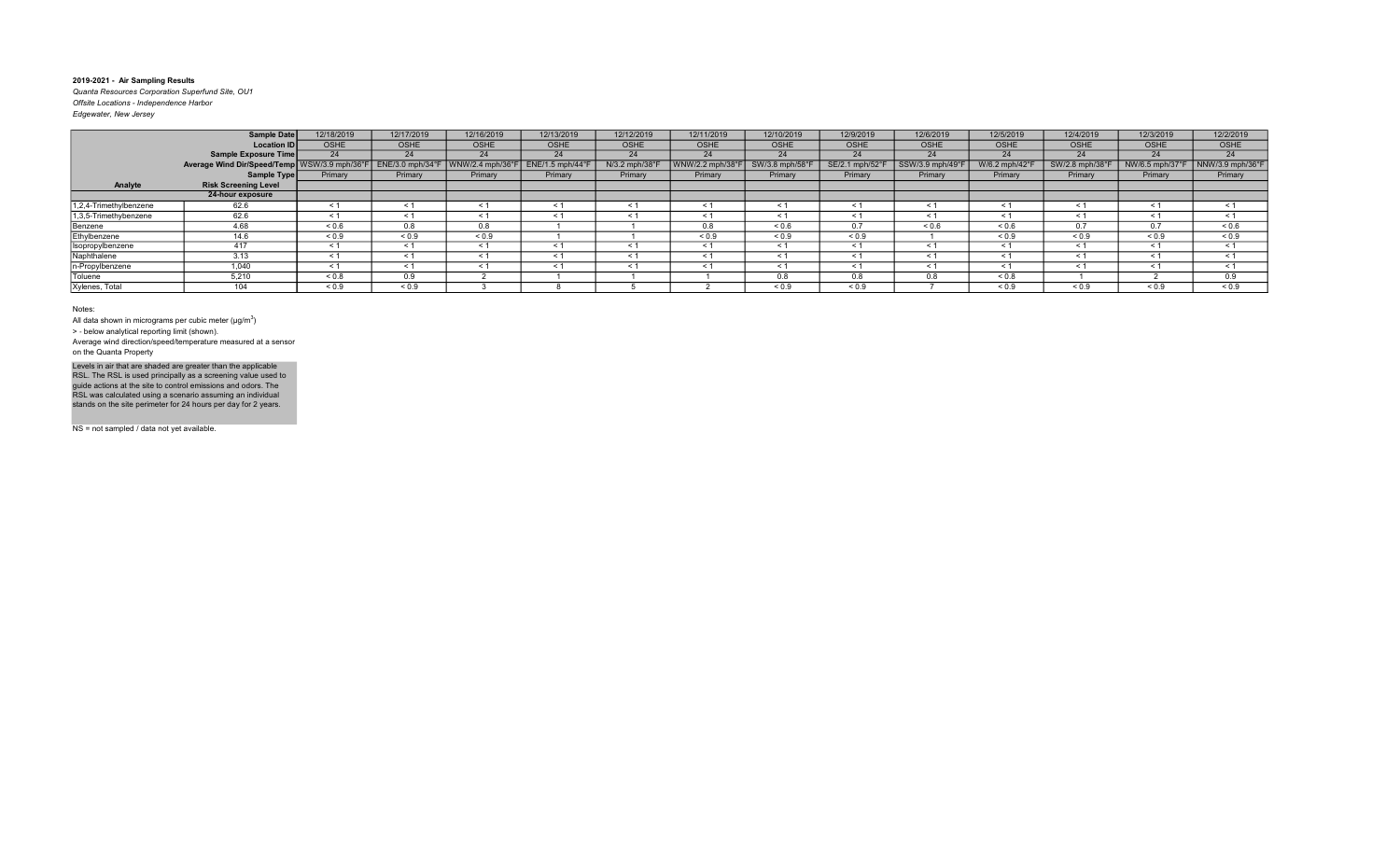Quanta Resources Corporation Superfund Site, OU1 Offsite Locations - Independence Harbor Edgewater, New Jersey

|                        | <b>Sample Date</b>          | 11/27/2019      | 11/26/2019       | 11/25/2019      | 11/21/2019     | 11/20/2019      | 11/19/2019        | 11/18/2019       | 11/15/2019        | 11/14/2019      | 11/13/2019     | 11/12/2019      | 11/11/2019      | 11/8/2019       |
|------------------------|-----------------------------|-----------------|------------------|-----------------|----------------|-----------------|-------------------|------------------|-------------------|-----------------|----------------|-----------------|-----------------|-----------------|
|                        | <b>Location ID</b>          | <b>OSHE</b>     | <b>OSHE</b>      | <b>OSHE</b>     | <b>OSHE</b>    | <b>OSHE</b>     | OSHE              | <b>OSHE</b>      | <b>OSHE</b>       | <b>OSHE</b>     | <b>OSHE</b>    | <b>OSHE</b>     | <b>OSHE</b>     | OSHE            |
|                        | <b>Sample Exposure Time</b> | 24              | 24               | 24              | 24             | 24              | 24                | 24               | 24                | 24              | 24             | 24              | 24              | 24              |
|                        | Average Wind Dir/Speed/Temp | SE/2.0 mph/58°F | SSW/2.9 mph/61°F | SSW/2.9 mph/54° | NW/2.5 mph/55° | NNW/4.5 mph/50° | WNW/3.6 mph/47°F  | NNW/2.6 mph/42°F | SW/3.4 mph/52°F   | SW/3.2 mph/44°F | NW/6.7 mph/40° | NW/6.6 mph/54°F | SE/1.4 mph/61°F | NW/6.7 mph/40°F |
|                        | Sample Type                 | Primary         | Primary          | Primary         | Primary        | Primary         | Primary           | Primary          | Primary           | Primary         | Primary        | Primary         | Primary         | Primary         |
| Analyte                | <b>Risk Screening Level</b> |                 |                  |                 |                |                 |                   |                  |                   |                 |                |                 |                 |                 |
|                        | 24-hour exposure            |                 |                  |                 |                |                 |                   |                  |                   |                 |                |                 |                 |                 |
| 1,2,4-Trimethylbenzene | 62.6                        | < 1             | $\leq 1$         | ≺ 1             | < 1            | $\leq 1$        | ≺ 1               | $\leq 1$         | $\leq 1$          | $\leq$ 1        | $\leq$ 1       | $\leq 1$        | $\leq$ 1        | $\leq$ 1        |
| 1,3,5-Trimethybenzene  | 62.6                        | $\leq$ 1        | < 1              | $\leq 1$        | $\leq 1$       | $\leq 1$        |                   | $\leq$ 1         | $\leq 1$          |                 | $\leq 1$       | $\leq 1$        | $\tilde{}$      | $\leq$ 1        |
| Benzene                | 4.68                        | 0.8             |                  | 0.7             | ${}^{5}$ 0.6   | 0.8             | ${}^{5}$ ${}^{6}$ | ${}^{5}$ 0.6     | ${}^{5}$ ${}^{6}$ | 0.6             | ${}^{5}$ 0.6   | ${}^{5}$ 0.6    | 0.8             | ${}_{0.6}$      |
| Ethylbenzene           | 14.6                        | ${}_{0.9}$      | ${}_{0.9}$       | ${}_{0.9}$      | ${}_{0.9}$     | ${}_{0.9}$      | ${}_{0.9}$        | ${}_{0.9}$       | ${}_{0.9}$        | ${}_{0.9}$      | ${}_{0.9}$     | ${}_{0.9}$      | ${}_{0.9}$      | ${}_{0.9}$      |
| Isopropylbenzene       | 417                         | $\leq 1$        | $\leq 1$         | < 1             | $\leq 1$       | $\leq 1$        | < 1               | $\leq 1$         | $\leq 1$          | < 1             | $\leq 1$       | $\leq 1$        | < 1             | $\leq$ 1        |
| Naphthalene            | 3.13                        | < 1             | < 1              | < 1             | < 1            | < 1             | < 1               | < 1              | $\leq 1$          | $\leq$ 1        | < 1            | $\leq 1$        | $\leq$ 1        | < 1             |
| n-Propylbenzene        | 1,040                       | < 1             | < 1              | < 1             | < 1            | < 1             | < 1               | $\leq 1$         | < 1               | $\leq$ 1        | < 1            | $\leq 1$        | < 1             | < 1             |
| Toluene                | 5,210                       |                 |                  | 0.9             | 0.9            |                 |                   |                  |                   |                 | 0.8            | ${}_{0.8}$      |                 | 0.8             |
| Xylenes, Total         | 104                         | ${}_{0.9}$      |                  | ${}_{0.9}$      | ${}_{0.9}$     | ${}_{0.9}$      | < 0.9             | ${}_{0.9}$       | ${}_{0.9}$        | ${}_{0.9}$      | ${}_{0.9}$     | ${}_{0.9}$      | ${}_{0.9}$      | ${}_{0.9}$      |

Notes:

All data shown in micrograms per cubic meter ( $\mu$ g/m $^3$ )

> ‐ below analytical reporting limit (shown).

Average wind direction/speed/temperature measured at a sensor on the Quanta Property

Levels in air that are shaded are greater than the applicable<br>RSL. The RSL is used principally as a screening value used to<br>guide actions at the site to control emissions and odors. The<br>RSL was calculated using a scenario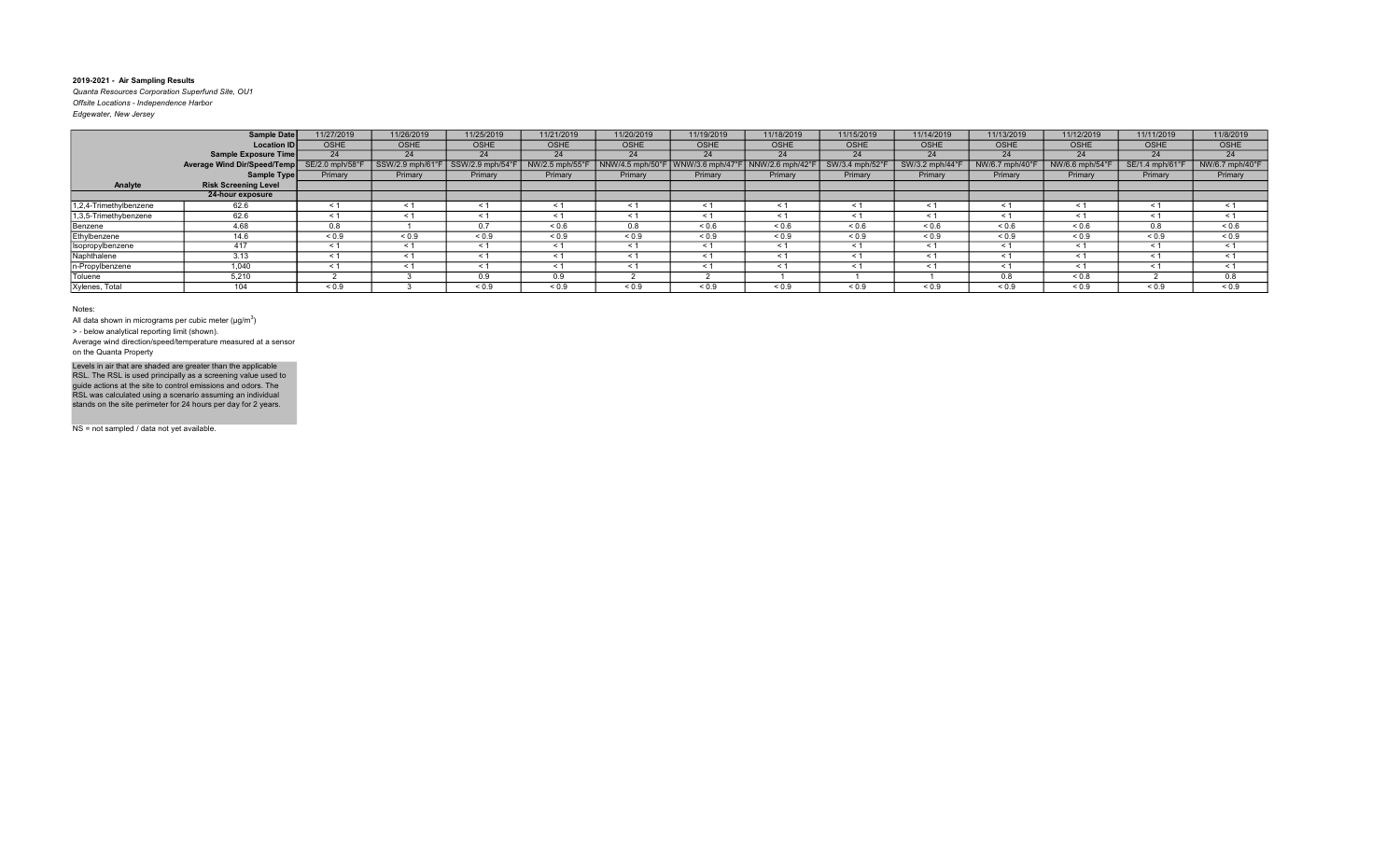Quanta Resources Corporation Superfund Site, OU1 Offsite Locations - Independence Harbor Edgewater, New Jersey

|                        | <b>Sample Date</b>          | 11/7/2019      | 11/6/2019     | 11/5/2019        | 11/4/2019    | 11/1/2019      | 10/31/2019        | 10/30/2019       | 10/29/2019     | 10/28/2019      | 10/25/2019       | 10/24/2019      | 10/23/2019     | 10/22/2019                 |
|------------------------|-----------------------------|----------------|---------------|------------------|--------------|----------------|-------------------|------------------|----------------|-----------------|------------------|-----------------|----------------|----------------------------|
|                        | <b>Location ID</b>          | <b>OSHE</b>    | <b>OSHE</b>   | <b>OSHE</b>      | <b>OSHE</b>  | <b>OSHE</b>    | OSHE              | <b>OSHE</b>      | <b>OSHE</b>    | <b>OSHE</b>     | <b>OSHE</b>      | <b>OSHE</b>     | <b>OSHE</b>    | OSHE                       |
|                        | <b>Sample Exposure Time</b> | 24             | 24            | 24               | 24           | 24             | 24                | 24               | 24             | 24              | 24               | 24              | 24             | 24                         |
|                        | Average Wind Dir/Speed/Temp | SW/3.5 mph/57° | W/3.9 mph/57° | WSW/2.2 mph/61°F | SSW/3.9 mph  | W/6.6 mph/57°I | SSW/5.1 mph/72°F  | ENE/1.0 mph/63°F | E/1.7 mph/59°F | NE/1.8 mph/63°F | SSW/2.6 mph/66°F | SSW/3.0 mph/68° | W/4.9 mph/67°F | $E/3.1$ mph/60 $\degree$ F |
|                        | Sample Type                 | Primary        | Primary       | Primary          | Primary      | Primary        | Primary           | Primary          | Primary        | Primary         | Primary          | Primary         | Primary        | Primary                    |
| Analyte                | <b>Risk Screening Level</b> |                |               |                  |              |                |                   |                  |                |                 |                  |                 |                |                            |
|                        | 24-hour exposure            |                |               |                  |              |                |                   |                  |                |                 |                  |                 |                |                            |
| 1,2,4-Trimethylbenzene | 62.6                        | < 1            | $\leq 1$      | ≺ 1              | < 1          | $\leq 1$       | ≺ 1               | $\leq$ 1         | $\leq 1$       | $\leq$ 1        | $\leq$ 1         | $\leq 1$        | $\leq$ 1       | $\leq$ 1                   |
| 1,3,5-Trimethybenzene  | 62.6                        | $\leq 1$       | $\leq 1$      | $\leq 1$         | $\leq 1$     | $\leq 1$       |                   | $\leq$ 1         | $\leq 1$       |                 | $\leq 1$         | $\leq 1$        | $\tilde{}$     | $\leq$ 1                   |
| Benzene                | 4.68                        | ${}_{0.6}$     | ${}_{0.6}$    | 0.7              | ${}^{5}$ 0.6 | ${}_{0.6}$     | ${}^{5}$ ${}^{6}$ | ${}_{0.6}$       | 0.6            | 0.6             | 0.7              | ${}^{5}$ 0.6    | 0.6            | 0.7                        |
| Ethylbenzene           | 14.6                        | ${}_{0.9}$     | ${}_{0.9}$    | ${}_{0.9}$       | ${}_{0.9}$   | ${}_{0.9}$     | ${}_{0.9}$        | ${}_{0.9}$       | 0.9            | ${}_{0.9}$      | ${}_{0.9}$       | ${}_{0.9}$      | ${}_{0.9}$     | ${}_{0.9}$                 |
| Isopropylbenzene       | 417                         | $\leq 1$       | $\leq 1$      | < 1              | $\leq 1$     | $\leq 1$       | < 1               | $\leq 1$         | $\leq 1$       | < 1             | $\leq 1$         | $\leq 1$        | < 1            | $\leq$ 1                   |
| Naphthalene            | 3.13                        | < 1            | < 1           | < 1              | < 1          | < 1            | < 1               | < 1              | $\leq 1$       | $\leq$ 1        | < 1              | $\leq 1$        | $\leq$ 1       | $\leq$ 1                   |
| n-Propylbenzene        | 1,040                       | < 1            | < 1           | < 1              | < 1          | < 1            | < 1               | < 1              | < 1            | $\leq$ 1        | < 1              | < 1             | < 1            | < 1                        |
| Toluene                | 5,210                       |                |               |                  | 0.9          | 0.8            | ${}_{0.8}$        |                  |                |                 |                  |                 |                |                            |
| Xylenes, Total         | 104                         | ${}_{0.9}$     | ${}_{0.9}$    | ${}_{0.9}$       | ${}_{0.9}$   | ${}_{0.9}$     | < 0.9             |                  |                | ${}_{0.9}$      |                  | ${}_{0.9}$      | ${}_{0.9}$     | ${}_{0.9}$                 |

#### Notes:

All data shown in micrograms per cubic meter ( $\mu$ g/m $^3$ )

> ‐ below analytical reporting limit (shown).

Average wind direction/speed/temperature measured at a sensor on the Quanta Property

Levels in air that are shaded are greater than the applicable<br>RSL. The RSL is used principally as a screening value used to<br>guide actions at the site to control emissions and odors. The<br>RSL was calculated using a scenario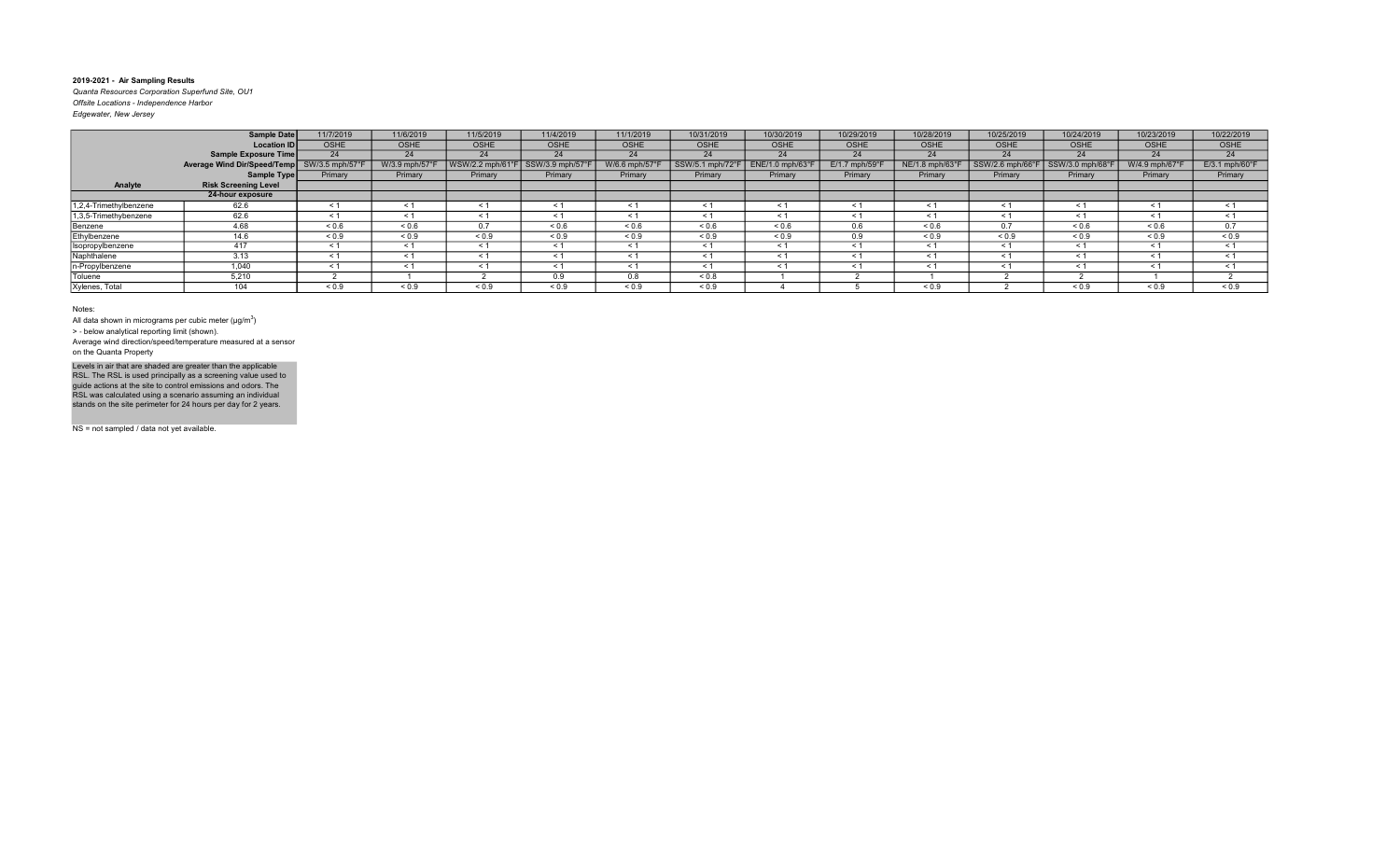Quanta Resources Corporation Superfund Site, OU1 Offsite Locations - Independence Harbor Edgewater, New Jersey

| Eagewater, ivew Jersey |  |  |
|------------------------|--|--|
|                        |  |  |

|                        | <b>Sample Date</b>                           | 10/21/2019  | 10/18/2019      | 10/17/2019       | 10/16/2019       | 10/15/2019       | 10/14/2019       | 10/11/2019       | 10/10/2019                    | 10/9/2019        | 10/8/2019                  | 10/7/2019                               |
|------------------------|----------------------------------------------|-------------|-----------------|------------------|------------------|------------------|------------------|------------------|-------------------------------|------------------|----------------------------|-----------------------------------------|
|                        | <b>Location IDI</b>                          | <b>OSHE</b> | OSHE            | <b>OSHE</b>      | <b>OSHE</b>      | <b>OSHE</b>      | <b>OSHE</b>      | <b>OSHE</b>      | <b>OSHE</b>                   | <b>OSHE</b>      | <b>OSHE</b>                | <b>OSHE</b>                             |
|                        | Sample Exposure Time                         | 24          | 24              | 24               | 24               | 24               | 24               | 24               | 24                            | 24               | 24                         | 24                                      |
|                        | Average Wind Dir/Speed/Temp ENE/2.4 mph/71°F |             | NW/6.6 mph/59°F | WSW/6.9 mph/58°F | ESE/6.2 mph/66°F | N/3.1 mph/67°F   | WSW/3.9 mph/75°F | NNE/3.6 mph/66°F | $N/3.5$ mph/71 $\degree$ F    | NE/3.3 mph/59°I  | NNE/2.4 mph/64 $\degree$ F | $\sqrt{\frac{1}{100}}$ SSW/4.6 mph/79°F |
|                        | Sample Type                                  | Primary     | Primary         | Primary          | Primary          | Primary          | Primary          | Primary          | Primary                       | Primary          | Primary                    | Primary                                 |
| Analyte                | <b>Risk Screening Level</b>                  |             |                 |                  |                  |                  |                  |                  |                               |                  |                            |                                         |
|                        | 24-hour exposure                             |             |                 |                  |                  |                  |                  |                  |                               |                  |                            |                                         |
| 1,2,4-Trimethylbenzene | 62.6                                         | < 1         |                 | $\leq$ 1         | $\leq$           | ≺                | ≺ 1              |                  | $\tilde{\phantom{0}}$         | <                | ≺                          | < 1                                     |
| 1,3,5-Trimethybenzene  | 62.6                                         | $\leq 1$    | ≺ 1             | $\leq 1$         | $\leq 1$         | $\leq 1$         | $\leq 1$         | - 1              | $\prec$ $\check{\phantom{a}}$ | $\leq 1$         | < 1                        | $\leq 1$                                |
| Benzene                | 4.68                                         | 0.7         | ${}_{0.6}$      | ${}_{0.6}$       | 0.6              | ${}_{0.6}$       | ${}_{0.6}$       | ${}_{0.6}$       | ${}_{0.6}$                    | ${}_{0.6}$       | ${}_{0.6}$                 | ${}_{0.6}$                              |
| Ethylbenzene           | 14.6                                         |             |                 | ${}_{0.9}$       | ${}_{0.9}$       | ${}_{0.9}$       | ${}_{0.9}$       |                  | ${}_{0.9}$                    | ${}_{0.9}$       | ${}_{0.9}$                 | ${}_{0.9}$                              |
| Isopropylbenzene       | 417                                          | < 1         |                 | $\leq 1$         | $\leq$ 1         | $\prec$          | < 1              | $\leq$ 1         | $\prec$                       | $\leq$           | < 1                        | < 1                                     |
| Naphthalene            | 3.13                                         | < 1         | ≺ 1             | < 1              | $\leq$ 1         | $\prec$ $\gamma$ | $\leq$ 1         | $\leq$ 1         | $\prec$                       | $\prec$ $\gamma$ | - 1                        | < 1                                     |
| n-Propylbenzene        | 1,040                                        | $\leq 1$    |                 | < 1              | $\leq 1$         | $\leq 1$         | < 1              | $\leq$ 1         | $\leq$                        | < 1              | < 1                        | < 1                                     |
| Toluene                | 5,210                                        |             |                 | ${}_{0.8}$       | ${}_{0.8}$       |                  | 0.9              | 0.8              | ${}_{0.8}$                    | ${}_{0.8}$       | 0.8                        | ${}_{0.8}$                              |
| Xylenes, Total         | 104                                          |             |                 | ${}_{0.9}$       | ${}_{0.9}$       | ${}_{0.9}$       | ${}_{0.9}$       |                  | ${}_{0.9}$                    | ${}_{0.9}$       | ${}_{0.9}$                 | ${}_{0.9}$                              |

#### Notes:

All data shown in micrograms per cubic meter ( $\mu$ g/m $^3$ )

> ‐ below analytical reporting limit (shown).

Average wind direction/speed/temperature measured at a sensor on the Quanta Property

Levels in air that are shaded are greater than the applicable<br>RSL. The RSL is used principally as a screening value used to<br>guide actions at the site to control emissions and odors. The<br>RSL was calculated using a scenario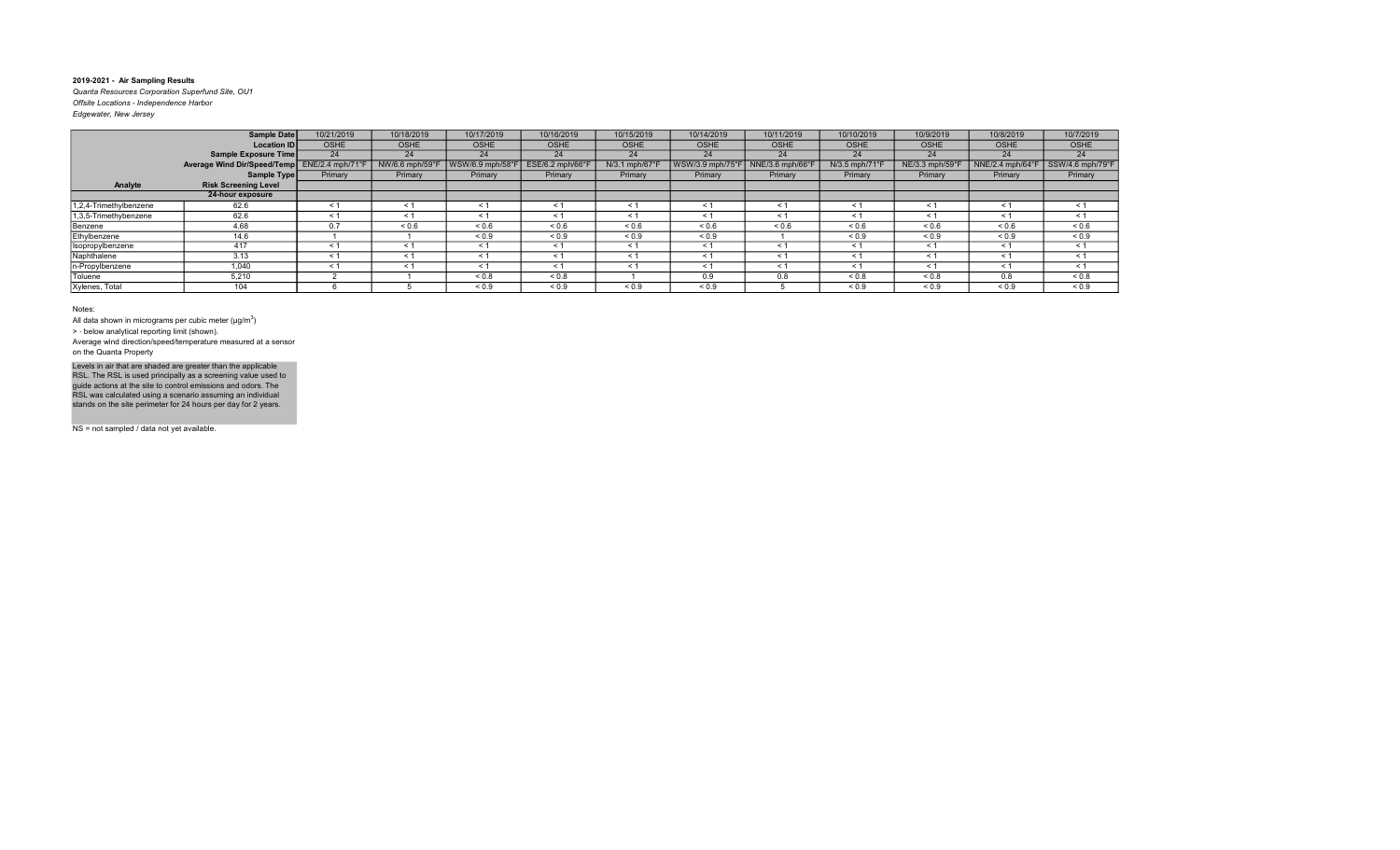Quanta Resources Corporation Superfund Site, OU1 Offsite Locations - Independence Harbor Edgewater, New Jersey

|                        | <b>Sample Date</b>          | 10/4/2019       | 10/3/2019        | 10/2/2019        | 10/1/2019        | 9/30/2019       | 9/27/2019         | 9/26/2019       | 9/25/2019         | 9/24/2019        | 9/23/2019      | 9/20/2019      | 9/19/2019        | 9/18/2019        |
|------------------------|-----------------------------|-----------------|------------------|------------------|------------------|-----------------|-------------------|-----------------|-------------------|------------------|----------------|----------------|------------------|------------------|
|                        | <b>Location ID</b>          | <b>OSHE</b>     | <b>OSHE</b>      | <b>OSHE</b>      | <b>OSHE</b>      | <b>OSHE</b>     | OSHE              | <b>OSHE</b>     | <b>OSHE</b>       | <b>OSHE</b>      | <b>OSHE</b>    | <b>OSHE</b>    | <b>OSHE</b>      | OSHE             |
|                        | <b>Sample Exposure Time</b> | 24              | 24               | 24               | 24               | 24              | 24                | 24              | 24                | 24               | 24             | 24             | 24               | 24               |
|                        | Average Wind Dir/Speed/Temp | NW/5.7 mph/66°F | $E/3.9$ mph/56°F | WSW/4.3 mph/94°F | SSW/4.4 mph/81°F | ESE/2.8 mph/73° | W/3.3 mph/80°F    | SSW/4.2 mph/82° | W/3.3 mph/80°F    | WNW/5.3 mph/78°F | SSW/4.0 mph/89 | W/3.7 mph/80°F | ESE/2.7 mph/73°F | ENE/2.5 mph/72°F |
|                        | Sample Type                 | Primary         | Primary          | Primary          | Primary          | Primary         | Primary           | Primary         | Primary           | Primary          | Primary        | Primary        | Primary          | Primary          |
| Analyte                | <b>Risk Screening Level</b> |                 |                  |                  |                  |                 |                   |                 |                   |                  |                |                |                  |                  |
|                        | 24-hour exposure            |                 |                  |                  |                  |                 |                   |                 |                   |                  |                |                |                  |                  |
| 1,2,4-Trimethylbenzene | 62.6                        | < 1             | $\leq 1$         | ≺ 1              | < 1              | $\leq 1$        | ≺ 1               | $\leq$ 1        | $\leq 1$          | $\leq$ 1         |                | $\leq 1$       | $\leq$ 1         |                  |
| 1,3,5-Trimethybenzene  | 62.6                        | $\leq 1$        | $\leq 1$         | $\leq 1$         | $\leq 1$         | $\leq 1$        |                   | $\leq$ 1        | $\leq 1$          |                  | $\leq 1$       | $\leq 1$       | $\tilde{}$       | $\leq$ 1         |
| Benzene                | 4.68                        | ${}_{0.6}$      | ${}_{0.6}$       | 0.6              | ${}^{5}$ 0.6     | ${}_{0.6}$      | ${}^{5}$ ${}^{6}$ | ${}_{0.6}$      | ${}^{5}$ ${}^{6}$ | 0.6              | ${}^{5}$ 0.6   | ${}^{5}$ 0.6   | 0.6              | ${}_{0.6}$       |
| Ethylbenzene           | 14.6                        | ${}_{0.9}$      | ${}_{0.9}$       | ${}_{0.9}$       | ${}_{0.9}$       | ${}_{0.9}$      | ${}_{0.9}$        | ${}_{0.9}$      | ${}_{0.9}$        | ${}_{0.9}$       | ${}_{0.9}$     | ${}_{0.9}$     | ${}_{0.9}$       | ${}_{0.9}$       |
| Isopropylbenzene       | 417                         | $\leq 1$        | $\leq 1$         | < 1              | $\leq 1$         | $\leq 1$        | < 1               | $\leq 1$        | $\leq 1$          | < 1              | $\leq 1$       | $\leq 1$       | < 1              | $\leq$ 1         |
| Naphthalene            | 3.13                        | < 1             | < 1              | < 1              | < 1              | < 1             | < 1               | < 1             | $\leq 1$          | $\leq$ 1         | < 1            | $\leq 1$       | $\leq$ 1         | $\leq$ 1         |
| n-Propylbenzene        | 1.040                       | < 1             | < 1              | < 1              | < 1              | < 1             | < 1               | < 1             | < 1               | < 1              | < 1            | < 1            | < 1              | < 1              |
| Toluene                | 5,210                       | 0.9             |                  |                  |                  | ${}_{0.8}$      |                   |                 |                   |                  | ${}_{0.8}$     |                |                  |                  |
| Xylenes, Total         | 104                         | ${}_{0.9}$      | ${}_{0.9}$       | ${}_{0.9}$       | ${}_{0.9}$       | ${}_{0.9}$      | ${}_{0.9}$        | ${}_{0.9}$      | ${}_{0.9}$        | ${}_{0.9}$       | ${}_{0.9}$     | ${}_{0.9}$     |                  | ${}_{0.9}$       |

Notes:

All data shown in micrograms per cubic meter ( $\mu$ g/m $^3$ )

> ‐ below analytical reporting limit (shown).

Average wind direction/speed/temperature measured at a sensor on the Quanta Property

Levels in air that are shaded are greater than the applicable<br>RSL. The RSL is used principally as a screening value used to<br>guide actions at the site to control emissions and odors. The<br>RSL was calculated using a scenario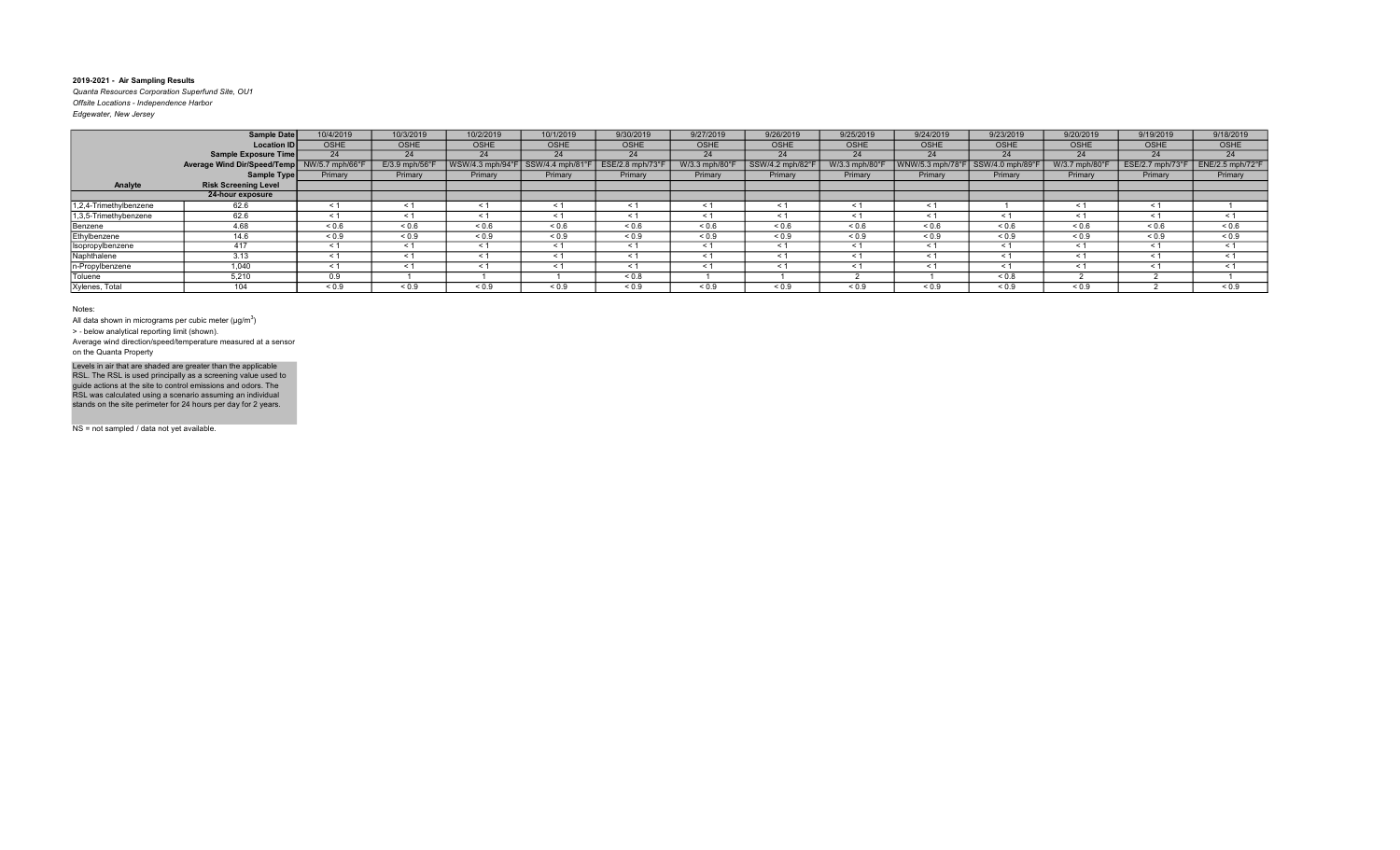Quanta Resources Corporation Superfund Site, OU1 Offsite Locations - Independence Harbor Edgewater, New Jersey

| Edgewater, New Jersey |  |  |
|-----------------------|--|--|
|                       |  |  |

|                        | <b>Sample Date</b>                           | 9/17/2019   | 9/16/2019                  | 9/13/2019        | 9/12/2019       | 9/11/2019       | 9/10/2019       | 9/9/2019                    | 9/6/2019                   | 9/5/2019                     | 9/4/2019        | 9/3/2019         | 8/30/2019       | 8/29/2019       |
|------------------------|----------------------------------------------|-------------|----------------------------|------------------|-----------------|-----------------|-----------------|-----------------------------|----------------------------|------------------------------|-----------------|------------------|-----------------|-----------------|
|                        | <b>Location ID</b>                           | <b>OSHE</b> | <b>OSHE</b>                | <b>OSHE</b>      | <b>OSHE</b>     | <b>OSHE</b>     | OSHE            | <b>OSHE</b>                 | <b>OSHE</b>                | <b>OSHE</b>                  | <b>OSHE</b>     | <b>OSHE</b>      | <b>OSHE</b>     | <b>OSHE</b>     |
|                        | Sample Exposure Time                         | 24          | 24                         | 24               | 24              | 24              | 24              | 24                          | 24                         | 24                           | 24              | 24               | 24              | 24              |
|                        | Average Wind Dir/Speed/Temp ENE/2.8 mph/80°F |             | $E/2.0$ mph/79 $\degree$ F | ESE/3.9 mph/72°F | ENE/2.2 mph/83° | SW/4.7 mph/90°F | SE/3.4 mph/78°F | $E/2.4$ mph/82 $^{\circ}$ F | $E/4.3$ mph/67 $\degree$ F | $ENE/2.6$ mph/74 $\degree$ F | SSW/4.7 mph/90° | $E/2.2$ mph/85°F | SW/4.7 mph/88°F | NW/3.5 mph/83°F |
|                        | Sample Type                                  | Primary     | Primary                    | Primary          | Primary         | Primary         | Primary         | Primary                     | Primary                    | Primary                      | Primary         | Primary          | Primary         | Primary         |
| Analyte                | <b>Risk Screening Level</b>                  |             |                            |                  |                 |                 |                 |                             |                            |                              |                 |                  |                 |                 |
|                        | 24-hour exposure                             |             |                            |                  |                 |                 |                 |                             |                            |                              |                 |                  |                 |                 |
| 1,2,4-Trimethylbenzene | 62.6                                         | < 1         | $\leq 1$                   | < 1              | $\leq 1$        | $\leq 1$        | $\leq 1$        | $\leq$ 1                    | $\leq 1$                   | ≺ 1                          | $\leq$ 1        | $\leq 1$         | $\leq 1$        | $\leq$ 1        |
| 1,3,5-Trimethybenzene  | 62.6                                         | < 1         | < 1                        |                  | < 1             | $\leq 1$        |                 | $\leq$ 1                    | $\leq 1$                   |                              | < 1             | $\leq 1$         | $\leq$ 1        | $\leq$ 1        |
| Benzene                | 4.68                                         | ${}_{0.6}$  | 0.7                        | ${}^{5}$ 0.6     | ${}^{5}$ 0.6    | ${}_{0.6}$      | 0.6             | ${}^{5}$ 0.6                | ${}^{5}$ ${}^{6}$          | 0.6                          | ${}_{0.6}$      | 0.6              | 0.6             | ${}_{0.6}$      |
| Ethylbenzene           | 14.6                                         | ${}_{0.9}$  | ${}_{0.9}$                 | ${}_{0.9}$       | ${}_{0.9}$      | ${}_{0.9}$      | ${}_{0.9}$      | ${}_{0.9}$                  |                            |                              |                 | ${}_{0.9}$       | ${}_{0.9}$      | ${}_{0.9}$      |
| Isopropylbenzene       | 417                                          | < 1         | < 1                        |                  | < 1             | < 1             | < 1             | $\leq$ 1                    | < 1                        |                              | < 1             | < 1              | $\leq$ 1        | $\leq$ 1        |
| Naphthalene            | 3.13                                         | < 1         | < 1                        | < 1              | < 1             | $\leq 1$        | < 1             | $\leq 1$                    | $\leq 1$                   | < 1                          | < 1             | $\leq 1$         | < 1             | $\leq$ 1        |
| n-Propylbenzene        | 1,040                                        | < 1         | < 1                        |                  | < 1             | < 1             |                 | $<$ 1                       | < 1                        | $\tilde{}$                   | < 1             | < 1              | $\tilde{}$      | $\leq$ 1        |
| Toluene                | 5,210                                        |             |                            | 0.9              |                 | ${}_{0.8}$      | ${}_{0.8}$      |                             | ${}_{0.8}$                 | ${}_{0.8}$                   | ${}_{0.8}$      |                  | 0.9             |                 |
| Xylenes, Total         | 104                                          | ${}_{0.9}$  |                            | ${}_{0.9}$       |                 | ${}_{0.9}$      | ${}_{0.9}$      |                             | 19                         | 31                           | 10              |                  | ${}_{0.9}$      | ${}_{0.9}$      |

#### Notes:

All data shown in micrograms per cubic meter ( $\mu$ g/m $^3$ )

> ‐ below analytical reporting limit (shown).

Average wind direction/speed/temperature measured at a sensor on the Quanta Property

Levels in air that are shaded are greater than the applicable<br>RSL. The RSL is used principally as a screening value used to<br>guide actions at the site to control emissions and odors. The<br>RSL was calculated using a scenario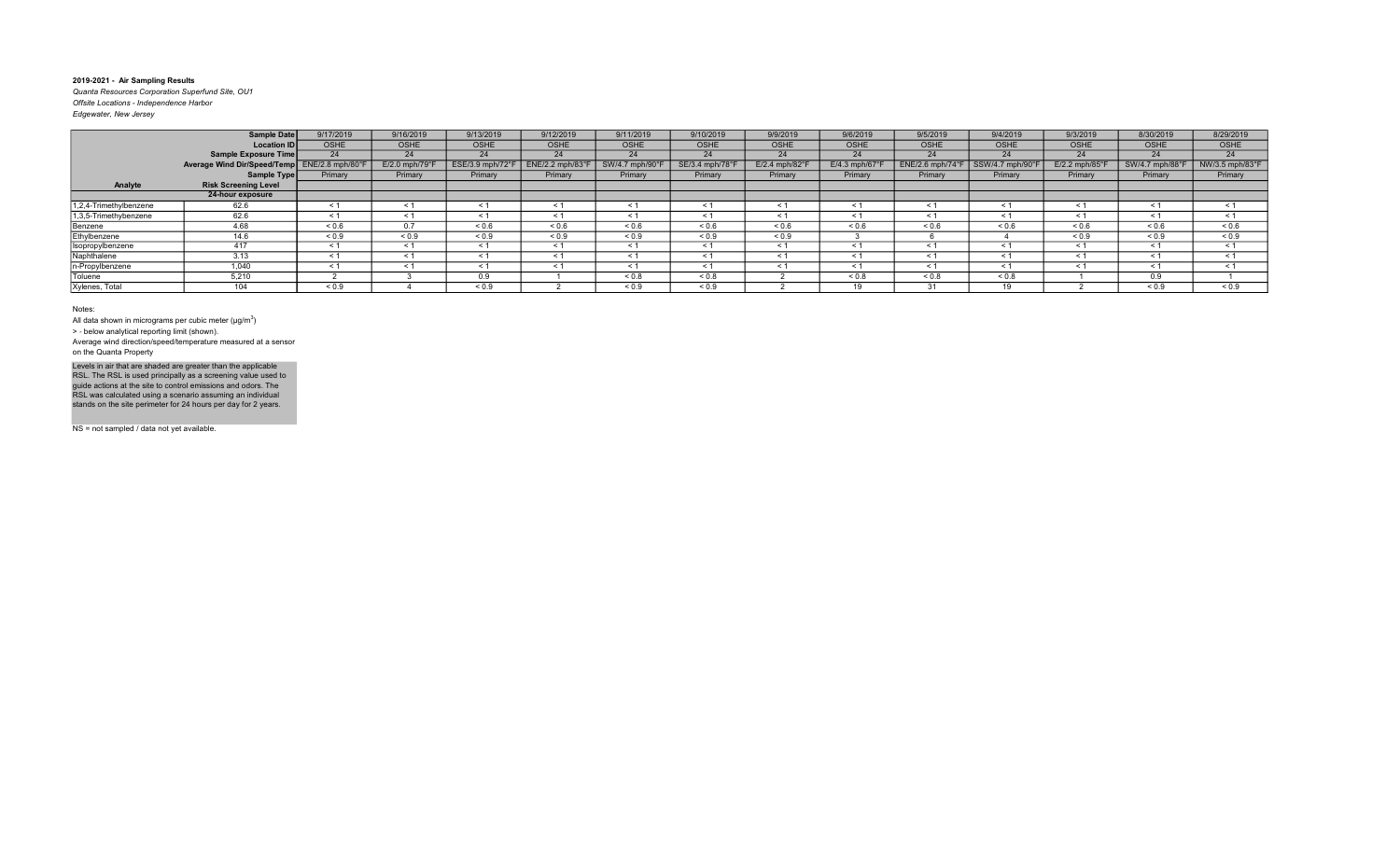Quanta Resources Corporation Superfund Site, OU1 Offsite Locations - Independence Harbor

| Edgewater, New Jersey |  |
|-----------------------|--|
|                       |  |

|                        | <b>Sample Date</b>          | 8/28/2019        | 8/27/2019       | 8/26/2019                  | 8/23/2019      | 8/22/2019      | 8/21/2019        | 8/20/2019       | 8/19/2019      | 8/16/2019        | 8/15/2019      | 8/14/2019        | 8/13/2019        | 8/12/2019                                        |
|------------------------|-----------------------------|------------------|-----------------|----------------------------|----------------|----------------|------------------|-----------------|----------------|------------------|----------------|------------------|------------------|--------------------------------------------------|
|                        | <b>Location ID</b>          | <b>OSHE</b>      | OSHE            | OSHE                       | <b>OSHE</b>    | <b>OSHE</b>    | <b>OSHE</b>      | <b>OSHE</b>     | <b>OSHE</b>    | <b>OSHE</b>      | <b>OSHE</b>    | <b>OSHE</b>      | <b>OSHE</b>      | <b>OSHE</b>                                      |
|                        | Sample Exposure Time        | 24               | 24              | 24                         | 24             | 24             | 24               | 24              | 24             | 24               | 24             | 24               | 24               | 24                                               |
|                        | Average Wind Dir/Speed/Temp | $E/2.4$ mph/75°F | SE/3.5 mph/76°F | $E/3.4$ mph/77 $\degree$ F | N/1.9 mph/76°F | W/4.1 mph/91°F | SSW/4.0 mph/88°F | ESE/2.6 mph/89° | S/4.0 mph/90°F | ESE/2.2 mph/82°F | ESE/3.5 mph/86 | ENE/3.0 mph/87°F | SSW/2.6 mph/81°F | $\sqrt{\text{WSW}}/4.3 \text{ mph}/87^{\circ}$ F |
|                        | Sample Type                 | Primary          | Primary         | Primary                    | Primary        | Primary        | Primary          | Primary         | Primary        | Primary          | Primary        | Primary          | Primary          | Primary                                          |
| Analyte                | <b>Risk Screening Level</b> |                  |                 |                            |                |                |                  |                 |                |                  |                |                  |                  |                                                  |
|                        | 24-hour exposure            |                  |                 |                            |                |                |                  |                 |                |                  |                |                  |                  |                                                  |
| 1,2,4-Trimethylbenzene | 62.6                        | < 1              | $\leq 1$        | < 1                        | < 1            | $\leq 1$       | < 1              | $\leq$ 1        | < 1            | < 1              | < 1            | $\leq 1$         | < 1              | $\leq$ 1                                         |
| 1,3,5-Trimethybenzene  | 62.6                        | < 1              | $\leq 1$        | < 1                        | < 1            | $\leq 1$       | < 1              | < 1             | $\leq 1$       | < 1              | < 1            | $\leq 1$         | $\leq 1$         | $\leq$ 1                                         |
| Benzene                | 4.68                        | ${}_{0.6}$       | ${}_{0.6}$      | 0.6                        | 0.7            | 0.6            | 0.6              | ${}_{0.6}$      | ${}_{0.6}$     | 0.7              | ${}_{0.6}$     | 0.8              | 0.6              | ${}_{0.6}$                                       |
| Ethylbenzene           | 14.6                        | ${}_{0.9}$       | ${}_{0.9}$      | ${}_{0.9}$                 | ${}_{0.9}$     | ${}_{0.9}$     | ${}_{0.9}$       | ${}_{0.9}$      | ${}_{0.9}$     | < 0.9            | ${}^{5}$ < 0.9 | ${}_{0.9}$       | ${}_{0.9}$       | ${}_{0.9}$                                       |
| Isopropylbenzene       | 417                         | < 1              | $\leq 1$        | $\leq 1$                   | < 1            | $\leq 1$       | $\leq 1$         | < 1             | $\leq 1$       | $\leq 1$         | < 1            | $\leq 1$         | $\leq$ 1         | < 1                                              |
| Naphthalene            | 3.13                        | < 1              | $\leq 1$        | < 1                        | < 1            | $\leq 1$       | < 1              | < 1             | < 1            | < 1              | < 1            | < 1              | < 1              | < 1                                              |
| n-Propylbenzene        | 1,040                       | $\leq 1$         | $\leq 1$        | $\leq 1$                   | < 1            | $\leq 1$       | $\leq 1$         | $\leq$ 1        | $\leq 1$       | $\leq 1$         | $\leq$ 1       | $\leq 1$         | $\leq 1$         | $\leq$ 1                                         |
| Toluene                | 5,210                       |                  |                 |                            |                | $0.8 -$        | 0.9              |                 |                |                  |                |                  |                  | 0.9                                              |
| Xylenes, Total         | 104                         | ${}_{0.9}$       | ${}_{0.9}$      | ${}_{0.9}$                 | ${}_{0.9}$     | ${}_{0.9}$     | ${}_{0.9}$       | ${}_{0.9}$      | ${}_{0.9}$     | ${}_{0.9}$       | ${}_{0.9}$     | ${}_{0.9}$       | ${}_{0.9}$       | ${}_{0.9}$                                       |

#### Notes:

All data shown in micrograms per cubic meter ( $\mu$ g/m $^3$ )

> ‐ below analytical reporting limit (shown).

Average wind direction/speed/temperature measured at a sensor on the Quanta Property

Levels in air that are shaded are greater than the applicable<br>RSL. The RSL is used principally as a screening value used to<br>guide actions at the site to control emissions and odors. The<br>RSL was calculated using a scenario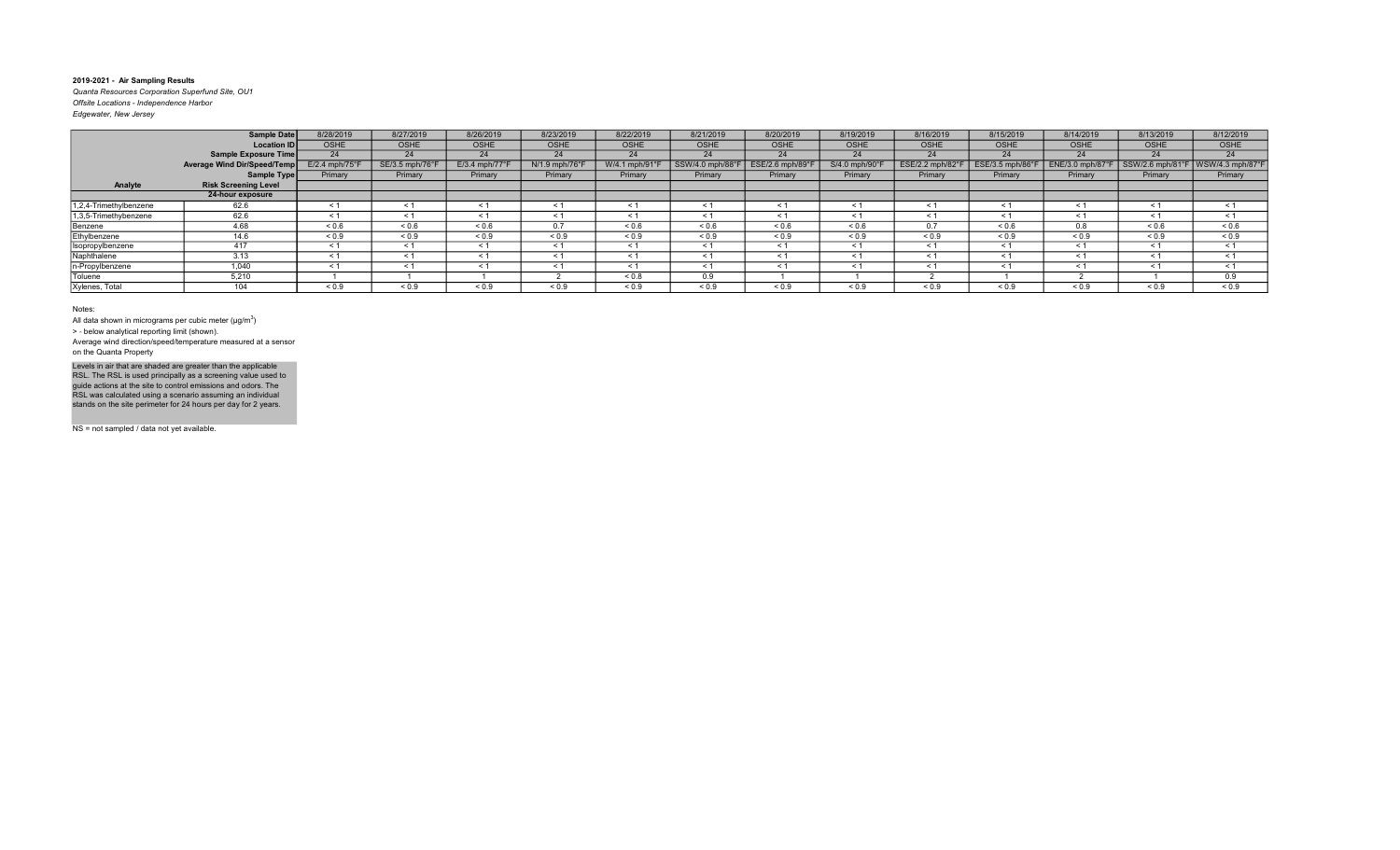Quanta Resources Corporation Superfund Site, OU1 Offsite Locations - Independence Harbor

| Edgewater, New Jersey |  |
|-----------------------|--|
|                       |  |

|                        | <b>Sample Date</b>                                           | 8/9/2019    | 8/8/2019    | 8/7/2019      | 8/6/2019        | 8/5/2019         | 8/2/2019                     | 8/1/2019      | 7/31/2019       | 7/30/2019      | 7/29/2019       | 7/26/2019        | 7/25/2019        | 7/24/2019        |
|------------------------|--------------------------------------------------------------|-------------|-------------|---------------|-----------------|------------------|------------------------------|---------------|-----------------|----------------|-----------------|------------------|------------------|------------------|
|                        | <b>Location ID</b>                                           | <b>OSHE</b> | <b>OSHE</b> | OSHE          | <b>OSHE</b>     | <b>OSHE</b>      | OSHE                         | <b>OSHE</b>   | <b>OSHE</b>     | <b>OSHE</b>    | <b>OSHE</b>     | <b>OSHE</b>      | <b>OSHE</b>      | OSHE             |
|                        | Sample Exposure Time                                         | 24          | 24          | 24            | 24              | 24               | 24                           | 24            | 24              | 24             | 24              | 24               | 24               | 24               |
|                        | Average Wind Dir/Speed/Temp WNW/4.2 mph/83°F SSW/4.6 mph/87° |             |             | S/5.0 mph/84° | ESE/3.6 mph/81° | $E/2.7$ mph/85°F | $ESE/2.8$ mph/87 $\degree$ F | E/2.7 mph/88° | SSW/3.1 mph/90° | S/4.7 mph/92°F | SSW/4.2 mph/93° | ESE/2.8 mph/89°F | ENE/3.1 mph/87°F | ENE/2.7 mph/86°F |
|                        | Sample Type                                                  | Primary     | Primary     | Primary       | Primary         | Primary          | Primary                      | Primary       | Primary         | Primary        | Primary         | Primary          | Primary          | Primary          |
| Analyte                | <b>Risk Screening Level</b>                                  |             |             |               |                 |                  |                              |               |                 |                |                 |                  |                  |                  |
|                        | 24-hour exposure                                             |             |             |               |                 |                  |                              |               |                 |                |                 |                  |                  |                  |
| 1,2,4-Trimethylbenzene | 62.6                                                         | < 1         | < 1         |               | $\leq 1$        | < 1              |                              | $\leq$ 1      | < 1             | $\leq$ 1       | $\leq 1$        | < 1              | $\leq$ 1         | < 1              |
| 1,3,5-Trimethybenzene  | 62.6                                                         | < 1         | $\leq 1$    | < 1           | $\leq 1$        | $\leq 1$         | < 1                          | $\leq 1$      | $\leq 1$        | < 1            | $\leq 1$        | $\leq 1$         | < 1              | $\leq$ 1         |
| Benzene                | 4.68                                                         | ${}_{0.6}$  | ${}_{0.6}$  | ${}_{0.6}$    | 0.6             | 0.6              | 0.8                          | 0.8           |                 | 0.6            | ${}_{0.6}$      | ${}_{0.6}$       | 0.6              | ${}_{0.6}$       |
| Ethylbenzene           | 14.6                                                         | ${}_{0.9}$  | ${}_{0.9}$  | <0.9          | ${}_{0.9}$      | ${}_{0.9}$       | < 0.9                        | ${}_{0.9}$    | ${}_{0.9}$      | < 0.9          | ${}_{0.9}$      | ${}_{0.9}$       |                  | ${}_{0.9}$       |
| Isopropylbenzene       | 417                                                          | < 1         | < 1         | < 1           | < 1             | < 1              | < 1                          | < 1           | < 1             | < 1            | < 1             | < 1              | $\leq$ 1         | < 1              |
| Naphthalene            | 3.13                                                         | < 1         | < 1         | < 1           | $\leq 1$        | $\leq 1$         | < 1                          | $\leq 1$      | $\leq 1$        | $\leq$ 1       | $\leq$ 1        | $\leq 1$         | $\leq$ 1         | $\leq$ 1         |
| n-Propylbenzene        | 1.040                                                        | < 1         | < 1         | < 1           | < 1             | $\leq 1$         | < 1                          | $\leq 1$      | $\leq 1$        | < 1            | < 1             | < 1              | < 1              | $\leq$ 1         |
| Toluene                | 5,210                                                        |             |             | 0.8           |                 |                  |                              |               |                 |                |                 |                  |                  |                  |
| Xylenes, Total         | 104                                                          | ${}_{0.9}$  | ${}_{0.9}$  | ${}_{0.9}$    | ${}_{0.9}$      | ${}_{0.9}$       | ${}_{0.9}$                   | ${}_{0.9}$    | ${}_{0.9}$      | ${}_{0.9}$     | ${}_{0.9}$      | ${}_{0.9}$       |                  | ${}_{0.9}$       |

Notes:

All data shown in micrograms per cubic meter ( $\mu$ g/m $^3$ )

> ‐ below analytical reporting limit (shown).

Average wind direction/speed/temperature measured at a sensor on the Quanta Property

Levels in air that are shaded are greater than the applicable<br>RSL. The RSL is used principally as a screening value used to<br>guide actions at the site to control emissions and odors. The<br>RSL was calculated using a scenario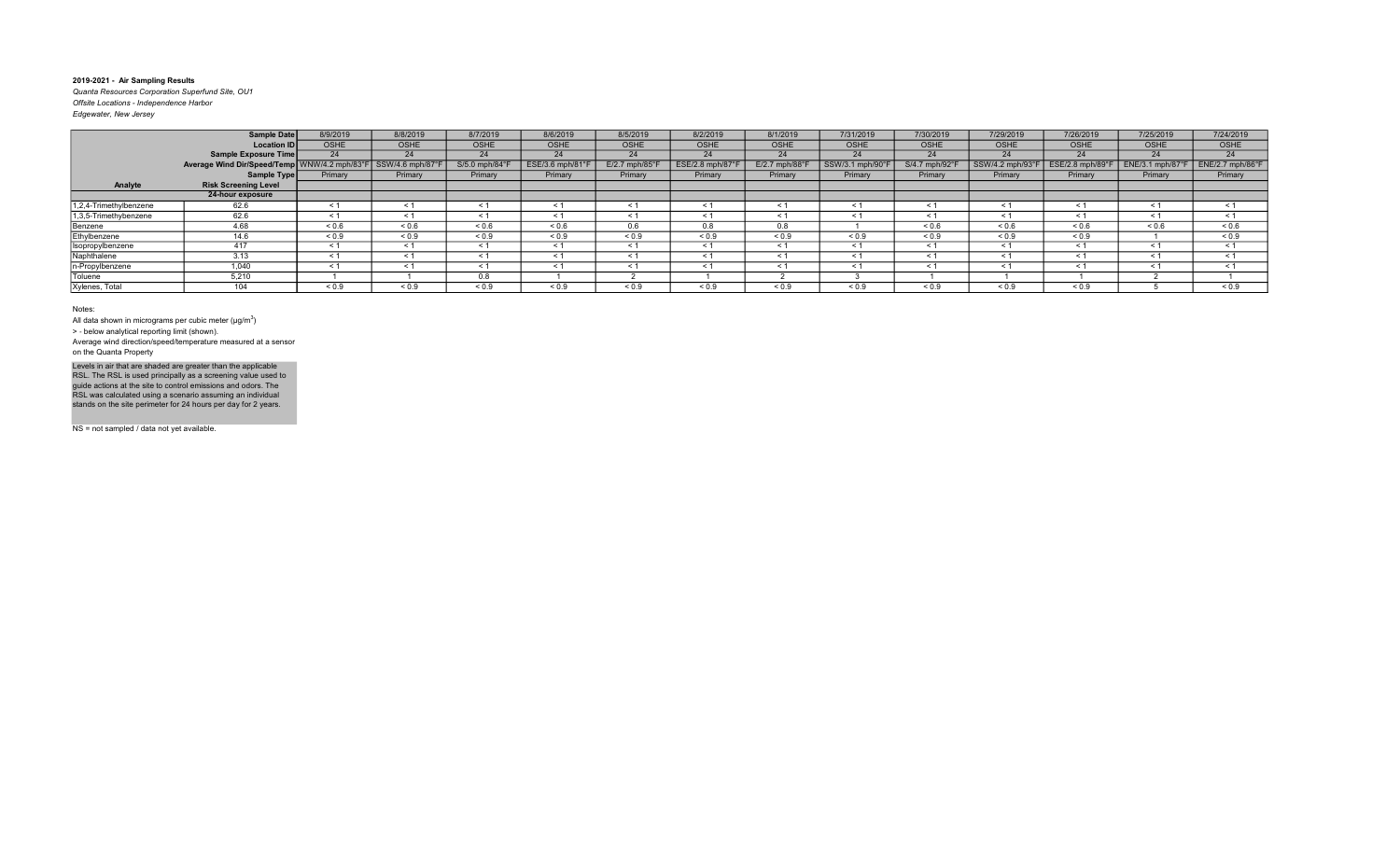Quanta Resources Corporation Superfund Site, OU1 Offsite Locations - Independence Harbor Edgewater, New Jersey

|                        | Sample Date                                  | 7/23/2019   | 7/22/2019      | 7/19/2019      | 7/18/2019         | 7/17/2019       | 7/16/2019       | 7/15/2019        | 7/12/2019        | 7/11/2019        | 7/10/2019    | 7/9/2019        | 7/8/2019                   | 7/3/2019                   |
|------------------------|----------------------------------------------|-------------|----------------|----------------|-------------------|-----------------|-----------------|------------------|------------------|------------------|--------------|-----------------|----------------------------|----------------------------|
|                        | <b>Location IDI</b>                          | <b>OSHE</b> | <b>OSHE</b>    | <b>OSHE</b>    | OSHE              | <b>OSHE</b>     | <b>OSHE</b>     | OSHE             | <b>OSHE</b>      | <b>OSHE</b>      | <b>OSHE</b>  | <b>OSHE</b>     | <b>OSHE</b>                | OSHE                       |
|                        | Sample Exposure Time                         | 24          | 24             | 24             | 24                | 24              | 24              | 24               | 24               | 24               | 24           | 24              | 24                         | 24                         |
|                        | Average Wind Dir/Speed/Temp NNE/3.1 mph/76°F |             | SE/4.9 mph/90° | S/4.1 mph/90°F | ENE/1.7 mph/      | SSW/4.2 mph/94° | SW/4.4 mph/92°F | WNW/3.6 mph/88°F | WNW/5.5 mph/88°I | SSE/5.6 mph/86°F | W/3.6 mph/91 | NW/3.4 mph/89°I | $E/2.1$ mph/80 $\degree$ F | $E/2.2$ mph/90 $\degree$ F |
|                        | Sample Type                                  | Primary     | Primary        | Primary        | Primary           | Primary         | Primary         | Primary          | Primary          | Primary          | Primary      | Primary         | Primary                    | Primary                    |
| Analyte                | <b>Risk Screening Level</b>                  |             |                |                |                   |                 |                 |                  |                  |                  |              |                 |                            |                            |
|                        | 24-hour exposure                             |             |                |                |                   |                 |                 |                  |                  |                  |              |                 |                            |                            |
| 1,2,4-Trimethylbenzene | 62.6                                         | < 1         | $\leq 1$       | ≺ 1            | < 1               | $\leq 1$        | ≺ 1             | < 1              | $\leq 1$         | $\leq 1$         | $\leq$ 1     | $\leq 1$        | $\leq 1$                   | $\leq$ 1                   |
| 1,3,5-Trimethybenzene  | 62.6                                         | $\leq$ 1    | $\leq 1$       |                | $\leq 1$          | < 1             | $\leq 1$        | $\leq 1$         | $\leq 1$         |                  | $\leq$ 1     | $\leq 1$        | $\tilde{}$                 | $\leq$ 1                   |
| Benzene                | 4.68                                         | ${}_{0.6}$  | ${}_{0.6}$     | ${}_{0.6}$     | ${}^{5}$ ${}^{6}$ | ${}_{0.6}$      | ${}_{0.6}$      | ${}^{5}$ 0.6     | ${}_{0.6}$       | 0.6              | ${}^{5}$ 0.6 | 0.8             | 0.7                        | 0.8                        |
| Ethylbenzene           | 14.6                                         | ${}_{0.9}$  | ${}_{0.9}$     | ${}_{0.9}$     | ${}_{0.9}$        | ${}_{0.9}$      | ${}_{0.9}$      | ${}_{0.9}$       | ${}_{0.9}$       | ${}_{0.9}$       | ${}_{0.9}$   | ${}_{0.9}$      | ${}_{0.9}$                 | ${}_{0.9}$                 |
| Isopropylbenzene       | 417                                          | $\leq 1$    | $\leq 1$       |                | < 1               | $\leq 1$        | < 1             | $\leq 1$         | $\leq 1$         | < 1              | $\leq 1$     | $\leq 1$        | < 1                        | $\leq$ 1                   |
| Naphthalene            | 3.13                                         | $\leq$ 1    | < 1            | < 1            | < 1               | < 1             | < 1             | < 1              | < 1              | < 1              | < 1          | < 1             | $\leq$ 1                   | $\leq$ 1                   |
| In-Propylbenzene       | 1.040                                        | < 1         | < 1            | < 1            | < 1               | < 1             | < 1             | < 1              | < 1              | < 1              | $\leq$ 1     | < 1             | < 1                        | < 1                        |
| Toluene                | 5,210                                        |             |                |                |                   |                 |                 |                  |                  |                  |              |                 |                            |                            |
| Xylenes, Total         | 104                                          | ${}_{0.9}$  | ${}_{0.9}$     | ${}_{0.9}$     |                   | ${}_{0.9}$      | ${}_{0.9}$      |                  | ${}_{0.9}$       | ${}_{0.9}$       | ${}_{0.9}$   | ${}_{0.9}$      | ${}_{0.9}$                 | ${}_{0.9}$                 |

Notes:

All data shown in micrograms per cubic meter ( $\mu$ g/m $^3$ )

> ‐ below analytical reporting limit (shown).

Average wind direction/speed/temperature measured at a sensor on the Quanta Property

Levels in air that are shaded are greater than the applicable<br>RSL. The RSL is used principally as a screening value used to<br>guide actions at the site to control emissions and odors. The<br>RSL was calculated using a scenario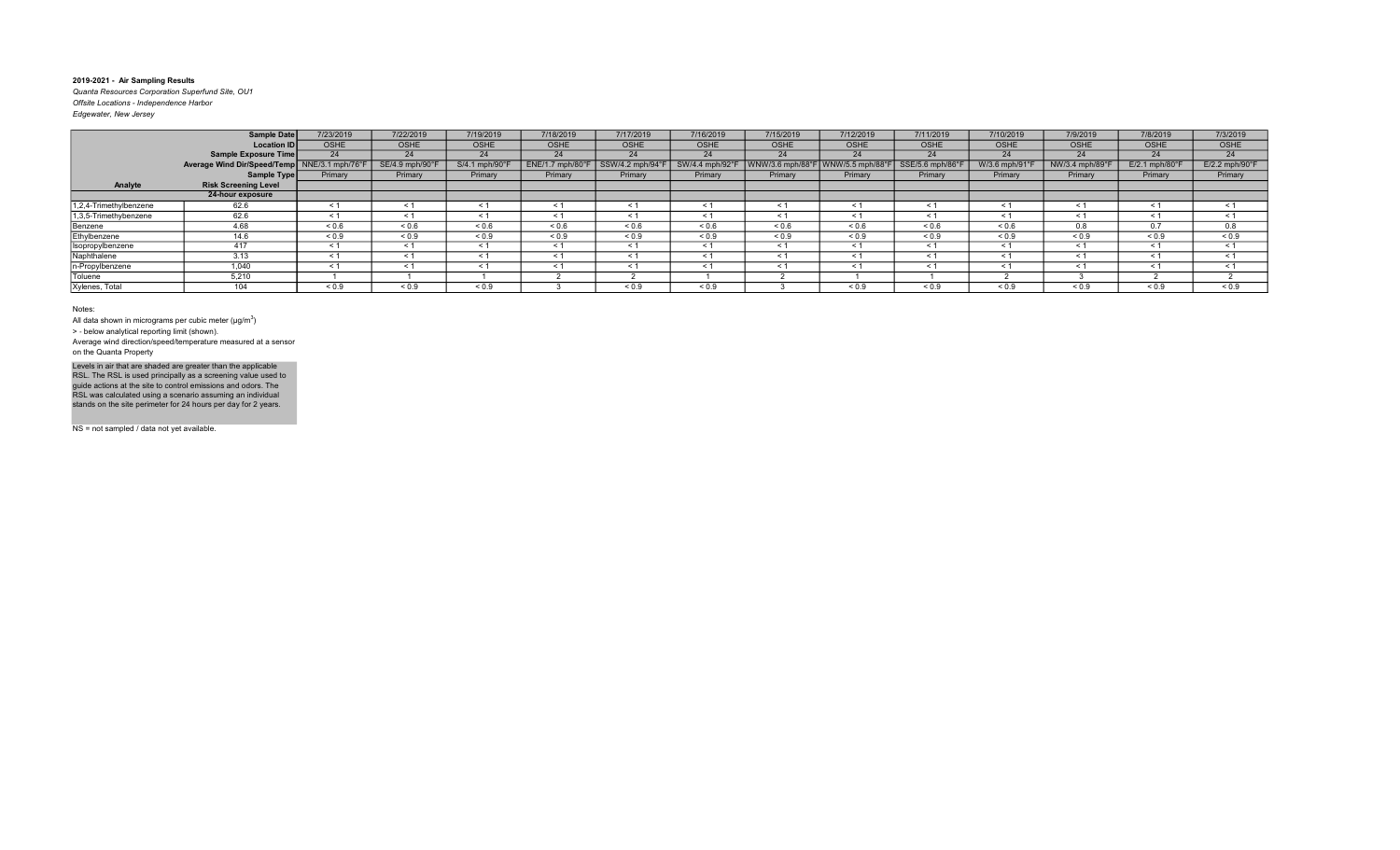Quanta Resources Corporation Superfund Site, OU1 Offsite Locations - Independence Harbor

| Edgewater, New Jersey |  |
|-----------------------|--|
|                       |  |

|                        | Sample Date                 | 7/2/2019       | 7/1/2019         | 6/28/2019                   | 6/27/2019      | 6/26/2019      | 6/25/2019                 | 6/24/2019        | 6/21/2019      | 6/20/2019                  | 6/19/2019       | 6/18/2019         | 6/17/2019   | 6/14/2019                           |
|------------------------|-----------------------------|----------------|------------------|-----------------------------|----------------|----------------|---------------------------|------------------|----------------|----------------------------|-----------------|-------------------|-------------|-------------------------------------|
|                        | <b>Location ID</b>          | <b>OSHE</b>    | <b>OSHE</b>      | <b>OSHE</b>                 | <b>OSHE</b>    | <b>OSHE</b>    | <b>OSHE</b>               | <b>OSHE</b>      | <b>OSHE</b>    | <b>OSHE</b>                | <b>OSHE</b>     | <b>OSHE</b>       | <b>OSHE</b> | <b>OSHE</b>                         |
|                        | Sample Exposure Time        | 24             | 24               | 24                          | 24             | 24             | 24                        | 24               | 24             | 24                         | 24              | 24                | 24          | 24                                  |
|                        | Average Wind Dir/Speed/Temp | W/3.7 mph/89°F | NNE/3.7 mph/90°F | $ESE/2.8$ mph/95 $^{\circ}$ | NW/4.4 mph/91° | WNW/3.2 mph/91 | $S/3.1$ mph/86 $^{\circ}$ | SSW/3.3 mph/86°F | NNW/4.7 mph/80 | $E/1.6$ mph/82 $\degree$ F | ESE/2.8 mph/73° | SSE/1.9 mph/75°F  |             | ENE/1.9 mph/77°F   WSW/5.6 mph/72°F |
|                        | Sample Type                 | Primary        | Primary          | Primary                     | Primary        | Primary        | Primary                   | Primary          | Primary        | Primary                    | Primary         | Primary           | Primary     | Primary                             |
| Analyte                | <b>Risk Screening Level</b> |                |                  |                             |                |                |                           |                  |                |                            |                 |                   |             |                                     |
|                        | 24-hour exposure            |                |                  |                             |                |                |                           |                  |                |                            |                 |                   |             |                                     |
| 1,2,4-Trimethylbenzene | 62.6                        | $\leq 1$       | < 1              | $\leq$                      | $\leq$ 1       | < 1            | $\leq$ 1                  | $\leq$ 1         | < 1            | < 1                        | $\leq$ 1        | $\leq 1$          | < 1         | < 1                                 |
| 1,3,5-Trimethybenzene  | 62.6                        | < 1            | $\leq 1$         | < 1                         | $\leq$ 1       | $\leq 1$       | < 1                       | $\leq 1$         | $\leq 1$       | < 1                        | $\leq 1$        | $\leq 1$          | < 1         | $\leq$ 1                            |
| Benzene                | 4.68                        | ${}_{0.6}$     | ${}_{0.6}$       | 0.6                         | ${}_{0.6}$     | ${}^{5}$ 0.6   | 0.7                       | ${}_{0.6}$       | ${}^{5}$ 0.6   | 0.9                        | 0.7             | ${}^{5}$ ${}^{6}$ | 0.7         | ${}^{5}$ $\leq$ 0.6                 |
| Ethylbenzene           | 14.6                        | ${}_{0.9}$     | ${}_{0.9}$       | ${}_{0.9}$                  |                | ${}_{0.9}$     | ${}_{0.9}$                | ${}_{0.9}$       | ${}_{0.9}$     | ${}_{0.9}$                 | ${}_{0.9}$      | ${}_{0.9}$        | ${}_{0.9}$  | ${}_{0.9}$                          |
| Isopropylbenzene       | 417                         | < 1            | $\leq 1$         | < 1                         | $\leq$ 1       | $\leq 1$       | < 1                       | < 1              | $\leq 1$       | < 1                        | < 1             | $\leq 1$          | $\leq 1$    | < 1                                 |
| Naphthalene            | 3.13                        | < 1            | $\leq 1$         | $\leq 1$                    | < 1            | < 1            | $\leq 1$                  | < 1              | < 1            | $\leq 1$                   | < 1             | $\leq 1$          | < 1         | < 1                                 |
| n-Propylbenzene        | 1,040                       | < 1            | $\leq 1$         | < 1                         | < 1            | $\leq 1$       | $\leq 1$                  | $\leq 1$         | $\leq 1$       | $\leq 1$                   | $\leq 1$        | $\leq 1$          | $\leq 1$    | $\leq$ 1                            |
| Toluene                | 5,210                       |                |                  |                             |                |                |                           |                  |                |                            |                 |                   |             |                                     |
| Xylenes, Total         | 104                         | ${}_{0.9}$     |                  | ${}_{0.9}$                  | 30             | ${}_{0.9}$     | ${}_{0.9}$                | ${}_{0.9}$       | ${}_{0.9}$     | ${}_{0.9}$                 | ${}_{0.9}$      | ${}_{0.9}$        | ${}_{0.9}$  | ${}_{0.9}$                          |

#### Notes:

All data shown in micrograms per cubic meter ( $\mu$ g/m $^3$ )

> ‐ below analytical reporting limit (shown).

Average wind direction/speed/temperature measured at a sensor on the Quanta Property

Levels in air that are shaded are greater than the applicable<br>RSL. The RSL is used principally as a screening value used to<br>guide actions at the site to control emissions and odors. The<br>RSL was calculated using a scenario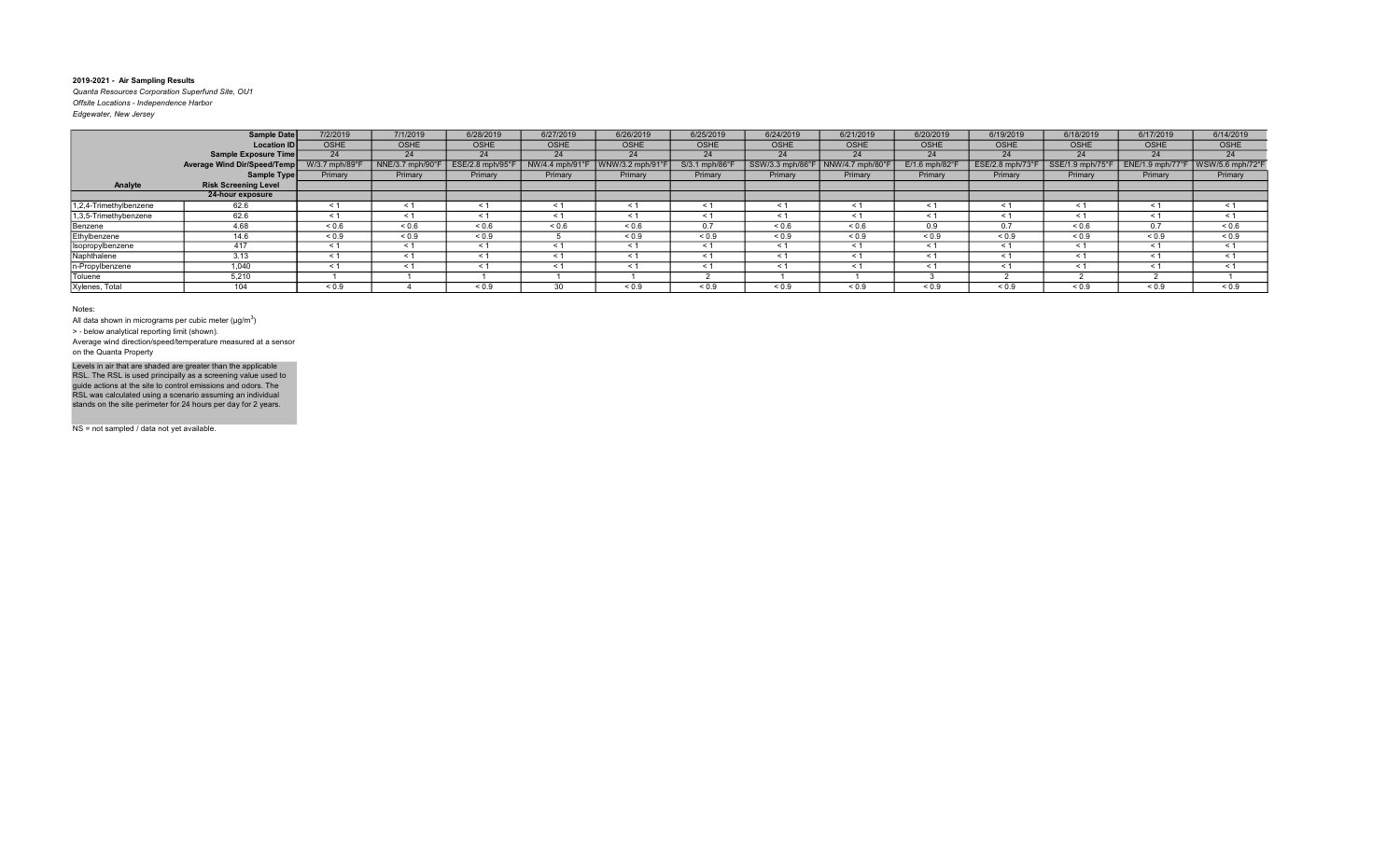Quanta Resources Corporation Superfund Site, OU1 Offsite Locations - Independence Harbor Edgewater, New Jersey

|                        | <b>Sample Date</b>                           | 6/13/2019   | 6/12/2019       | 6/10/2019                  | 6/7/2019                  | 6/6/2019        | 6/5/2019       | 6/4/2019           | 6/3/2019        | 5/31/2019             | 5/30/2019        | 5/29/2019                  |                               | 5/28/2019  |
|------------------------|----------------------------------------------|-------------|-----------------|----------------------------|---------------------------|-----------------|----------------|--------------------|-----------------|-----------------------|------------------|----------------------------|-------------------------------|------------|
|                        | <b>Location ID</b>                           | <b>OSHE</b> | OSHE            | <b>OSHE</b>                | <b>OSHE</b>               | <b>OSHE</b>     | <b>OSHE</b>    | <b>OSHE</b>        | OSHE            | <b>OSHE</b>           | <b>OSHE</b>      | <b>OSHE</b>                | OSHE                          |            |
|                        | Sample Exposure Time                         | 24          | 24              | 24                         | 24                        | 24              | 24             | 24                 | 24              | 24                    | 24               | 24                         |                               | 24         |
|                        | Average Wind Dir/Speed/Temp ENE/5.4 mph/67°F |             | ESE/3.5 mph/77° | $E/4.6$ mph/67 $\degree$ F | $E/2.4$ mph/84 $^{\circ}$ | NNW/4.3 mph/85° | S/4.0 mph/82°F | $WSW/4.5$ mph/72°F | NW/5.9 mph/72°F | WNW/4.1 mph/81°F      | SSE/3.4 mph/70°F | $E/3.5$ mph/70 $\degree$ F | $ESE/4.5$ mph/68°F            |            |
|                        | Sample Type                                  | Primary     | Primary         | Primary                    | Primary                   | Primary         | Primary        | Primary            | Primary         | Primary               | Primary          | Primary                    | Primary                       | Duplicate  |
| Analyte                | <b>Risk Screening Level</b>                  |             |                 |                            |                           |                 |                |                    |                 |                       |                  |                            |                               |            |
|                        | 24-hour exposure                             |             |                 |                            |                           |                 |                |                    |                 |                       |                  |                            |                               |            |
| 1,2,4-Trimethylbenzene | 62.6                                         | $\leq 1$    | $\leq 1$        | ≺ 1                        | $\leq$ 1                  | $\leq 1$        | ≺ 1            | $\leq 1$           | $\leq 1$        | $\leq 1$              | $\leq$ 1         | $\leq 1$                   | $\leq 1$                      | $\leq$ 1   |
| 1,3,5-Trimethybenzene  | 62.6                                         | $\leq 1$    | $\leq 1$        |                            | $\leq$ 1                  | $\leq 1$        |                | $\leq 1$           | $\leq 1$        | $\prec$ $\sim$        | $\leq$ 1         | $\leq 1$                   | $\prec$ $\check{\phantom{a}}$ | $\leq$ 1   |
| Benzene                | 4.68                                         | ${}_{0.6}$  | ${}^{5}$ 0.6    | 0.6                        | ${}_{0.6}$                | ${}_{0.6}$      | 0.6            | ${}_{0.6}$         | ${}^{5}$ 0.6    | 0.6                   | 0.7              | ${}^{5}$ 0.6               | 0.7                           | 0.7        |
| Ethylbenzene           | 14.6                                         | ${}_{0.9}$  | ${}_{0.9}$      | ${}_{0.9}$                 | ${}_{0.9}$                | ${}_{0.9}$      | ${}_{0.9}$     | ${}_{0.9}$         | ${}_{0.9}$      | ${}_{0.9}$            | ${}_{0.9}$       | ${}_{0.9}$                 | ${}_{0.9}$                    | ${}_{0.9}$ |
| Isopropylbenzene       | 417                                          | < 1         | < 1             | < 1                        | < 1                       | < 1             | $\leq$ 1       | < 1                | < 1             | $\leq$ 1              | < 1              | < 1                        | $\leq$ 1                      | < 1        |
| Naphthalene            | 3.13                                         | $\leq 1$    | < 1             | < 1                        | $\leq$ 1                  | < 1             | < 1            | $\leq 1$           | $\leq 1$        | $\tilde{\phantom{0}}$ | < 1              | $\leq 1$                   | $<$ 1                         | $\leq$ 1   |
| n-Propylbenzene        | 1,040                                        | $\leq$ 1    | < 1             |                            | $\prec$                   | < 1             |                | < 1                | $\leq 1$        | $\tilde{}$            | < 1              | < 1                        | $\tilde{}$                    | < 1        |
| Toluene                | 5,210                                        |             |                 |                            |                           |                 | 0.9            | ${}_{0.8}$         | 0.8             |                       |                  |                            |                               |            |
| Xylenes, Total         | 104                                          | ${}_{0.9}$  | ${}_{0.9}$      | ${}_{0.9}$                 | ${}_{0.9}$                | ${}_{0.9}$      | ${}_{0.9}$     | ${}_{0.9}$         | 0.9             | ${}_{0.9}$            | ${}_{0.9}$       | 0.9                        | ${}_{0.9}$                    | ${}_{0.9}$ |

Notes:

All data shown in micrograms per cubic meter ( $\mu$ g/m $^3$ )

> ‐ below analytical reporting limit (shown).

Average wind direction/speed/temperature measured at a sensor on the Quanta Property

Levels in air that are shaded are greater than the applicable<br>RSL. The RSL is used principally as a screening value used to<br>guide actions at the site to control emissions and odors. The<br>RSL was calculated using a scenario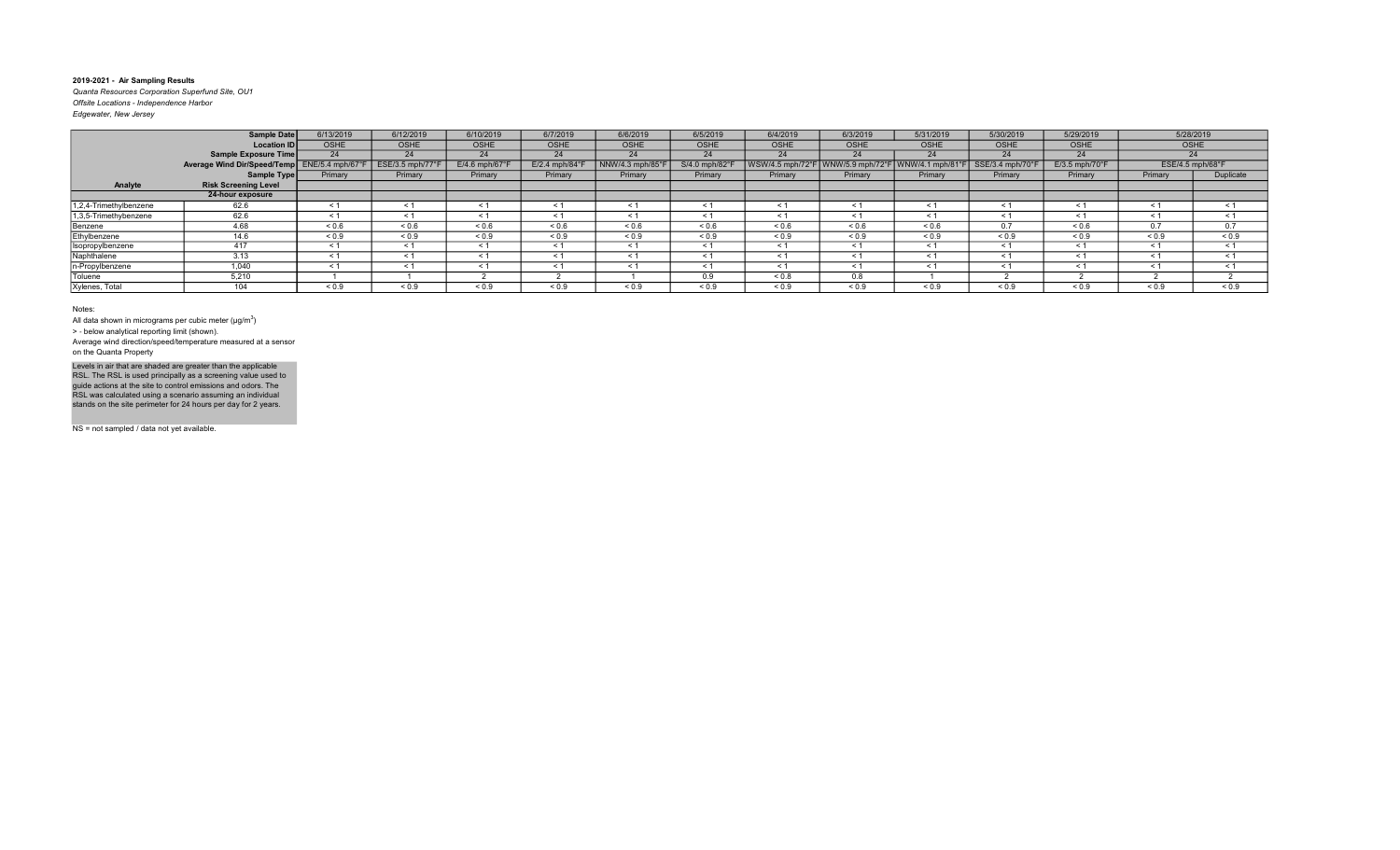Quanta Resources Corporation Superfund Site, OU1 Offsite Locations - Independence Harbor Edgewater, New Jersey

| <b>Sample Date</b>     |                                   | 5/21/2019       | 5/20/2019       |            | 5/16/2019                                        | 5/15/2019      | 5/14/2019                  | 5/13/2019     | 5/9/2019         | 5/8/2019                      |            | 5/7/2019         | 5/6/2019                   | 5/2/2019        |
|------------------------|-----------------------------------|-----------------|-----------------|------------|--------------------------------------------------|----------------|----------------------------|---------------|------------------|-------------------------------|------------|------------------|----------------------------|-----------------|
|                        | <b>OSHE</b><br><b>Location ID</b> |                 |                 | OSHE       |                                                  | <b>OSHE</b>    | <b>OSHE</b>                | OSHE          | OSHE             | <b>OSHE</b>                   | OSHE       |                  | <b>OSHE</b>                | OSHE            |
|                        | Sample Exposure Time              | 24              |                 |            | 24                                               | 24             | 24                         | 24            | 24               | 24                            |            | 24               | 24                         | 24              |
|                        | Average Wind Dir/Speed/Temp       | NW/7.8 mph/72°F | SW/5.6 mph/88°F |            | $\sqrt{\text{WNW}}/4.0 \text{ mph}/74 \text{°F}$ | NW/5.2 mph/70° | $E/1.7$ mph/51 $\degree$ F | E/5.2 mph/49° | ESE/5.2 mph/61°I | $E/2.8$ mph/71 $\degree$ F    |            | SSE/4.2 mph/69°F | $E/3.1$ mph/74 $\degree$ F | SE/2.9 mph/78°F |
|                        | Sample Type                       | Primary         | Primary         | Duplicate  | Primary                                          | Primary        | Primary                    | Primary       | Primary          | Primary                       | Primary    | Duplicate        | Primary                    | Primary         |
| Analyte                | <b>Risk Screening Level</b>       |                 |                 |            |                                                  |                |                            |               |                  |                               |            |                  |                            |                 |
|                        | 24-hour exposure                  |                 |                 |            |                                                  |                |                            |               |                  |                               |            |                  |                            |                 |
| 1,2,4-Trimethylbenzene | 62.6                              | $\leq 1$        | $\leq 1$        | < 1        | $\leq$ 1                                         | $\leq 1$       | $\leq$ 1                   | $\leq 1$      | $\leq 1$         | $\prec$ $\check{\phantom{a}}$ | < 1        | $\leq 1$         | $\leq$ 1                   | $\leq$ 1        |
| 1,3,5-Trimethybenzene  | 62.6                              | $\leq$ 1        | $\leq 1$        |            | $\leq$ 1                                         | $\leq 1$       |                            | < 1           | < 1              | ≺                             | < 1        | $\leq 1$         | $\tilde{}$                 | $\leq$ 1        |
| Benzene                | 4.68                              | ${}_{0.6}$      | ${}^{5}$ 0.6    | 0.6        | ${}_{0.6}$                                       | ${}^{5}$ 0.6   | 0.8                        | 0.7           | 0.6              | 0.6                           | ${}_{0.6}$ | ${}^{5}$ 0.6     | 0.6                        | ${}_{0.6}$      |
| Ethylbenzene           | 14.6                              | ${}_{0.9}$      | ${}_{0.9}$      | ${}_{0.9}$ | ${}_{0.9}$                                       | ${}_{0.9}$     | ${}_{0.9}$                 | ${}_{0.9}$    | ${}_{0.9}$       | ${}_{0.9}$                    | ${}_{0.9}$ | ${}_{0.9}$       | ${}_{0.9}$                 | ${}_{0.9}$      |
| Isopropylbenzene       | 417                               | $\leq 1$        | $\leq 1$        | < 1        | $\leq 1$                                         | $\leq 1$       | ≺ 1                        | $\leq 1$      | $\leq 1$         | $\tilde{\phantom{0}}$         | $\leq$ 1   | $\leq 1$         | $\tilde{}$                 | $\leq$ 1        |
| Naphthalene            | 3.13                              | $\leq 1$        | < 1             | < 1        | $\leq$ 1                                         | < 1            | $\leq$ 1                   | $\leq 1$      | $\leq 1$         | $\prec$ $\prime$              | < 1        | $\leq 1$         | $\leq$ 1                   | $\leq$ 1        |
| n-Propylbenzene        | 1,040                             | $\leq 1$        | < 1             | < 1        | $\leq$ 1                                         | < 1            | $\leq$ 1                   | < 1           | $\leq 1$         | $\leq$ 1                      | < 1        | $\leq 1$         | $\leq$ 1                   | < 1             |
| Toluene                | 5,210                             | ${}_{0.8}$      | ${}_{0.8}$      | ${}_{0.8}$ |                                                  |                |                            |               | 0.9              |                               |            |                  |                            |                 |
| Xylenes, Total         | 104                               | ${}_{0.9}$      | ${}_{0.9}$      | ${}_{0.9}$ | ${}_{0.9}$                                       | ${}_{0.9}$     | ${}_{0.9}$                 | ${}_{0.9}$    | ${}_{0.9}$       | ${}_{0.9}$                    | ${}_{0.9}$ | ${}_{0.9}$       | ${}_{0.9}$                 | ${}_{0.9}$      |

#### Notes:

All data shown in micrograms per cubic meter ( $\mu$ g/m $^3$ )

> ‐ below analytical reporting limit (shown).

Average wind direction/speed/temperature measured at a sensor on the Quanta Property

Levels in air that are shaded are greater than the applicable<br>RSL. The RSL is used principally as a screening value used to<br>guide actions at the site to control emissions and odors. The<br>RSL was calculated using a scenario